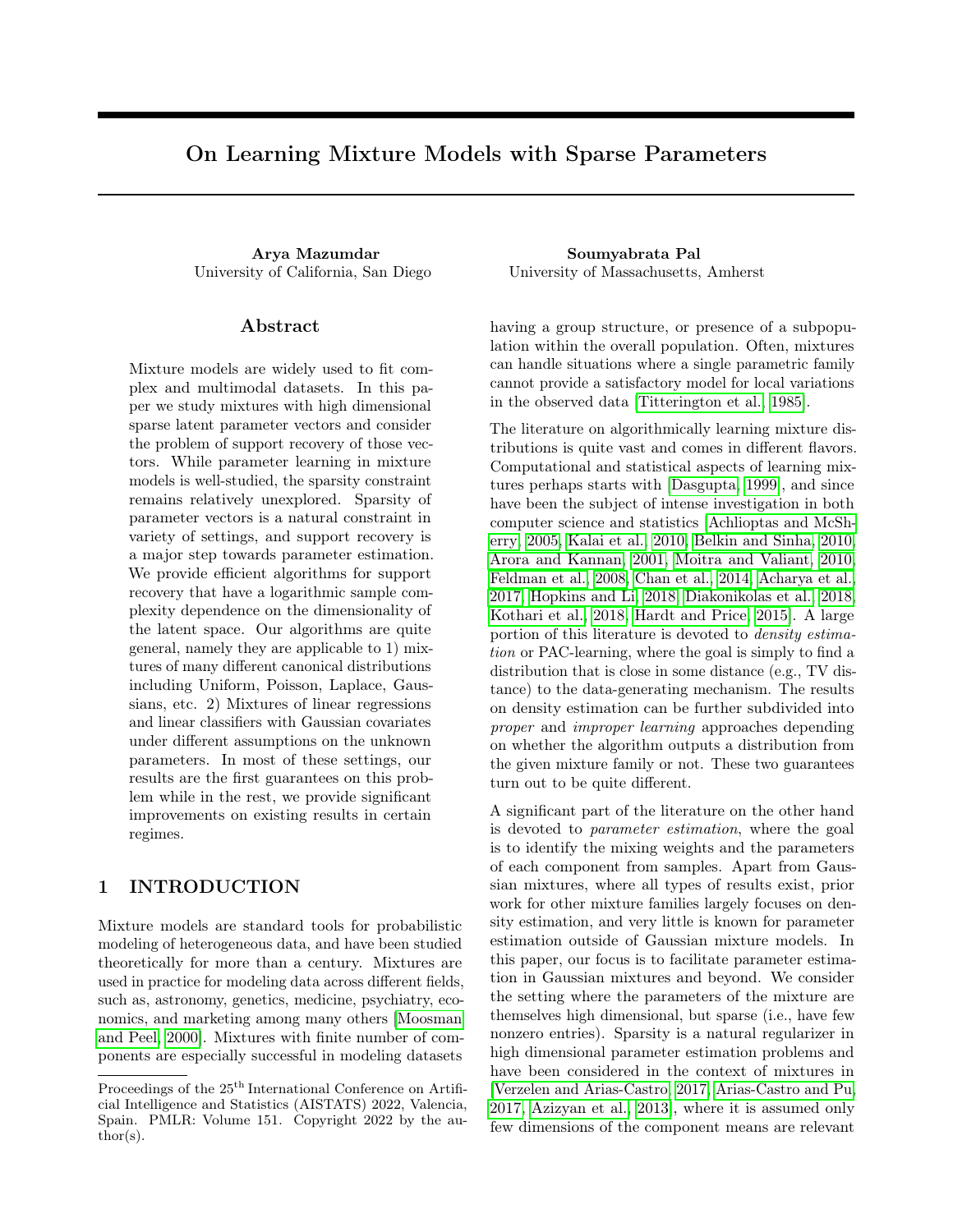for de-mixing. In this paper we consider a slightly different model where we assume the means themselves are sparse. The former problem can be reduced to our setting if one of the component means is known.

There are parameter estimation problems in other data subpopulation modeling, where functional relationships in data can be thought of as mixture of simple component models. Most prominent among these is the mixed linear regression problem [\[De Veaux, 1989\]](#page-9-13). In this setting, each sample is a tuple of (covariates,label). The label is stochastically generated by picking a linear relation uniformly from a set of two or more linear functions, evaluating this function on the covariates and possibly adding noise. The goal is to learn the set of unknown linear functions. The problem has been studied widely [\[Chaganty and Liang, 2013,](#page-9-14) [Faria and](#page-9-15) [Soromenho, 2010,](#page-9-15) [Städler et al., 2010,](#page-10-5) [Li and Liang,](#page-10-6) [2018,](#page-10-6) [Kwon and Caramanis, 2018,](#page-10-7) [Viele and Tong, 2002,](#page-10-8) [Yi et al., 2014,](#page-10-9) [2016\]](#page-10-10), with an emphasis on the EM algorithm and other alternating minimization (AM) techniques. It is interesting that [\[Städler et al., 2010\]](#page-10-5) argued to impose sparsity on the solutions, implying that each linear function depends on only a small number of variables. In this paper we are concerned with exactly this same problem.

Similar to mixed linear regressions, there can be *mixed* linear classifications. In that setting, the labels are binary (or other categorical). The works in this domain is limited, with notable exceptions [\[Sun et al., 2014,](#page-10-11) [Sedghi et al., 2016\]](#page-10-12).

We consider the high dimensional parameter learning problem in a very general mixture model that covers all of the above settings. We assume the parameter vectors to be sparse, and focus on recovering the support of the vectors.

Note that, support recovery is an effective way to reduce the dimension of the latent space, and therefore can be considered as a key step towards parameter estimation. We study the support recovery problem in three different canonical mixture models as described above: mixtures of distributions (MD), mixtures of linear regressions (MLR), and mixtures of linear classifiers (MLC). The three models will differ somewhat in analysis as they pose different challenges; however there will be commonalities in the key techniques. We provide two flavors of results for support recovery namely, 1) Exact support recovery: where we recover the support of all unknown sparse latent parameters corresponding to all components of the mixture, 2) Deduplicated support recovery: where we recover the support of a crucial subset of latent parameters. To formally define the problems and state the results we need to define certain quantities.

It is worth mentioning that mixtures of sparse linear regressions and classifiers were also considered in some recent works that focus on a query-based model, i.e., where the covariates can be designed as queries [\[Yin](#page-10-13) [et al., 2019,](#page-10-13) [Krishnamurthy et al., 2019,](#page-10-14) [Mazumdar](#page-10-15) [and Pal, 2020,](#page-10-15) [Gandikota et al., 2020,](#page-9-16) [2021,](#page-9-17) [Polyanskii,](#page-10-16) [2021\]](#page-10-16). The query based setting is drastically different from our unsupervised setting, because in the former one can use the same covariates again and again to get potentially different labels, and thus identify the components. However, as we will see, some tools developed in [\[Gandikota et al., 2021\]](#page-9-17) can still be relevant for support recovery in the current setting where we cannot dictate the covariates.

An interesting application of learning mixtures with sparse parameters is in high-dimensional clustering problems where cluster centers actually belong to a low-dimensional space. This is similar in spirit with sparse-PCA [\[Johnstone and Lu, 2009\]](#page-9-18); our objective is to identify a few important input features, so one can easily interpret its meaning. Our techniques can also be seen as a novel method for feature selection that can significantly speed up a learning algorithm.

Another practical application comes up naturally in recommendation systems where multiple users rate/purchase/evaluate items. User tastes can differ, and that can be modeled by a few unknown parameter vectors. It makes sense for the unknown vectors to be sparse, because most users have an affinity towards a few particular features of items among many possible. Sparse mixtures were motivated with such an application in the query based setting in [\[Gandikota et al.,](#page-9-16) [2020,](#page-9-16) [2021\]](#page-9-17).

#### <span id="page-1-0"></span>1.1 Notations

We write  $[n]$  to denote the set  $\{1, 2, \ldots, n\}$ . We will use  $\mathbf{1}_n, \mathbf{0}_n$  to denote an all one vector and all zero vector of dimension *n* respectively. We will use  $\mathcal{Q}([n])$  to denote the power set of [n] i.e.  $\mathcal{Q}([n]) = \{ \mathcal{C} \mid \mathcal{C} \subseteq [n] \}.$ 

For any vector  $\mathbf{v} \in \mathbb{R}^n$ , we use  $\mathbf{v}_i$  to denote the i<sup>th</sup> coordinate of **v** and for any ordered set  $S \subseteq [n]$ , we will use the notation  $\mathbf{v}_{|\mathcal{S}} \in \mathbb{R}^{|\mathcal{S}|}$  to denote the vector **v** restricted to the indices in  $S$ . Furthermore, we will use  $\textsf{supp}(\mathbf{v}) \triangleq \{i \in [n] : \mathbf{v}_i \neq 0\}$  to denote the support of  $\mathbf{v}$ and  $||\mathbf{v}||_0 \triangleq |\text{supp}(\mathbf{v})|$  to denote the size of the support. Let sign :  $\mathbb{R} \to \{-1, +1\}$  be a function that returns the sign of a real number i.e. for any input  $x \in \mathbb{R}$ ,

$$
\text{sign}(x) = \begin{cases} 1 & \text{if } x \ge 0 \\ -1 & \text{if } x < 0 \end{cases}
$$

.

Consider a multi-set of *n*-dimensional vectors  $\mathcal{U} \equiv$  $\{ {\bf u}^{(1)}, {\bf u}^{(2)}, \ldots, {\bf u}^{(\ell)} \}.$  We will write  $\mathcal{S}_{\mathcal{U}}(i) \triangleq \{ {\bf u} \in \mathcal{U} :$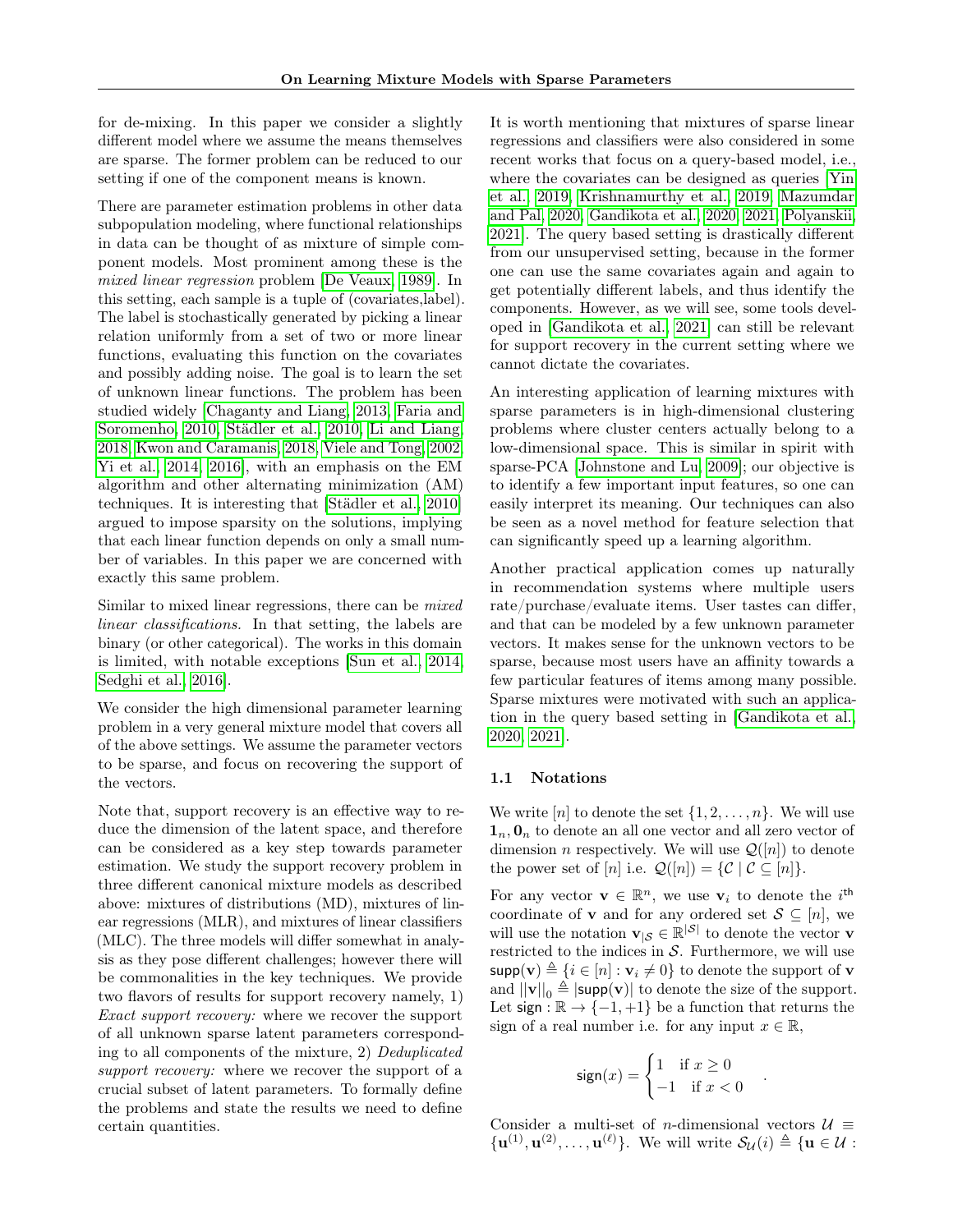$u_i \neq 0$  to denote the multi-set of vectors in U that has a non-zero entry at the  $i<sup>th</sup>$  index. Furthermore, for an ordered set  $\mathcal{C} \subseteq [n]$  and vector  $\mathbf{a} \in \{0,1\}^{|\mathcal{C}|}$ , we will also write  $\operatorname{occ}_{\mathcal{U}}(\mathcal{C}, \mathbf{a}) \triangleq \sum_{\mathbf{u} \in \mathcal{U}} \mathbf{1}[\mathbf{u}_{|\mathcal{C}} = \mathbf{a}]$  to denote the number of vectors in  $\overline{\mathcal{U}}$  that equal **a** when restricted to the indices in C. For a matrix  $\mathbf{M} \in \mathbb{R}^{m \times n}$ , we will use  $M_i$  to denote the i<sup>th</sup> column of M. Let  $\mathbf{A}_{\mathcal{U}} \in \{0,1\}^{n \times \ell}$  denote the support matrix of  $\mathcal{U}$  where each column vector  $\mathbf{A}_i \in \{0,1\}^n$  represents the support of the vector  $\mathbf{u}^{(i)} \in \mathcal{U}$ . For ease of notation, we will omit the subscript  $U$  when the set of vectors is clear from the context.

We write  $\mathcal{N}(\mu, \sigma^2)$  to denote a Gaussian distribution with mean  $\mu$  and variance  $\sigma^2$ . We will denote the cumulative distribution function of a random variable Z by  $\phi : \mathbb{R} \to [0,1]$  i.e.  $\phi(a) = \int_{-\infty}^{a} p(z) dz$  where  $p(\cdot)$  is the density function of Z. Also, we will denote  $\mathsf{erf} : \mathbb{R} \to \mathbb{R}$  to be the error function defined by erf(z) =  $\frac{2}{\sqrt{\pi}} \int_0^z \exp(-t^2) dt$ . Since the error function erf is bijective, we define  $erf^{-1}(\cdot)$  to be the inverse of the erf(.) function. Finally, for a fixed set  $\beta$  we will write  $X \sim_{\text{Unif}} \mathcal{B}$  to denote a random variable X that is uniformly sampled from the elements in  $\beta$ .

#### <span id="page-2-1"></span>1.2 Formal Problem Statements

Let  $V$  be a multi-set of  $\ell$  unknown k-sparse vectors  $\mathbf{v}^{(1)}, \mathbf{v}^{(2)}, \dots, \mathbf{v}^{(\ell)} \in \mathbb{R}^n$  such that  $||\mathbf{v}^{(i)}||_0 \leq k$  for all  $i \in [\ell]$ . We consider the following problems described below:

Mixtures of Distributions with Sparse Latent Parameters (MD): Consider a class of distributions  $\mathcal{P} \equiv {\bf P}(\theta) \}_{\theta \in \Theta}$  parameterized by some  $\theta \in \Theta$  where  $\Theta \subseteq \mathbb{R}$ . We assume that all distributions in  $\mathcal{P}$  satisfy the following property:  $\mathbb{E}_{x \sim \mathbf{P}(\theta)} x^{\ell}$  can be written as a polynomial in  $\theta$  of degree exactly  $\ell$ , From Table 2 in [\[Belkin and Sinha, 2010\]](#page-9-3), we know that many well-known distributions satisfy this property (further discussion later). A sample  $\mathbf{x} \sim \mathcal{P}_d$  is generated as follows:

$$
t \sim_{\text{Unif}} [\ell]
$$
 and  $\mathbf{x}_i | t \sim \mathbf{P}(\mathbf{v}_i^{(t)})$  independently  $\forall i \in [n]$ .

In other words, x is generated according to a uniform mixture of distributions each having a sparse unknown parameter vector. Consider  $\mathbf{x}^{(1)}, \mathbf{x}^{(2)}, \ldots, \mathbf{x}^{(m)} \in \mathbb{R}^n$ , m i.i.d. copies of  $x$ , that we can use to recover  $V$ .

Here are some examples of this setting:

1.  $P(\theta)$  can be a Gaussian distribution with mean  $\theta$ and known variance  $\sigma^2$ . This setting corresponds to a mixture of high-dimensional isotropic Gaussian distributions with sparse means.

- 2.  $P(\theta)$  can be a uniform distribution with range  $[\theta, b]$  for a fixed and known b.
- 3.  $P(\theta)$  can be a Poisson distribution with mean  $\theta$ .

## Mixtures of Sparse Linear Regressions (MLR). Consider m samples

 $(\mathbf{x}^{(1)}, y^{(1)}), (\mathbf{x}^{(2)}, y^{(2)}), \ldots, (\mathbf{x}^{(m)}, y^{(m)}) \in \mathbb{R}^n \times \mathbb{R}$ 

which are generated independently according to a distribution  $\mathcal{P}_r$  defined as follows: for  $(\mathbf{x}, y) \sim \mathcal{P}_r$ , we have

$$
\mathbf{x}_i \sim \mathcal{N}(0, 1)
$$
 independently for all  $i \in [n]$   

$$
\mathbf{v} \sim \text{Unif } \mathcal{V} \text{ and } y \mid \mathbf{x}, \mathbf{v} \sim \mathcal{N}(\langle \mathbf{v}, \mathbf{x} \rangle, \sigma^2).
$$

In other words, each entry of x is sampled independently from  $\mathcal{N}(0,1)$  and for a fixed **x**, the conditional distribution of y given **x** is a Gaussian with mean  $\langle \mathbf{v}, \mathbf{x} \rangle$ and known variance  $\sigma^2$  where **v** is uniformly sampled from the multi-set  $\mathcal V$ .

Mixtures of Sparse Linear Classifiers (MLC). Consider m samples

$$
(\mathbf{x}^{(1)}, y^{(1)}), (\mathbf{x}^{(2)}, y^{(2)}), \dots, (\mathbf{x}^{(m)}, y^{(m)}) \in \mathbb{R}^n \times \{-1, +1\}
$$

which are generated independently according to a distribution  $\mathcal{P}_c$  defined as follows: for  $(\mathbf{x}, y) \sim \mathcal{P}_c$ , we have

$$
\mathbf{x}_i \sim \mathcal{N}(0, 1)
$$
 independently for all  $i \in [n]$   
 $\mathbf{v} \sim_{\text{Unif}} \mathcal{V}$  and  $z \sim \mathcal{N}(0, \sigma^2)$  and  $y = \text{sign}(\langle \mathbf{v}, \mathbf{x} \rangle + z)$ .

In other words, each entry of **x** is sampled independently from  $\mathcal{N}(0, 1)$  and for a fixed **x**, the conditional distribution of y given **x** is +1 if  $\langle \mathbf{v}, \mathbf{x} \rangle \geq -z$  and  $-1$ otherwise; here, v is uniformly sampled from the multiset of unknown vectors  $V$  and  $z$  denotes zero mean Gaussian noise with variance  $\sigma^2$ .

Our goal in all the three problems described above is to recover the support of unknown vectors  $\mathbf{v}^{(1)}, \mathbf{v}^{(2)}, \ldots, \mathbf{v}^{(\ell)} \in \mathcal{V}$  with minimum number of samples m. More formally, we look at two distinct notions of support recovery:

<span id="page-2-0"></span>Definition 1 (Exact Support Recovery). We will say that an algorithm achieves Exact Support Recovery in the MLC/MLR/MD setting if it can recover the support of all the unknown vectors in  $\mathcal V$  exactly.

Definition 2 (Deduplicated set). A deduplicated set  $\mathcal{V}'$  is a subset of  $\mathcal{V}$  such that 1) supp $(\mathbf{v}^{(1)}) \nsubseteq$  $\mathsf{supp}(\mathbf{v}^{(2)})$  for any distinct  $\mathbf{v}^{(1)}, \mathbf{v}^{(2)} \in \mathcal{V}'$  and 2)  $\mathbf{v} \not\in \mathcal{V}'$  $V'$  if there exists  $\mathbf{v}' \in V$  satisfying  $\text{supp}(\mathbf{v}) \subseteq \text{supp}(\mathbf{v}')$ . Now,

$$
\text{Trimmed}(\mathcal{V}) \triangleq \text{argmax}_{\mathcal{V}' \subseteq \mathcal{V}} |\mathcal{V}'| \tag{1}
$$

where the maximization is over all deduplicated sets.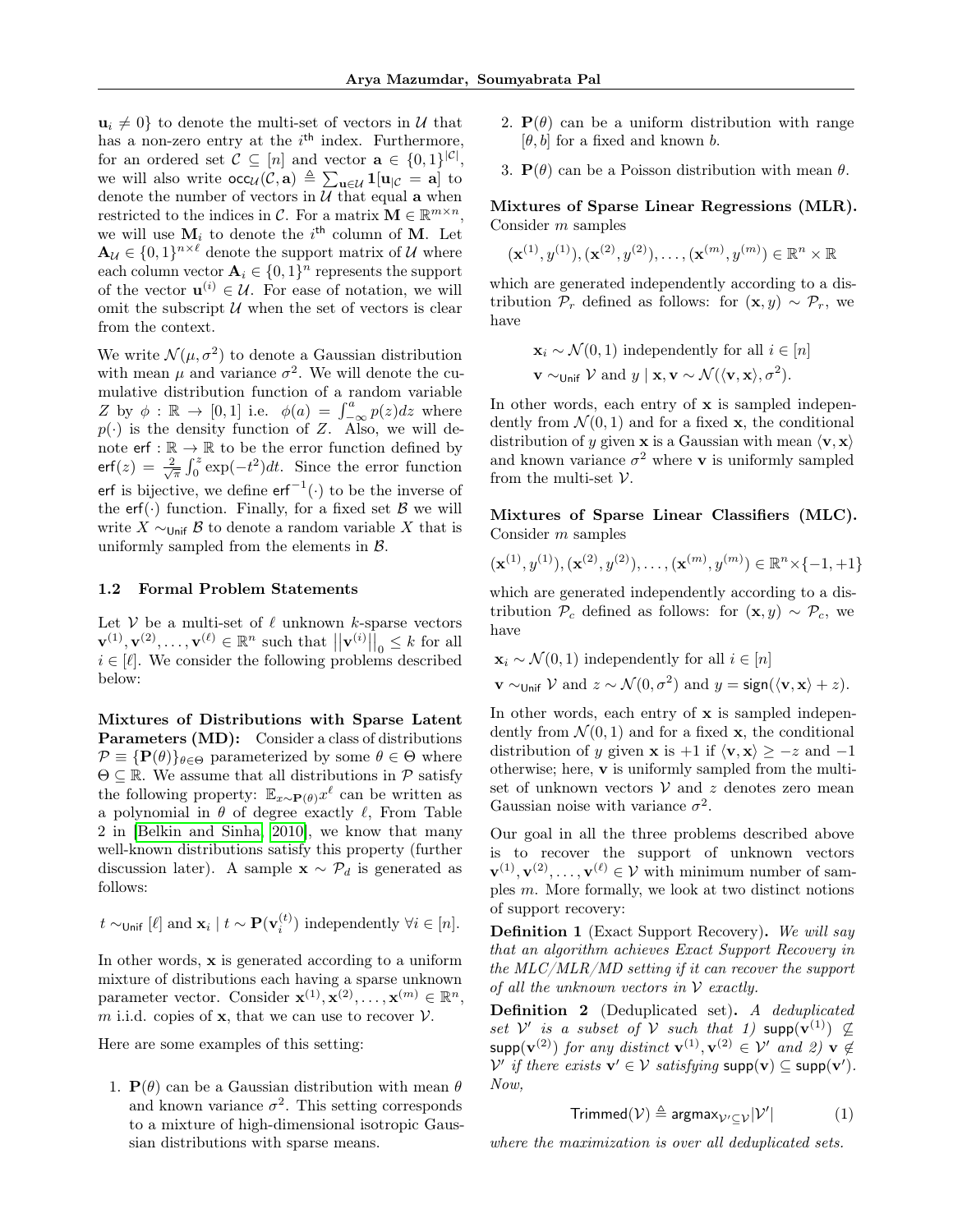We can show that the set  $Trimmed(V)$  is unique (see Lemma [13](#page-28-0) in Appendix [D\)](#page-24-0).

<span id="page-3-0"></span>Definition 3 (Deduplicated Support Recovery). We will say that an algorithm achieves Deduplicated support recovery in the MLR/MLC/MD setting if it can recover the support of all the unknown vectors in  $Trimmed(V)$ exactly.

Note that in Definition [3,](#page-3-0) the objective is to recover supports of the largest set of vectors in  $\mathcal V$ , where no support is included completely in another support; this is easier than exact support recovery (Definition [1\)](#page-2-0).

<span id="page-3-3"></span>**Remark 1.** If every unknown vector  $\mathbf{v} \in \mathcal{V}$  had a unique non-zero index  $i \in [n]$  i.e.  $\mathbf{v}_i \neq 0$  and  $\mathbf{v}'_i = 0$ for all  $\mathbf{v}' \in \mathcal{V} \setminus {\mathbf{v}}$ , then Deduplicated support recovery is equivalent to Exact Support Recovery. This condition, also known as the separability condition, has been commonly used in the literature for example in unique non-negative matrix factorization [\[Arora et al.,](#page-9-19) [2016,](#page-9-19) [Donoho and Stodden, 2004,](#page-9-20) [Slawski et al., 2013\]](#page-10-17) and approximate parameter recovery in MLC in the query-based setting [\[Gandikota et al., 2020\]](#page-9-16).

Note that a trivial approach to the support recovery problem is to first recover the union of support and then apply existing parameter estimation guarantees in the corresponding mixture setting. However, note that this approach crucially requires parameter estimation results for the corresponding family of mixtures which may be unavailable. We have provided a detailed discussion on our results and other relevant work including the alternate approach outlined above in Appendix [C.](#page-23-0)

Main Technical Contribution beyond [\[Gandikota et al., 2021\]](#page-9-17). As discussed earlier, our unsupervised setting is different from the query-based setting of [\[Gandikota et al., 2021\]](#page-9-17), where the focus is also support recovery. However, we crucially use a general technique introduced in [\[Gandikota et al., 2021\]](#page-9-17) (see Lemma [1\)](#page-3-1) for exact support recovery. Namely, support recovery is possible if we can estimate some subset statistics.

But computing estimates of these subset statistics to invoke the guarantees given in Lemma [1](#page-3-1) is a difficult problem. For the three settings, namely MD/MLR/MLC, we provide distinct and novel techniques to compute these quantities. Our approach to compute the sufficient statistics in MD setting involve a two-step approach with polynomial identities : 1) first, using the method of moments, we compute estimates of the power sum polynomial of degree  $p$  in the variables  ${\{\prod_{i\in\mathcal{C}}\mathbf{v}_i^2\}_{\mathbf{v}\in\mathcal{V}}}$  for all subsets  $\mathcal{C}\subset[n]$  up to a certain size; 2) secondly, we use an elegant connection via Newton's identities to compute estimates on the elementary symmetric polynomial in the variables  $\{\prod_{i \in \mathcal{C}} \mathbf{v}_i^2\}_{\mathbf{v} \in \mathcal{V}}$ 

which in turn allows us to compute the sufficient statistics. In MLR, for a set  $\mathcal{C} \subseteq [n]$ , we again analyze an interesting quantity namely  $y^{|\mathcal{C}|} \cdot (\prod_{i \in \mathcal{C}} \mathbf{x}_i)$  that reveals the sufficient statistic for invoking Lemma [1.](#page-3-1) In MLC, our method is quite different and it involves conditioning on the event that certain coordinates of the covariate have large values. If this event is true, then analyzing the response variables reveals the sufficient statistics for invoking Lemma [1.](#page-3-1)

Organization: The rest of the paper is organized as follows: in Section [2,](#page-3-2) we provide the necessary preliminary lemmas for exact support recovery. In Section [3,](#page-4-0) we provide our main results on exact support recovery and discuss our core approaches in each of the settings namely MD/MLR/MLC at a high level. For example, see Corollary [2,](#page-6-0) Theorem [4,](#page-8-0) and Theorem [2](#page-7-0) for representative results in the three settings respectively. In Appendix [A.1](#page-11-0) and [A,](#page-11-1) we have provided additional results on Deduplicated support recovery. In Appendix [B.1,](#page-13-0) [B.2](#page-18-0) and [B.3,](#page-19-0) we provide the detailed proofs of all our results in the MD, MLC and MLR setting respectively. In Appendix [C,](#page-23-0) we provide a detailed discussion on our Results and other related works. In Appendix [D,](#page-24-0) we provide the missing proofs of lemmas in Section [2](#page-3-2) and in Appendix [F,](#page-30-0) we provide the proof of Lemma [1](#page-3-1) proved in [\[Gandikota et al., 2021\]](#page-9-17). In Appendix [E,](#page-28-1) we provide some technical lemmas that are used in the main proofs.

# <span id="page-3-2"></span>2 PRELIMINARIES

The missing proofs and algorithms of this section can be found in Appendix [D.](#page-24-0)

To derive our support recovery results, we will crucially use the result of Lemma [1](#page-3-1) below which has been proved in [\[Gandikota et al., 2021\]](#page-9-17). Recall the definition of  $occ(\mathcal{C}, \mathbf{a})$  in Sec. [1.1.](#page-1-0) Lemma [1](#page-3-1) states that if  $occ(\mathcal{C}, \mathbf{a})$ is known for all sets  $C \subseteq [n]$  up to a cardinality of  $\log \ell + 1$ , then it is possible to recover the support of all the unknown vectors in  $V$ . We restate the result according to our terminology.

<span id="page-3-1"></span>Lemma 1. [Corollary 1 in [\[Gandikota et al., 2021\]](#page-9-17)] Let V be a set of  $\ell$  unknown vectors in  $\mathbb{R}^n$ . Then, if  $\operatorname{occ}(\mathcal{C}, \mathbf{a})$  is provided as input for all sets  $\mathcal{C} \subset [n], |\mathcal{C}| \leq$  $\log \ell + 1$  and for all  $\mathbf{a} \in \{0, 1\}^{|\mathcal{C}|}$ , then there exists an algorithm (see Algorithm [10\)](#page-30-1) that can recover the support of the unknown vectors in  $V$ .

For the sake of completeness, we provided Algorithm [10](#page-30-1) and Lemma [1](#page-3-1) proof in Appendix [F.](#page-30-0)

Remark 2. Lemma [1](#page-3-1) provides an unconditional guarantee for recovering the support of the unknown vectors in  $V$ . In other words, in the worst case, we only need to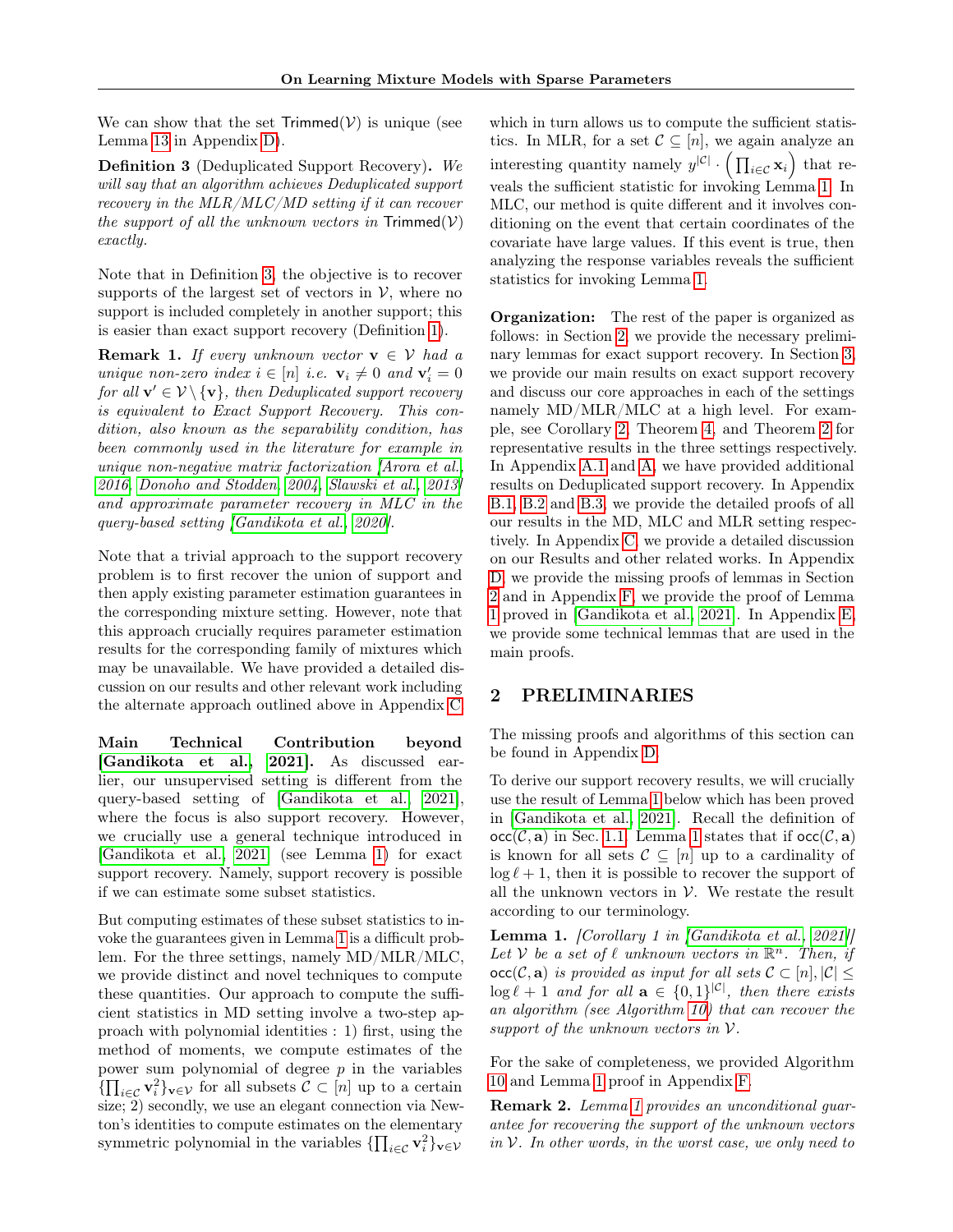know  $\text{occ}(\mathcal{C}, \mathbf{a})$  for all sets of size  $|\mathcal{C}| \leq \log \ell + 1$ . However, in [\[Gandikota et al., 2021\]](#page-9-17)[Theorems 1,2 and 4], significantly relaxed sufficient conditions for recovering the support of  $V$  under different structural assumptions were also provided. As noted in [\[Gandikota et al., 2021\]](#page-9-17), these additional conditions are mild and in most cases, if  $\text{occ}(\mathcal{C}, \mathbf{a})$  is known for all sets  $\mathcal{C} \subseteq [n]$  up to a cardinality of 3, then it is possible to recover the support of all the unknown vectors in V.

Next, we describe another result, Lemma [2,](#page-4-1) proved in [\[Gandikota et al., 2021\]](#page-9-17) that is also going to be useful for us. The main takeaway from Lemma [2](#page-4-1) is that computing  $|\bigcup_{i\in\mathcal{C}}\mathcal{S}(i)|$  (which represents the number of unknown vectors in  $V$  having non-zero values in at least one entry corresponding to  $C$  for all sets smaller than a fixed size (say t) is sufficient to compute  $occ(C, a)$  for all subsets  $\mathcal{C} \subseteq [n], |\mathcal{C}| \leq t$  and all vectors  $\mathbf{a} \in \{0, 1\}^{|\mathcal{C}|}$ . In addition, we provide a result in Lemma [2](#page-4-1) where we show that it is also possible to compute  $\operatorname{occ}(\mathcal{C}, \mathbf{a})$  if the quantities  $|\bigcap_{i\in\mathcal{C}}\mathcal{S}(i)|$  (which represents the number of unknown vectors in  $V$  having non-zero values in all entries corresponding to  $C$  are provided for all subsets  $C \subseteq [n]$  satisfying  $|C| \leq t$ .

<span id="page-4-1"></span>Lemma 2 (Partially proved in [\[Gandikota et al.,](#page-9-17) [2021\]](#page-9-17)). Let  $\mathcal V$  be a set of  $\ell$  unknown vectors in  $\mathbb R^n$ . If  $|\bigcup_{i \in \mathcal{C}} \mathcal{S}(i)|$  is provided as input for all sets  $\mathcal{C} \subset$  $[n], |\mathcal{C}| \leq t$  or alternatively  $|\bigcap_{i \in \mathcal{C}} \mathcal{S}(i)|$  is provided as input for all sets  $C \subset [n], |\mathcal{C}| \leq t$ , then we can compute  $\mathsf{occ}(\mathcal{C}, \mathbf{a})$  for all sets  $\mathcal{C} \subseteq [n], |\mathcal{C}| \leq t, \mathbf{a} \in \{0, 1\}^{|\mathcal{C}|}$ .

<span id="page-4-4"></span>**Corollary 1.** Let  $V$  be a set of  $\ell$  unknown k-sparse vectors in  $\mathbb{R}^n$ . Suppose, for each  $\mathcal{C} \subseteq [n], |\mathcal{C}| \leq \log \ell + 1$ , we can compute  $|\bigcup_{i\in\mathcal{C}}\mathcal{S}(i)|$  (or alternatively  $|\bigcap_{i\in\mathcal{C}}\mathcal{S}(i)|$ ) with probability  $1 - \gamma$  using  $\Gamma \log \gamma^{-1}$  samples where T is independent of  $\gamma$ . Then, there exists an algorithm (see Algorithm [6\)](#page-26-0) that can achieve Exact Support Recovery with probability at least  $1 - \gamma$  using  $O(\mathsf{T} \log(\gamma^{-1}(n + (\ell k)^{\log \ell+1})))$  samples.

# <span id="page-4-0"></span>3 RESULTS AND TECHNIQUES

#### 3.1 Mixtures of Distributions

In this section, we will present our main results and high level techniques in the MD setting. The detailed proofs of all results in this section can be found in Section [B.1.](#page-13-0) We will start by introducing some additional notations specifically for this setting.

Additional Notations for MD: Recall that  $\mathbb{E}_{x \sim \mathbf{P}(\theta)} x^t$  can be written as a polynomial in  $\theta$  of degree t. We will write

$$
q_t(\theta) \triangleq \mathbb{E}_{x \sim \mathbf{P}(\theta)} x^t = \sum_{i \in [t+1]} \beta_{t,i} \theta^{i-1}
$$

<span id="page-4-3"></span>Algorithm 1 RECOVER  $|\bigcap_{i\in\mathcal{C}}\mathcal{S}(i)|$  in MD setting

- **Require:** Samples  $\mathbf{x}^{(1)}, \ldots, \mathbf{x}^{(m)} \sim \mathcal{P}_d$ . Set  $\mathcal{C} \subseteq [n]$ .
- 1: For every  $\mathbf{z} \leq 2\ell \mathbf{1}_{|\mathcal{C}|}$ , compute estimate  $\widehat{U}^{\mathbf{z}}$  of  $\mathbb{E} \prod_{i \in \mathcal{C}} \mathbf{x}_i^{\mathbf{z}_{\pi(\mathcal{C},i)}}$  using Algorithm [9](#page-28-2) on the set of samples  $\{(\mathbf{x}_i^{(j)})^{\mathbf{z}_{\pi({\cal C},i)}}\}_{j=1}^m$ .
- 2: For every  $\mathbf{z} \leq 2\ell \mathbf{1}_{|\mathcal{C}|}$ , compute an estimate  $\widehat{V}^{\mathbf{z}}$  of  $\sum_{j \in [\ell]} \prod_{i \in \mathcal{C}} (\mathbf{v}_i^{(j)})^{\mathbf{z}_{\pi(\mathcal{C},i)}}$  recursively using equation  $\ell \widehat{U}^{\mathbf{z}} - \sum_{\mathbf{u} < \mathbf{z}} \zeta_{\mathbf{z},\mathbf{u}} \cdot \widehat{V}^{\mathbf{u}} = \zeta_{\mathbf{z},\mathbf{z}} \cdot \widehat{V}^{\mathbf{z}}.$
- 3: For every  $t \in [\ell],$  compute an estimate  $\widehat{A}_{\mathcal{C},t}$  of  $\sum_{\mathcal{C}^\prime \subseteq [\ell]}$  $|C'|=t$  $\prod_{\substack{i \in \mathcal{C} \\ j \in \mathcal{C}'}} (\mathbf{v}_i^{(j)})^2$  recursively using Newton's identity  $\hat{t} \widehat{A}_{\mathcal{C},t} = \sum_{p=1}^t (-1)^{p+1} \widehat{A}_{\mathcal{C},t-p} \widehat{V}^{2p1_{|\mathcal{C}|}}.$
- 4: Return  $\max_{t \in [\ell]} t.\mathbf{1}[A_{\mathcal{C},t} > 0].$

to denote this aforementioned polynomial where we use  $\{\beta_{t,i}\}_{i\in[t+1]}$  to denote its coefficients. For all sets  $\mathcal{A} \subseteq [n]$ , we will write  $\mathcal{Q}_i(\mathcal{A})$  to denote all subsets of  $\mathcal{A}$ of size at most *i* i.e.  $Q_i(\mathcal{A}) = \{ \mathcal{C} \mid \mathcal{C} \subseteq \mathcal{A}, |\mathcal{C}| \leq i \}.$  Let us define the function  $\pi : \mathcal{Q}([n]) \times [n] \to [n]$  to denote a function that takes as input a set  $\mathcal{C} \subseteq [n]$ , an index  $r \in \mathcal{C}$  and returns as output the position of r among all elements in  $\mathcal C$  sorted in ascending order. In other words, for a fixed set C and all  $j \in [|\mathcal{C}|], \pi(\mathcal{C}, \cdot)$  maps the j<sup>th</sup> smallest index in C to j; for example, if  $C = \{3, 5, 9\}$ , then  $\pi(\mathcal{C}, 3) = 1, \pi(\mathcal{C}, 5) = 2$  and  $\pi(\mathcal{C}, 9) = 3$ .

We will write  $\mathbb{Z}^+$  to denote the set of non-negative integers and  $(\mathbb{Z}^+)^n$  to denote the set of all *n*-dimensional vectors having entries which are non-negative integers. For two vectors  $\mathbf{u}, \mathbf{t} \in (\mathbb{Z}^+)^n$ , we will write  $\mathbf{u} \leq \mathbf{t}$  if  $u_i \leq t_i$  for all  $i \in [n]$ ; similarly, we will write  $u < t$ if  $u_i < t_i$  for some  $i \in [n]$ . For any fixed subset  $\mathcal{C} \subseteq [n]$  and vectors  $\mathbf{u}, \mathbf{t} \in (\mathbb{Z}^+)^{|\mathcal{C}|}$ , we will write  $\zeta_{\mathbf{t},\mathbf{u}}$ to denote the quantity  $\zeta_{\mathbf{t},\mathbf{u}} \triangleq \prod_{i \in \mathcal{C}} \beta_{\mathbf{t}_{\pi(\mathcal{C},i)},\mathbf{u}_{\pi(\mathcal{C},i)}+1}$ . For any  $\mathbf{u}, \mathbf{z} \in (\mathbb{Z}^+)^{|\mathcal{C}|}$  satisfying  $\mathbf{u} < \mathbf{z}$ , we will define a path M to be a sequence of vectors  $z_1 > z_2$  $\cdots > \mathbf{z}_m$  such that  $\mathbf{z}_1, \mathbf{z}_2, \ldots, \mathbf{z}_m \in (\mathbb{Z}^+)^n$ ,  $\mathbf{z}_1 = \mathbf{z}$ and  $z_m = u$ . Let  $\mathcal{M}(z, u)$  be the set of all paths starting from z and ending at u. We will also write a path  $M \in \mathcal{M}(\mathbf{z}, \mathbf{u})$  uniquely as a set of  $m-1$  ordered tuples  $\{(\mathbf{z}_1, \mathbf{z}_2),(\mathbf{z}_2, \mathbf{z}_3), \ldots,(\mathbf{z}_{m-1}, \mathbf{z}_m)\}\$  where each tuple consists of adjacent vectors in the path sequence. We will also write  $\mathcal{T}(\mathsf{M}) \equiv \{\mathbf{z}_1, \mathbf{z}_2, \ldots, \mathbf{z}_m\}$  to denote the set of elements in the path.

We start with the following assumption which states that every unknown vector is bounded within an euclidean ball and furthermore, the magnitude of every non-zero co-ordinate of all unknown vectors is bounded from below:

<span id="page-4-2"></span>**Assumption 1.** We will assume that all unknown vectors in the set  $V$  are bounded within a ball of known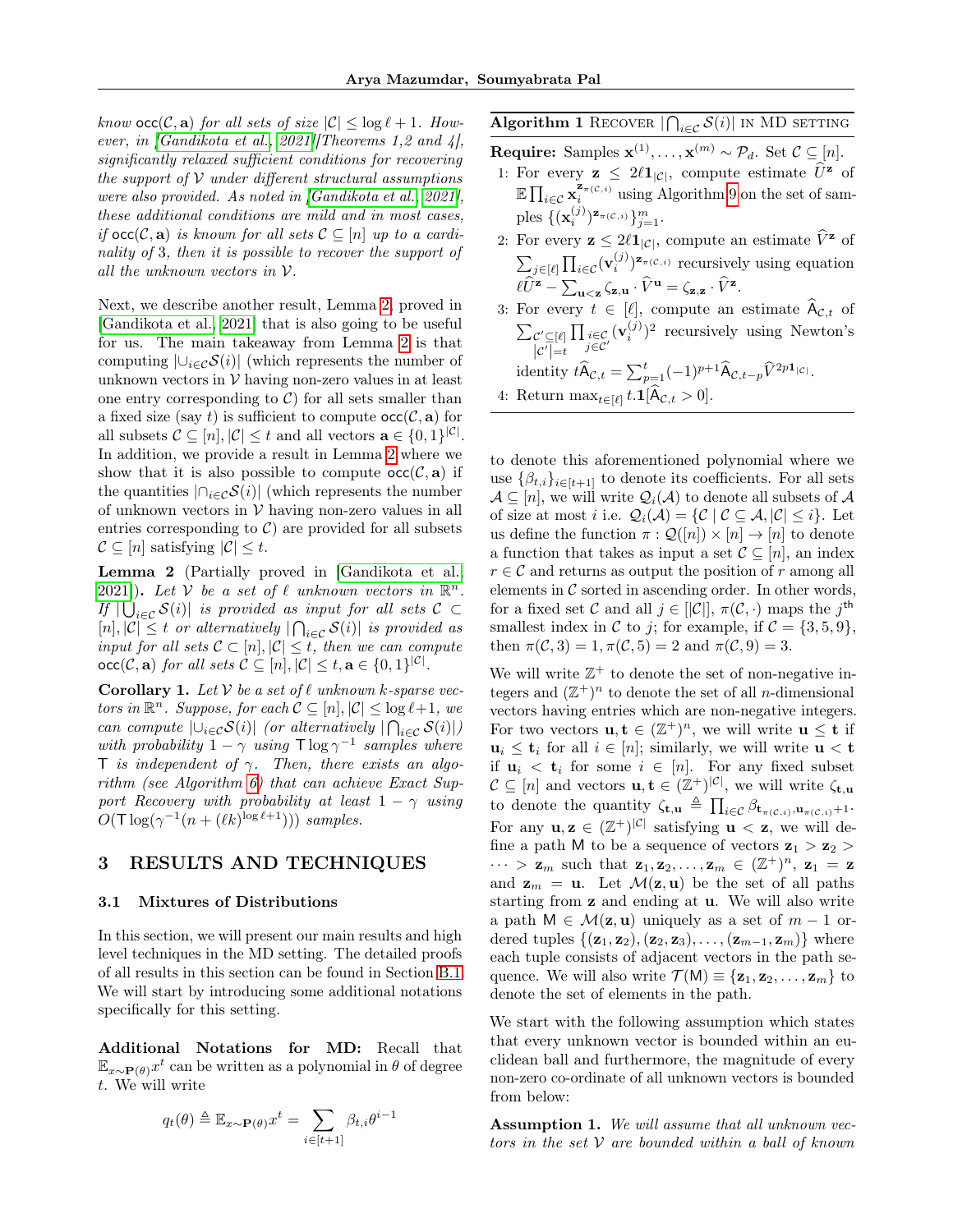radius R i.e.  $||\mathbf{v}^{(i)}||_2 \leq R$  for all  $i \in [\ell]$ . Furthermore, the magnitude of all non-zero entries of all unknown vectors in  $V$  is bounded from below by  $\delta$  i.e.  $\min_{\mathbf{v}\in\mathcal{V}}\min_{i:\mathbf{v}_i\neq 0} |\mathbf{v}_i|\geq \delta.$ 

Now, we show our main lemma in this setting where we characterize the sufficient number of samples to compute  $|\bigcap_{i\in\mathcal{C}}\mathcal{S}(i)|$  for each set  $\mathcal{C}\subseteq[n]$  with high probability in terms of the coefficients of the polynomials  ${q_t(\theta)}_t$ :

<span id="page-5-0"></span>Lemma 3. Suppose Assumption [1](#page-4-2) is true. Let

$$
\Phi \triangleq \frac{\delta^{2\ell|\mathcal{C}|}}{2\left(3 \max(\ell R^{2\ell|\mathcal{C}|}, 2^{\ell} R^{\ell+|\mathcal{C}|})\right)^{(\ell-1)} \ell!} \times \left(\max_{\mathbf{z} \leq 2\ell\mathbf{1}_{|\mathcal{C}|}} \frac{\ell}{\zeta_{\mathbf{z},\mathbf{z}}} + \sum_{\mathbf{u} < \mathbf{z}} \sum_{\mathbf{M} \in \mathcal{M}(\mathbf{z},\mathbf{u})} \frac{\ell \prod_{(\mathbf{r},\mathbf{s}) \in \mathbf{M}} \zeta_{\mathbf{r},\mathbf{s}}}{\prod_{\mathbf{r} \in \mathcal{T}(\mathbf{M})} \zeta_{\mathbf{r},\mathbf{r}}} \right)^{-1} \times \mathcal{G}\ell, \mathcal{V} \triangleq \frac{\max_{\mathbf{z} \leq 2\ell\mathbf{1}_{|\mathcal{C}|}} \mathbb{E} \prod_{i \in \mathcal{C}} \mathbf{x}_i^{2\mathbf{z}_{\pi(\mathcal{C},i)}}}{\Phi^2}
$$

where  $g_{\ell,\mathcal{V}}$  is a constant that is independent of k and  $n$  but depends on  $\ell$ . There exists an algorithm (see Algorithm [1\)](#page-4-3) that can compute  $\left|\bigcap_{i\in\mathcal{C}}\mathcal{S}(i)\right|$  exactly for each set  $C \subseteq [n]$  with probability at least  $1 - \gamma$  using  $O\Big(\log(\gamma^{-1}(2\ell)^{|\mathcal{C}|})g_{\ell, \mathcal{V}}\Big)$  samples generated according to  $\mathcal{P}_d$ .

In order to prove Lemma [3,](#page-5-0) we first show that (see Lemma [10\)](#page-13-1) for each fixed ordered set  $\mathcal{C} \subseteq [n]$  and each vector  $\mathbf{t} \in (\mathbb{Z}^+)^{|\mathcal{C}|}$ , we must have

$$
\mathbb{E}\prod_{i\in\mathcal{C}}\mathbf{x}_i^{\mathbf{t}_{\pi(\mathcal{C},i)}} = \frac{1}{\ell}\sum_{\mathbf{u}\leq \mathbf{t}} \zeta_{\mathbf{t},\mathbf{u}} \cdot \Big(\sum_{j\in[\ell]} \prod_{i\in\mathcal{C}} (\mathbf{v}_i^{(j)})^{\mathbf{u}_{\pi(\mathcal{C},i)}}\Big). (2)
$$

Note that each summand in equation [2](#page-5-1) is a product of the powers of the co-ordinates of the same unknown vector. In Lemma [11,](#page-13-2) we show that for each set  $\mathcal{C} \subseteq [n]$  and any vector  $\mathbf{t} \in (\mathbb{Z}^+)^{|\mathcal{C}|}$ , we can compute  $\sum_{j \in [\ell]} \prod_{i \in \mathcal{C}} (\mathbf{v}_i^{(j)})^{\mathbf{t}_{\pi(\mathcal{C},i)}}$  via a recursive procedure provided for all  $\mathbf{u} \in (\mathbb{Z}^+)^{|\mathcal{C}|}$  satisfying  $\mathbf{u} \leq \mathbf{t}$ , the quantity  $\mathbb{E} \prod_{i \in \mathcal{C}} \mathbf{x}_i^{\mathbf{u}_{\pi(\mathcal{C},i)}}$  is pre-computed. This implies that we can compute  $\sum_{j \in [\ell]} \prod_{i \in \mathcal{C}} (\mathbf{v}_i^{(j)})^{2p}$  for all  $p \in [\ell]$  from the quantities  $\mathbb{E} \prod_{i \in \mathcal{C}}^{\mathbf{u}} \mathbf{x}_i^{\mathbf{u}_{\pi(\mathcal{C},i)}}$  for all  $\mathbf{u} \leq 2p\mathbf{1}_{|\mathcal{C}|}$ . It is easy to recognize  $\sum_{\mathbf{v}\in\mathcal{V}}\left(\prod_{i\in\mathcal{C}}\mathbf{v}_i^2\right)^p$  as the power sum polynomial of degree p in the variables  $\{\prod_{i\in\mathcal{C}} \mathbf{v}_i^2\}_{\mathbf{v}\in\mathcal{V}}$ . Now, let us define the quantity  $A_{\mathcal{C},t}$  for a fixed ordered set C and parameter  $t \in [\ell]$  as follows:

$$
\mathsf{A}_{\mathcal{C},t} \triangleq \sum_{\substack{\mathcal{C}' \subseteq [\ell] \\ |\mathcal{C}'| = t}} \prod_{\substack{i \in \mathcal{C} \\ j \in \mathcal{C}'}} (\mathbf{v}_i^{(j)})^2
$$

Notice that  $A_{\mathcal{C},t} > 0$  if and only if there exists a subset  $\mathcal{C}' \subseteq [\ell], |\mathcal{C}'| = t$  such that  $\mathbf{v}_i^{(j)} \neq 0$  for all  $i \in \mathcal{C}, j \in \mathcal{C}'$ . Hence, the maximum value of t such that  $A_{\mathcal{C},t} > 0$  is the number of unknown vectors in  $V$  having non-zero value in all the indices in  $\mathcal{C}$ . In other words, we have that

$$
\left|\bigcap_{i\in\mathcal{C}}\mathcal{S}(i)\right|=\max_{t\in[\ell]}t\cdot\mathbf{1}[A_{\mathcal{C},t}>0].
$$

Notice that  $A_{\mathcal{C},t}$  is the elementary symmetric polynomial of degree t in the variables  $\{\prod_{i\in\mathcal{C}} \mathbf{v}_i^2\}_{\mathbf{v}\in\mathcal{V}}$ . We can use Newton's identities to state that for all  $t \in [\ell],$ 

$$
tA_{\mathcal{C},t} = \sum_{p=1}^{t} (-1)^{p+1} A_{\mathcal{C},t-p} \Big( \sum_{\mathbf{v} \in \mathcal{V}} \Big( \prod_{i \in \mathcal{C}} \mathbf{v}_i^2 \Big)^p \Big)
$$

using which, we can recursively compute  $A_{\mathcal{C},t}$  for all  $t \in [\ell]$   $(A_{\mathcal{C},0} = 1)$  and hence  $|\bigcap_{i \in \mathcal{C}} \mathcal{S}(i)|$  if we were given  $\sum_{\mathbf{v}\in\mathcal{V}}\left(\prod_{i\in\mathcal{C}}\mathbf{v}_i^2\right)^p$  as input for all  $p\in[\ell]$  (see Lemma [12\)](#page-13-3). Lemma [3](#page-5-0) follows from making these set of computations robust. We next show Theorem [1](#page-5-2) which follows from applying Lemma [3](#page-5-0) and Corollary [1.](#page-4-4)

<span id="page-5-2"></span>**Theorem 1.** Let  $V$  be a set of  $\ell$  unknown vectors in  $\mathbb{R}^n$  satisfying Assumption [1.](#page-4-2) Let  $\mathcal{F}_m = \mathcal{Q}_1([n]) \cup$  $Q_m(\cup_{\mathbf{v}\in\mathcal{V}}\text{supp}(\mathbf{v}))$  and

$$
\Phi_m \triangleq \frac{\delta^{2\ell m}}{2\left(3\ell \max(R^{2\ell m}, 2^{\ell} R^{\ell+m})\right)^{(\ell-1)} \ell!} \times \left(\max_{\mathbf{z} \le 2\ell 1_m} \frac{\ell}{\zeta_{\mathbf{z},\mathbf{z}}} + \sum_{\mathbf{u} < \mathbf{z}} \sum_{\mathbf{M} \in \mathcal{M}(\mathbf{z},\mathbf{u})} \frac{\ell \prod_{(\mathbf{r},\mathbf{s}) \in \mathbf{M}} \zeta_{\mathbf{r},\mathbf{s}}}{\prod_{\mathbf{r} \in \mathcal{T}(\mathbf{M})} \zeta_{\mathbf{r},\mathbf{r}}} \right)^{-1}
$$
\n
$$
f_{\ell,\mathcal{V}} \triangleq \max_{\substack{\mathbf{z} \le 2\ell 1_{\log \ell+1} \\ \mathcal{C} \in \mathcal{F}_{\log \ell+1}}} \frac{\mathbb{E} \prod_{i \in \mathcal{C}} \mathbf{x}_i^{2\mathbf{z}_{\pi(\mathcal{C},i)}}}{\Phi_{\log \ell+1}^2}.
$$

<span id="page-5-1"></span>Here  $f_{\ell,V}$  is a constant that is independent of k and n but depends on  $\ell$ ; furthermore,  $f_{\ell,\mathcal{V}}$ . Then, there exists an algorithm (see Algorithm [1](#page-4-3) and [6\)](#page-26-0) that achieves Exact Support Recovery with probability at least  $1 - \gamma$ using  $O\Big(\log(\gamma^{-1}(2\ell)^{\log \ell+1}(n+(\ell k)^{\log \ell+1}))f_{\ell,\mathcal{V}}\Big)$  samples generated according to  $\mathcal{P}_d$ .

Remark 3. We can relax Assumption [1](#page-4-2) in Theorem [1](#page-5-2) without much further work. For our proofs to work out verbatim, it is sufficient to just have the following condition be true: given the latent variable t denoting the mixture component, coordinates of the random vector  $\mathbf{x} \sim \mathcal{P}_d$  must be  $(\log \ell + 1)$ -wise independent (any  $\log \ell + 1$  co-ordinates are independent). However, for the sake of simplicity, we have provided the setting where all co-ordinates of  $x \mid t$  are independent.

Example: Consider the setting when we obtain m i.i.d samples  $\mathbf{x}^{(1)}, \mathbf{x}^{(2)}, \ldots, \mathbf{x}^{(m)} \in \mathbb{R}^n$  from a high dimensional Gaussian mixture  $\mathcal{D} = \frac{1}{2} \mathcal{N}(\boldsymbol{\mu}^{(1)}, \sigma^2 \mathbf{I}) +$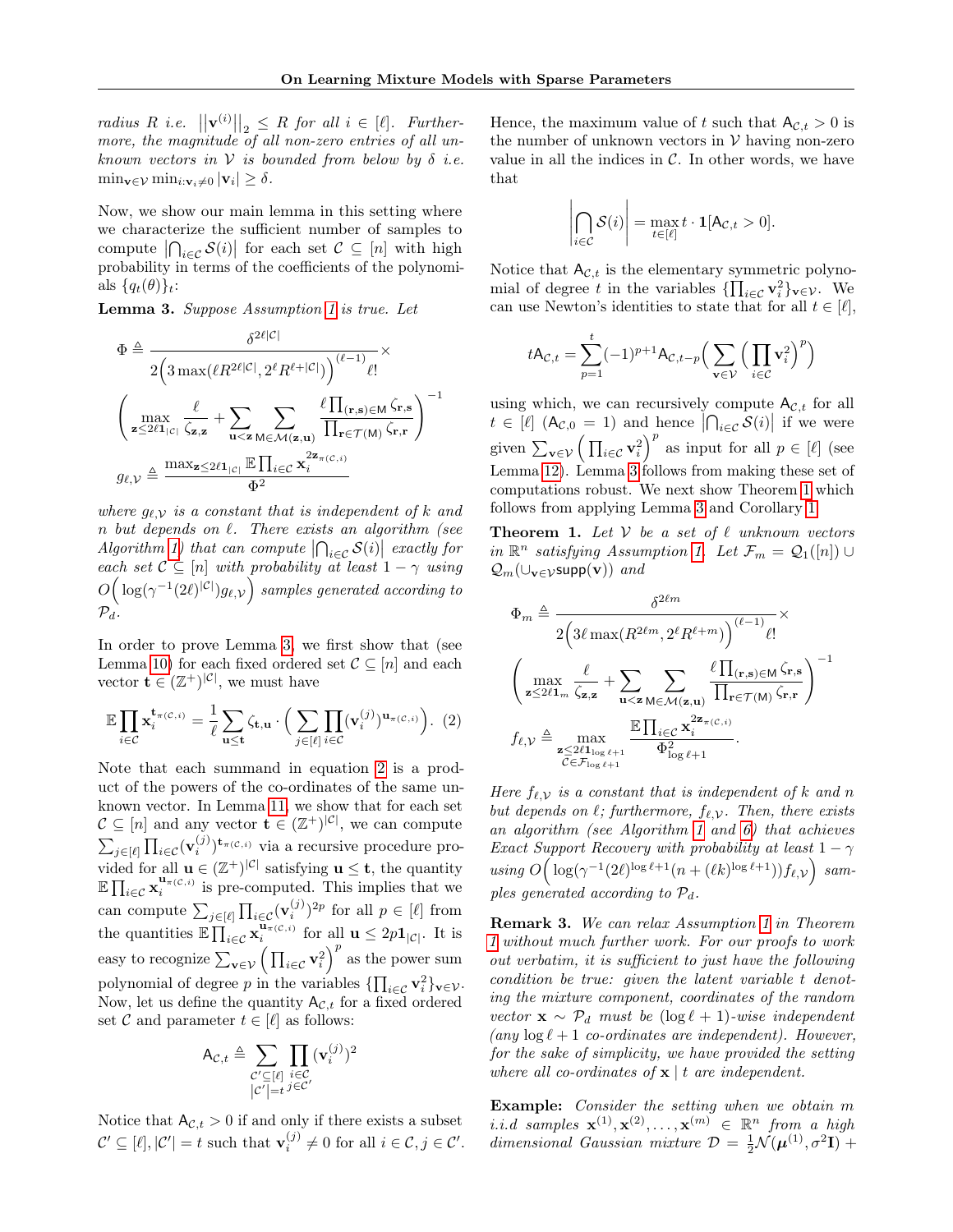$\frac{1}{2} \mathcal{N}(\boldsymbol{\mu}^{(2)}, \sigma^2 \mathbf{I})$  with two components where  $\boldsymbol{\mu}^{(1)}, \boldsymbol{\mu}^{(2)} \in$  $\mathbb{\bar{R}}^n$  satisfying  $\|\boldsymbol{\mu}^{(1)}\|_0, \|\boldsymbol{\mu}^{(2)}\|_0 \leq k$  are unknown and  $\sigma > 0$  is known. Our goal is to recover the support of  $\mu^{(1)}, \mu^{(2)}$  while minimizing the number of samples m. For  $\mathbf{x} \sim \mathcal{D}$ , for all  $i \in [n]$ , we have that  $\mathbb{E} \mathbf{x}_i^2 = \sigma^2 + ((\boldsymbol{\mu}_i^{(1)})^2 + (\boldsymbol{\mu}_i^{(2)})^2)/2$ ; for all  $i, j \in [n], i \neq j$ , we have

$$
\begin{aligned} &\mathbb{E} \mathbf{x}_i^2 \mathbf{x}_j^2 = \sigma^2 (\mathbb{E} \mathbf{x}_i^2 + \mathbb{E} \mathbf{x}_j^2) - \sigma^4 \\ &+ \Bigl(\frac{(\pmb{\mu}_i^{(1)})^2 (\pmb{\mu}_j^{(1)})^2 + (\pmb{\mu}_i^{(2)})^2 (\pmb{\mu}_j^{(2)})^2}{2}\Bigr) \end{aligned}
$$

Hence, in the first step, for all  $i \in [n]$ , with probability  $1 - \gamma$  we compute an estimate  $u_i$  of  $\mathbb{E} \mathbf{x}_i^2$  (using Lemma [18\)](#page-29-0) satisfying  $|u_i - \mathbb{E} \mathbf{x}_i^2| \leq \delta^4/(64\sigma^2)$  using  $O(\delta^{-8} \sigma^4 \max_i(\sigma^4, (\mu_i^{(1)})^4, (\mu_i^{(2)})^4) \log(n\gamma^{-1}))$  samples. With this, we can infer the union of support correctly to be  $S \equiv \{i \in [n] \mid u_i - \sigma^2 \geq \delta^2/4\}$ . This is because for any index i in the union of support, we must have  $\mathbb{E} \mathbf{x}_i^2 \geq \sigma^2 + \delta^2/2$  while for any index i not in the union, we have  $\mathbb{E} \mathbf{x}_i^2 = \sigma^2$ . Next, in the second step, for all  $i, j \in \mathcal{S}; i \neq j$ , we compute an estimate  $u'_{ij}$  of  $\mathbb{E} \mathbf{x}_i^2 \mathbf{x}_j^2$  satisfying  $|u'_{ij} - \mathbb{E} \mathbf{x}_i^2 \mathbf{x}_j^2| \leq \delta^4/16$  using  $O(\delta^{-8}\max_{i,j}(\sigma,\bm{\mu}_i^{(1)},\bm{\mu}_j^{(1)},\bm{\mu}_i^{(2)},\bm{\mu}_j^{(2)})^8\log(n\gamma^{-1}))$ 

samples with probability at least  $1 - \gamma$  (see Lemma [18\)](#page-29-0). In that case, if  $i, j$  belongs to the support of the same vector, then we will have  $|u'_{ij} - \sigma^2(u_i + u_j) + \sigma^4| \ge 13\delta^4/32$  while otherwise, we must have  $|u'_{ij} - \sigma^2(u_i + u_j) + \sigma^4| \leq 3\delta^4/32$ . Hence,  $\mathcal{T} =$  $\{(i, j) \in S, i \neq j \mid |u'_{ij} - \sigma^2(u_i + u_j) + \sigma^4| \geq 13\delta^4/32\}.$ If there does not exist  $i, j \in \mathcal{S}, i \neq j$  such that  $(i, j) \notin \mathcal{T}$ , then we return  $\text{supp}(\boldsymbol{\mu}^{(1)}) = \text{supp}(\boldsymbol{\mu}^{(2)}) = \mathcal{S}$  implying that both supports are same. On the other hand, if there exists  $i, j \in \mathcal{S}, i \neq j$  such that  $(i, j) \notin \mathcal{T}$  then i belongs to the support of one vector while j belongs to the support of the other vector (both supports are not same). Let the support of one vector will be  $\{s \in \mathcal{S}, s \neq \emptyset\}$  $i | (i, s) \in \mathcal{T}$  and the support of the other vector is  $\{s \in \mathcal{S}, s \neq j \mid (j, s) \in \mathcal{T} \}.$  Therefore, the sufficient sample complexity for recovering the support is  $m =$  $O(\delta^{-8}\max_{i,j}(\sigma,\pmb{\mu}_i^{(1)},\pmb{\mu}_j^{(1)},\pmb{\mu}_i^{(2)},\pmb{\mu}_j^{(2)})^8\log(n\gamma^{-1})).$ Note that in this example, the algorithm is slightly different from the one presented in Algorithm [1;](#page-4-3) in,

fact the algorithm follows that of deduplicated support recovery (see Section [A\)](#page-11-1) which is equivalent to exact support recovery for  $\ell = 2$  (see Remark [1\)](#page-3-3).

Now, we provide a corollary of Theorem [1](#page-5-2) specifically for mean-estimation in a mixture of distributions with constant number of components i.e.  $\ell = O(1)$ . In particular, consider the setting where

$$
t \sim_{\text{Unif}} [\ell] \text{ and } \mathbf{x}_i | t \sim \mathbf{P}(\mathbf{v}_i^{(t)}) \text{ independently } \forall i \in [n]
$$
  
 $\mathbb{E}_{\mathbf{x} \sim \mathcal{P}_d}[\mathbf{x}_i | t = j] = \mathbf{v}_i^{(j)}$ 

 $\mathcal{L}(\mathcal{A})$ 

i.e. the mean of the  $i<sup>th</sup>$  co-ordinate of the random vector **x** distributed according to  $\mathcal{P}_d$  is  $\mathbf{v}_i^{(j)}$ .

<span id="page-6-0"></span>Corollary 2. Consider the mean estimation problem described above. Let V be a set of  $\ell = O(1)$  unknown vectors in  $\mathbb{R}^n$  satisfying Assumption [1](#page-4-2) and  $f_{\ell,\mathcal{V}}$  be as defined in Theorem [1.](#page-5-2) Then, there exists an algorithm (see Algorithm [1](#page-4-3) and [6\)](#page-26-0) that with probability at least  $1 - \gamma$ , achieves Exact Support Recovery using  $O\Big(\log(n\gamma^{-1})$ poly $(\delta R^{-1})f_{\ell, \mathcal{V}}\Big)$  samples generated  $according to P_d$ .

We can compare the sample complexity presented in Corollary [2](#page-6-0) with the alternate approach for support recovery namely the two stage process of recovering the union of support followed by parameter estimation restricted to the union of support. As discussed in Section [1,](#page-0-0) most known results (other than [\[Moitra and](#page-10-2) [Valiant, 2010\]](#page-10-2)) for parameter estimation in Gaussian mixtures without separability assumptions hold for two mixtures and are therefore not applicable for  $\ell > 2$ . For general value of  $\ell$ , the only known sample complexity guarantees for parameter estimation in mixture of Gaussians is provided in [\[Moitra and Valiant, 2010\]](#page-10-2).

Note that computing the union of support is not difficult in the MD setting. In particular, in Lemma [3,](#page-5-0) the guarantees include the sample complexity of testing whether a particular index belongs to the union of support; this can be used to compute the union of support itself after taking a union bound over all indices leading to a multiplicative  $\log n$  factor.

However, for one dimensional Gaussian mixture models (1D GMM), the parameter estimation guarantees in [\[Moitra and Valiant, 2010\]](#page-10-2) (See Corollary 5) are polynomial in the inverse of the failure probability. Since parameter estimation in 1D GMM is used as a framework for solving the high dimensional problem, it can be extracted that the sample complexity in  $n$  dimensions must be polynomial in  $n$  with degree at least 1 to achieve a per coordinate error (error in  $\ell_{\infty}$  norm). If restricted to the union of support of the unknown vectors in  $V$ , then using the guarantees in [\[Moitra and](#page-10-2) [Valiant, 2010\]](#page-10-2) directly will lead to a polynomial dependence on  $\ell k$ . In essence, the sample complexity of the alternate approach has a logarithmic dependence on the latent space dimension and a polynomial dependence on sparsity k (for constant  $\ell$ ). Note that our sample complexity only has a logarithmic dependence on the dimension n (and is independent of k for constant  $\ell$ ) and is therefore essentially dimension-free.

For other distributions, to the best of our knowledge, the only known parameter estimation results that exist in literature are [\[Belkin and Sinha, 2010,](#page-9-3) [Krish](#page-10-18)[namurthy et al., 2020\]](#page-10-18). In both of these works, the authors use the same assumption that  $\mathbb{E}_{x \sim \mathbf{P}(\theta)} x^{\ell}$  can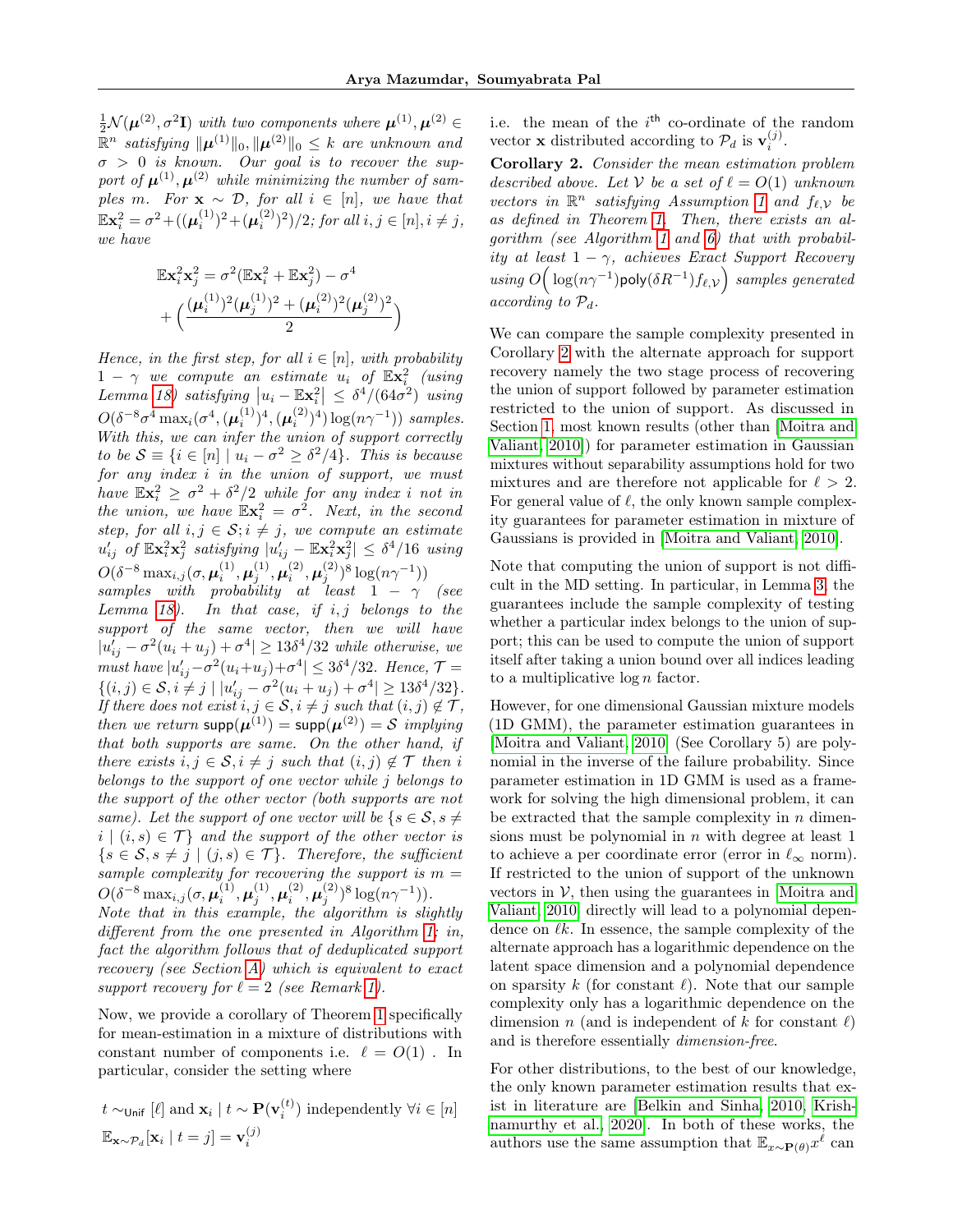be written as a polynomial in  $\theta$  of degree exactly  $\ell$ . While the guarantees in [\[Belkin and Sinha, 2010\]](#page-9-3) are non-constructive, the results in [\[Krishnamurthy et al.,](#page-10-18) [2020\]](#page-10-18) need the restrictive assumption that the means must be multiple of some  $\epsilon > 0$  and moreover, they have an exponential dependence on the noise variance and  $\epsilon^{-1}$ . Our results do not have these limitations and are therefore widely applicable.

We also show additional results on Deduplicated Support Recovery in MD setting but due to space limitations, we have provided them in Appendix [A.2.](#page-11-2)

#### 3.2 Mixtures of Linear Classifiers

<span id="page-7-2"></span> $\overline{\textbf{Algorithm 2} \text{ RECOVER} \left | \bigcup_{i \in \mathcal{C}} \mathcal{S}(i) \right |}$  in MLC setting

Require: Samples  $(\mathbf{x}^{(1)}, y^{(1)}), \ldots, (\mathbf{x}^{(m)}, y^{(m)}) \sim \mathcal{P}_c$ . Set  $C \subseteq [n]$ . Parameter  $a > 0$ .

- 1: Find the subset of samples  $\mathcal{T} = \{(\mathbf{x}^{(i)}, y^{(i)}) | \mathbf{x}_j^{(i)}\}$ a for all  $i \in [m]$ .
- 2: Compute an estimate  $\hat{P}$  of Pr(y = 1 |  $\mathcal{E}_c$ ) as  $\hat{P} =$  $|\mathcal{T}|^{-1} \sum_{(\mathbf{x},y)\in\mathcal{T}} \mathbf{1}[y=1].$
- 3: Find  $t \in [\ell]$  such that

$$
\frac{1}{2}\left(1+\frac{t}{\ell}\right)-\frac{t}{4\ell^2}\leq \widehat{P}\leq \frac{1}{2}\left(1+\frac{t}{\ell}\right)
$$

4: Return t

In this section, we will present our main results and high level techniques in the MLC setting. The detailed proofs of all results in this section can be found in Section [B.2.](#page-18-0) We solve the sparse recovery problem when the observed samples are generated according to  $P_c$  under the following assumption which states that the unknown vectors in  $V$  either all have non-negative entries or they all have non-positive entries.

<span id="page-7-1"></span>Assumption 2. The non-zero entries of unknown vectors in V are all either positive  $(v_i \geq 0$  for all  $i \in [n], \mathbf{v} \in \mathcal{V}$  or they are all negative  $(\mathbf{v}_i \leq 0 \text{ for all})$  $i \in [n], \mathbf{v} \in \mathcal{V}$ ).

Although Assumption [2](#page-7-1) looks restrictive, it can often be made in practice. As an example, in the recommendation system application motivated in the introduction (Section [1\)](#page-0-0), the affinity of the users towards the different item features can be modeled by non-negative values; such a modeling assumption is similar to the motivation presented in the literature for non-negative matrix factorization [\[Ding et al., 2008\]](#page-9-21).

Next, if Assumption [2](#page-7-1) is satisfied, we show the sample complexity of computing  $|\bigcup_{i \in \mathcal{C}} \mathcal{S}(i)|$  for each set  $\mathcal{C} \subseteq$  $[n]$ .

<span id="page-7-3"></span>Lemma 4. Suppose Assumptions [1](#page-4-2) and [2](#page-7-1) are true. Let  $a =$  $\sqrt{\frac{4.5upp(\sqrt{2}(R^2+\sigma^2))}{n}}$  $\frac{k^{2}+\sigma^{2}}{\delta}$ erf $^{-1}\left(1-\frac{1}{2\ell}\right)$ . There exists an algo-rithm (see Algorithm [2\)](#page-7-2) that can compute  $\left|\bigcup_{i\in\mathcal{C}}\mathcal{S}(i)\right|$ for each set  $C \subseteq [n]$  with probability at least  $1 - \gamma$  using  $O((1 - \phi(a))^{-|\mathcal{C}|\ell^2} \log \gamma^{-1})$  i.i.d samples from  $\mathcal{P}_c$ .

Let us present a high level proof of Lemma [4.](#page-7-3) Without loss of generality, let us assume that all unknown vectors in  $V$  have positive non-zero entries. For a fixed set  $\mathcal{C} \subseteq [n]$ , suppose we condition on the event  $\mathcal{E}_{\mathcal{C}}$  which is true when for all  $j \in \mathcal{C}$ ,  $\mathbf{x}_i > a$  for some suitably chosen  $a > 0$ . Furthermore, let  $\mathcal{E}_{\mathbf{v}}$  be the event that the particular vector  $\mathbf{v} \in \mathcal{V}$  is used to generate the sample  $(\mathbf{x}, y)$ . Notice that if  $\mathbf{v}_i = 0$  for all  $i \in \mathcal{C}$ , then conditioning on the event  $\mathcal{E}_{\mathcal{C}}$  does not change the distribution of the response  $y | \mathcal{E}_{v}$ ; hence the probability of  $y = 1$  is exactly  $1/2$  in this case. On the other hand, if  $v_i \neq 0$  for some  $i \in \mathcal{C}$ , then conditioning on the event  $\mathcal{E}_{\mathcal{C}}$  does change the distribution of the response  $y | \mathcal{E}_{\mathbf{v}}$ . In particular, if  $\mathbf{v}_i \neq 0$ , note that  $\langle \mathbf{v}_{\vert} c, \mathbf{x}_{\vert} c \rangle \ge a \delta$  and therefore  $Pr(y = 1 | \mathcal{E}_{\mathcal{C}}, \mathcal{E}_{\mathbf{v}})$  must be larger than  $1/2$ and is an increasing function of  $a$ . Of course, if  $a$  is chosen to  $+\infty$ , then  $Pr(y = 1 | \mathcal{E}_{\mathcal{C}}, \mathcal{E}_{\mathbf{v}}) = 1$  and therefore  $2\Pr(y = 1 \mid \mathcal{E}_{\mathcal{C}}) = 1 + \ell^{-1} |\cup_{i \in \mathcal{C}} \mathcal{S}(i)|$ . Thus, if  $a = +\infty$ , we can use the fact that  $|\bigcup_{i \in \mathcal{C}} S(i)|$  is integral to compute  $|\bigcup_{i\in\mathcal{C}}\mathcal{S}(i)|$  correctly from an estimate of  $Pr(y = 1 | \mathcal{E}_c)$  that is within an additive error of 1/4 $\ell$ . Of course, we cannot choose  $a = +\infty$  since no samples will satisfy the event  $\mathcal{E}_{\mathcal{C}}$  in that case. However, we can choose  $a, (a > 0)$  carefully so that it is small enough to make  $Pr(\mathcal{E}_{\mathcal{C}})$  reasonably large and at the same time, a is large enough to allow us to correctly compute  $|\bigcup_{i\in\mathcal{C}}\mathcal{S}(i)|$  from a reasonably good estimate of  $Pr(y = 1 | \mathcal{E}_{\mathcal{C}})$ . Next, we can again use Lemma [4](#page-7-3) and Corollary [1](#page-4-4) to arrive at the main theorem for Mixtures of Linear Classifiers:

<span id="page-7-0"></span>**Theorem 2.** Let  $V$  be a set of  $\ell$  unknown vectors  $\lim_{n \to \infty} \mathbb{R}^n$  satisfying Assumptions [1](#page-4-2) and [2.](#page-7-1) Let  $a =$  $2(R^2+\sigma^2)$  $\frac{k^{2}+\sigma^{2}}{\delta}$ erf $^{-1}\Big(1-\frac{1}{2\ell}\Big).$  Then, there exists an algorithm (see Algorithm [2](#page-7-2) and [6\)](#page-26-0) that achieves Exact Support Recovery with probability at least  $1 - \gamma$  using  $O((1 - \phi(a))^{-(\log \ell + 1)} \ell^2 \log(\gamma^{-1}(n + (\ell k)^{\log \ell + 1}))$ samples generated according to  $P_c$ .

The only comparable result is provided in [\[Sedghi et al.,](#page-10-12) [2016\]](#page-10-12) who provide parameter estimation guarantees in the MLC setting. However, since it is not evident how to recover the union of support in the sparse MLC setting (unlike MD/MLR); directly applying the result in [\[Sedghi et al., 2016\]](#page-10-12) will lead to polynomial dependence on  $n$  which is undesirable. Moreover, the guarantees in [\[Sedghi et al., 2016\]](#page-10-12) also require the latent parameter vectors to be linearly independent. In contrast, our sample complexity guarantees for support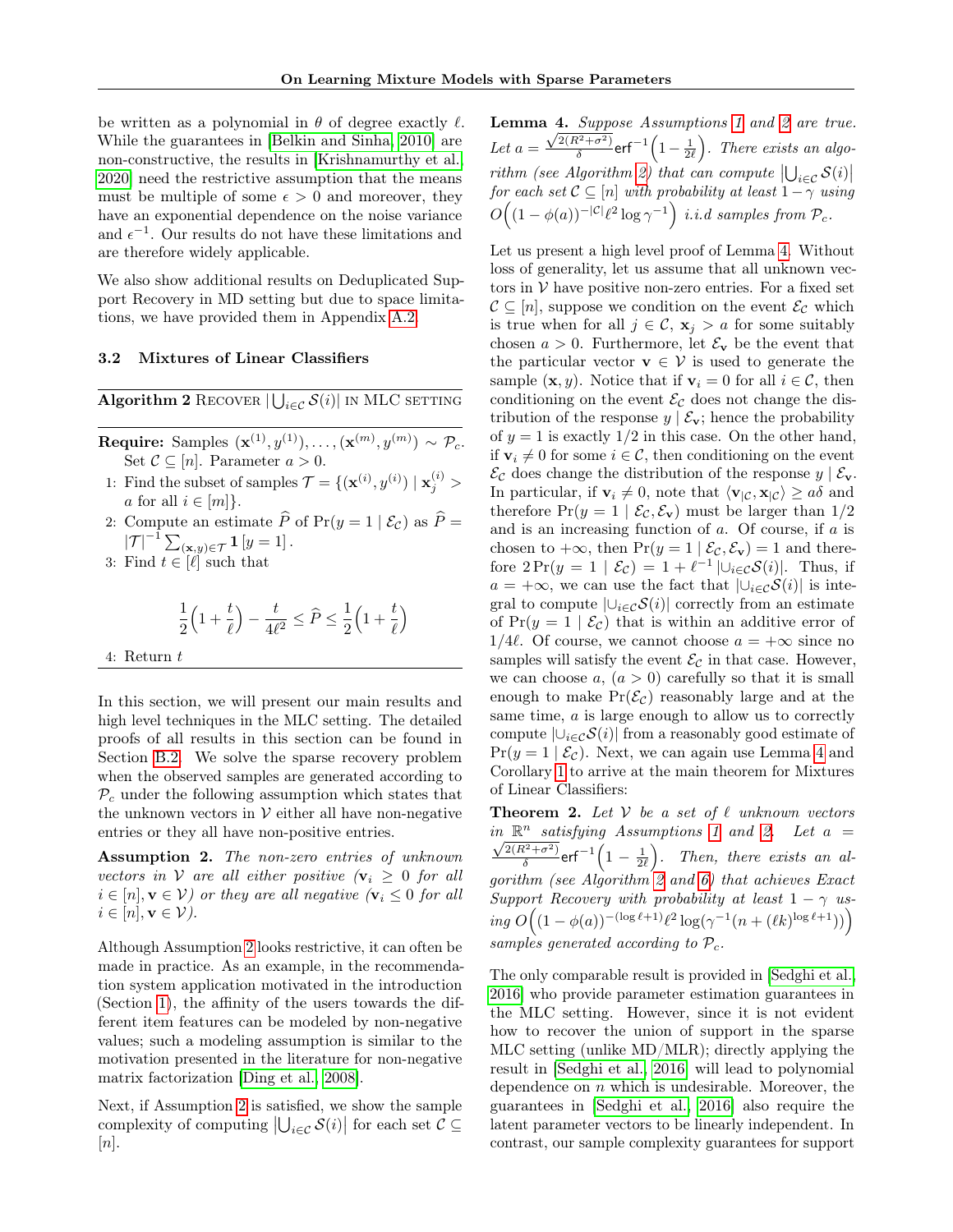.

recovery scale logarithmically with  $n$  and also does not need the latent parameter vectors to be linearly independent (in fact they are not even required to be distinct).

#### 3.3 Mixtures of Linear Regression

Finally, we move on to the mixtures of linear regression or MLR setting. Note that the sample complexity guarantees for MLC (Theorem [2\)](#page-7-0) is also valid in the MLR setting as we can simulate MLR responses by simply taking the sign of the response in the MLR dataset. However, note that the sample complexity presented in Theorem [2](#page-7-0) has a poor dependence on  $R, \delta$  and  $\ell$ . Here we solve the support recovery problem provided the unknown vectors in  $V$  are all binary and demonstrate significantly better sample complexity guarantees under this assumption. The detailed proofs of all results in this section can be found in Section [B.3.](#page-19-0) As usual, we start with a lemma where we characterize the sample complexity of estimating  $\left|\bigcap_{i\in\mathcal{C}}\mathcal{S}(i)\right|$  correctly:

<span id="page-8-1"></span>**Lemma 5.** If the unknown vectors in the set  $V$  are all binary i.e.  $\mathbf{v}^{(1)}, \mathbf{v}^{(2)}, \ldots, \mathbf{v}^{(\ell)} \in \{0,1\}^n$ , then, with probability at least  $1 - \gamma$ , for each set  $\mathcal{C} \subseteq [n]$ , there exists an algorithm (see Algorithm  $\ddot{A}$ ) that can compute  $\left| \bigcap_{i \in \mathcal{C}} \mathcal{S}(i) \right|$  using  $O(\ell^2(k+\sigma^2)^{|C|/2} (\log n)^{2|C|} \log \gamma^{-1})$ i.i.d samples from  $P_r$ .

We provide a high level proof of Lemma [5](#page-8-1) here. We consider the random variable  $y^{|\mathcal{C}|} \cdot (\prod_{i \in \mathcal{C}} \mathbf{x}_i)$  where  $(\mathbf{x}, y) \sim \mathcal{P}_r$ . Clearly, we can write  $y = \langle \mathbf{v}, \mathbf{x} \rangle + \hat{\zeta}$  where  $\zeta \sim \mathcal{N}(0, \sigma^2)$  and **v** is uniformly sampled from the set of unknown vectors  $V$ . We can show that

$$
\mathbb{E}_{(\mathbf{x},y)\sim\mathcal{P}_r} y^{|\mathcal{C}|} \cdot \left(\prod_{i\in\mathcal{C}} \mathbf{x}_i\right)
$$
\n
$$
= \mathbb{E}_{\mathbf{x},\zeta} \ell^{-1} \sum_{\mathbf{v}\in\mathcal{V}} \left(\prod_{i\in\mathcal{C}} \mathbf{x}_i\right) \cdot \left((\mathbf{v}, \mathbf{x}) + \zeta\right)^{|\mathcal{C}|}
$$
\n
$$
\mathbb{E} y^{|\mathcal{C}|} \cdot \left(\prod_{i\in\mathcal{C}} \mathbf{x}_i\right) = \frac{1}{\ell} \sum_{\mathbf{v}\in\mathcal{V}} \left(\prod_{i\in\mathcal{C}} \mathbb{E}_{\mathbf{x}} \mathbf{x}_i^2 \cdot \mathbf{v}_i\right) = \frac{|\bigcap_{i\in\mathcal{C}} \mathcal{S}(i)|}{\ell}
$$

Hence, by using the fact that  $\left|\bigcap_{i\in\mathcal{C}}\mathcal{S}(i)\right|$  is integral, we can estimate the quantity correctly from a reasonably good estimate of  $\mathbb{E}y^{|\mathcal{C}|} \cdot (\prod_{i \in \mathcal{C}} x_i)$ . Again, by an application of Corollary [1,](#page-4-4) we arrive at the following theorem:

<span id="page-8-2"></span>**Theorem 3.** Let  $V$  be a set of  $\ell$  unknown binary vectors in  $\{0,1\}^n$ . Then, with probability at least  $1-\gamma$ , there exists an algorithm (see Algorithm  $\downarrow$  and [6\)](#page-26-0) that achieves Exact Support Recovery with

$$
O\left(\ell^2(\log^4 n(k+\sigma^2))^{\frac{\log \ell+1}{2}}\log((n+(\ell k)^{\log \ell+1})\gamma^{-1})\right)
$$

samples generated according to  $\mathcal{P}_r$ .

As in mixtures of distributions, it is possible to recover the union of support of the unknown vectors in  $V$  in the MLR setting with a small number of samples (see Lemma [17](#page-28-3) in Appendix [E\)](#page-28-1). Therefore an alternate approach that can be used for support recovery is to recover the union of support followed by parameter estimation with the features being restricted to the union of the support. Note that if the set of unknown vectors satisfy Assumption [1,](#page-4-2) then estimating each vector up to an  $\ell_2$  norm of  $\delta$  will suffice for support recovery. Hence, by using Lemma [17](#page-28-3) followed by Theorem 1 in [\[Li and Liang, 2018\]](#page-10-6), we arrive at the following result for support recovery:

<span id="page-8-0"></span>**Theorem 4.** Let  $V$  be a set of  $\ell$  unknown vectors satisfying Assumption [1.](#page-4-2) Further, assume that any two distinct vectors  $\mathbf{v}, \mathbf{v}' \in \mathcal{V}$  satisfies  $\|\mathbf{v} - \mathbf{v}'\|_2 \geq \Delta$ . Then, with high probability, there exists an algorithm that achieves Exact Support Recovery with

$$
O\left(\ell k \log\left(\frac{\ell k}{\delta}\right) \text{poly}\left(\frac{\ell \sigma}{\Delta}\right) + \left(\frac{\sigma \ell}{\Delta}\right)^{O(\ell^2)} + \frac{\ell^2 (R^2 + \sigma^2) (\log n)^3 / \delta^2}{\epsilon^2}
$$

samples generated according to  $\mathcal{P}_r$ .

If the unknown vectors in  $V$  are restricted to being binary, then the sample complexity in Theorem [4](#page-8-0) has a linear dependence on the sparsity but on the other hand, its dependence on  $\sigma, \ell$  is very poor; note that Theorem [4](#page-8-0) uses parameter estimation framework in mixtures of Gaussians ([\[Moitra and Valiant, 2010\]](#page-10-2)) as a black-box leading to the polynomial in  $\ell, \sigma$  with a possibly high degree. Moreover, the sample complex-ity in Theorem [4](#page-8-0) has an  $\exp(\ell^2)$  dependence on the number of unknown vectors which is undesirable when the number of unknown vectors  $\ell$  is large. In contrast, the sample complexity of Theorem [3](#page-8-2) has a polynomial dependence on  $\ell, k, \sigma$  whose degree can be precisely extracted from the expression. In particular, in the regime where  $\sigma$  or  $\ell$  is large, Theorem [3](#page-8-2) provides significant improvements over the guarantees in Theorem [4.](#page-8-0) Finally, although not mentioned explicitly in Theorem 1 in [\[Li and Liang, 2018\]](#page-10-6), it can be extracted that the sample complexity is polynomial in  $\gamma^{-1}$  where  $\gamma$  is the failure probability; this leads to a similar dependence on the failure probability in Theorem [4.](#page-8-0) On the other hand, the sample complexity in Theorem [3](#page-8-2) depends logarithmically on  $\gamma^{-1}$ .

We also show additional results on Deduplicated Support Recovery in MLR setting but due to space limitations, we have provided them in Appendix [A.3.](#page-12-0)

Remark 4 (Computational complexity). All our algorithms described in the MD/MLR/MLC settings are efficient namely their computational complexities are polynomial in the dimension n and sparsity k.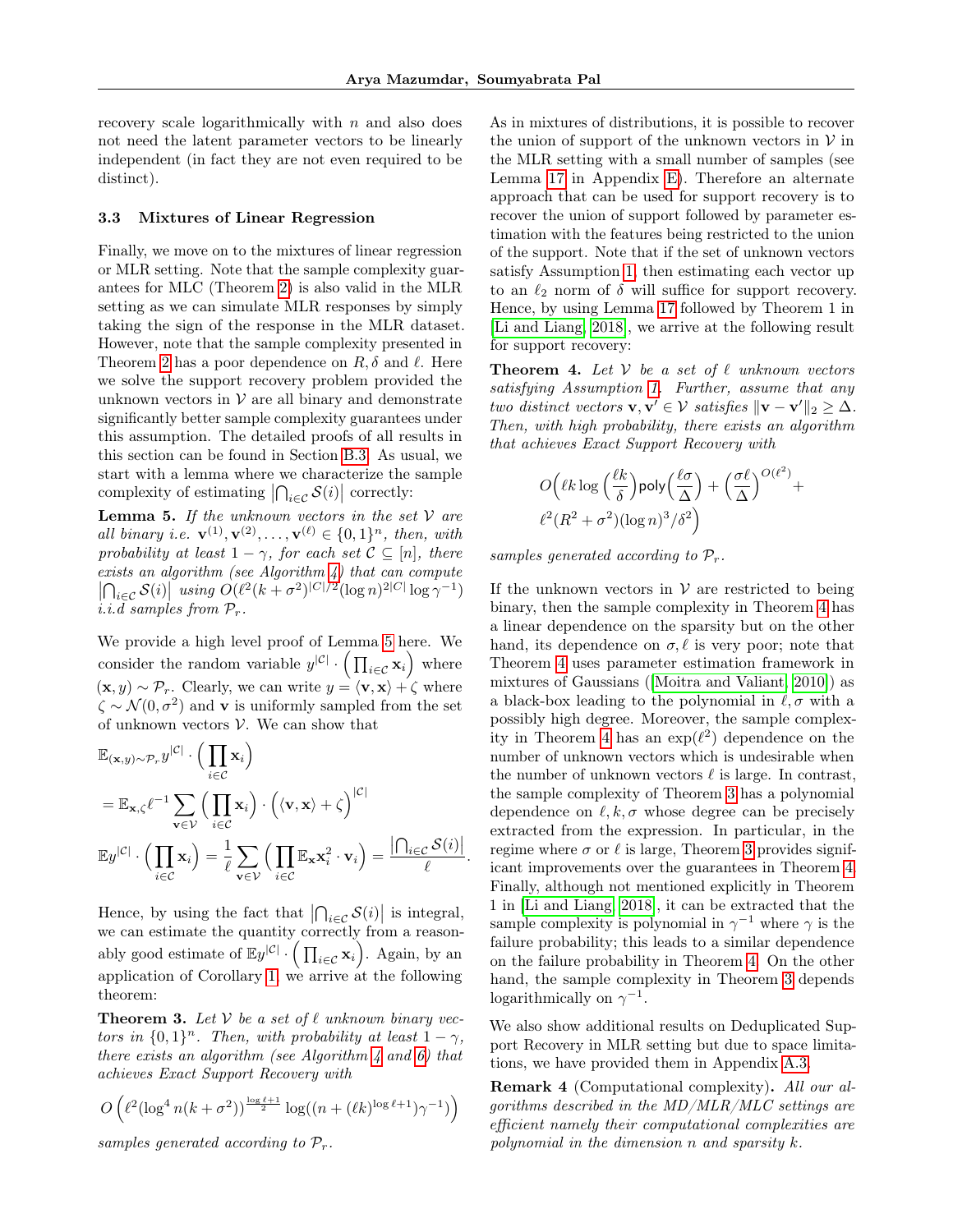Acknowledgement: This research is supported in part by NSF awards CCF 2133484 and CCF 1934846.

## References

- <span id="page-9-7"></span>Jayadev Acharya, Ilias Diakonikolas, Jerry Li, and Ludwig Schmidt. Sample-optimal density estimation in nearly-linear time. In Proceedings of the Twenty-Eighth Annual ACM-SIAM Symposium on Discrete Algorithms, pages 1278–1289. SIAM, 2017.
- <span id="page-9-1"></span>Dimitris Achlioptas and Frank McSherry. On spectral learning of mixtures of distributions. In Conference on Learning Theory, 2005.
- <span id="page-9-11"></span>Ery Arias-Castro and Xiao Pu. A simple approach to sparse clustering. Computational Statistics & Data Analysis, 105:217–228, 2017.
- <span id="page-9-4"></span>Sanjeev Arora and Ravi Kannan. Learning mixtures of arbitrary gaussians. In Symposium on Theory of Computing, 2001.
- <span id="page-9-19"></span>Sanjeev Arora, Rong Ge, Ravi Kannan, and Ankur Moitra. Computing a nonnegative matrix factorization—provably. SIAM Journal on Comput $ing, 45(4):1582-1611, 2016.$
- <span id="page-9-12"></span>Martin Azizyan, Aarti Singh, and Larry Wasserman. Minimax theory for high-dimensional gaussian mixtures with sparse mean separation. Advances in Neural Information Processing Systems, 26:2139–2147, 2013.
- <span id="page-9-3"></span>Mikhail Belkin and Kaushik Sinha. Polynomial learning of distribution families. In Foundations of Computer Science, 2010.
- <span id="page-9-14"></span>Arun Tejasvi Chaganty and Percy Liang. Spectral experts for estimating mixtures of linear regressions. In International Conference on Machine Learning, pages 1040–1048. PMLR, 2013.
- <span id="page-9-6"></span>Siu-On Chan, Ilias Diakonikolas, Rocco A Servedio, and Xiaorui Sun. Efficient density estimation via piecewise polynomial approximation. In Proceedings of the forty-sixth annual ACM symposium on Theory of computing, pages 604–613. ACM, 2014.
- <span id="page-9-0"></span>Sanjoy Dasgupta. Learning mixtures of gaussians. In Foundations of Computer Science, pages 634–644, 1999.
- <span id="page-9-13"></span>Richard D De Veaux. Mixtures of linear regressions. Computational Statistics & Data Analysis, 8(3):227– 245, 1989.
- <span id="page-9-9"></span>Ilias Diakonikolas, Daniel M Kane, and Alistair Stewart. List-decodable robust mean estimation and learning mixtures of spherical gaussians. In Proceedings of the 50th Annual ACM SIGACT Symposium on Theory of Computing, pages 1047–1060. ACM, 2018.
- <span id="page-9-21"></span>Chris HQ Ding, Tao Li, and Michael I Jordan. Convex and semi-nonnegative matrix factorizations. IEEE transactions on pattern analysis and machine intelligence, 32(1):45–55, 2008.
- <span id="page-9-20"></span>David Donoho and Victoria Stodden. When does nonnegative matrix factorization give a correct decomposition into parts? In Advances in neural information processing systems, pages 1141–1148, 2004.
- <span id="page-9-15"></span>Susana Faria and Gilda Soromenho. Fitting mixtures of linear regressions. Journal of Statistical Computation and Simulation, 80(2):201–225, 2010.
- <span id="page-9-5"></span>Jon Feldman, Ryan O'Donnell, and Rocco A Servedio. Learning mixtures of product distributions over discrete domains. SIAM Journal on Computing, 2008.
- <span id="page-9-23"></span>Avi Feller, Evan Greif, Nhat Ho, Luke Miratrix, and Natesh Pillai. Weak separation in mixture models and implications for principal stratification. arXiv preprint arXiv:1602.06595, 2016.
- <span id="page-9-16"></span>Venkata Gandikota, Arya Mazumdar, and Soumyabrata Pal. Recovery of sparse linear classifiers from mixture of responses. In Advances in Neural Information Processing Systems 33: NeurIPS 2020, December 6-12, 2020, virtual, 2020.
- <span id="page-9-17"></span>Venkata Gandikota, Arya Mazumdar, and Soumyabrata Pal. Support recovery of sparse signals from a mixture of linear measurements. arXiv preprint arXiv:2106.05951, 2021.
- <span id="page-9-10"></span>Moritz Hardt and Eric Price. Tight bounds for learning a mixture of two gaussians. In Symposium on Theory of Computing, 2015.
- <span id="page-9-25"></span>Philippe Heinrich and Jonas Kahn. Strong identifiability and optimal minimax rates for finite mixture estimation. The Annals of Statistics, 46(6A):2844– 2870, 2018.
- <span id="page-9-24"></span>Nhat Ho and XuanLong Nguyen. Convergence rates of parameter estimation for some weakly identifiable finite mixtures. The Annals of Statistics, 44(6):2726– 2755, 2016.
- <span id="page-9-8"></span>Samuel B Hopkins and Jerry Li. Mixture models, robustness, and sum of squares proofs. In Symposium on Theory of Computing, 2018.
- <span id="page-9-22"></span>Daniel Hsu and Sham M Kakade. Learning mixtures of spherical gaussians: moment methods and spectral decompositions. In Innovations in Theoretical Computer Science, 2013.
- <span id="page-9-18"></span>Iain M Johnstone and Arthur Yu Lu. On consistency and sparsity for principal components analysis in high dimensions. Journal of the American Statistical Association, 104(486):682–693, 2009.
- <span id="page-9-2"></span>Adam Tauman Kalai, Ankur Moitra, and Gregory Valiant. Efficiently learning mixtures of two gaus-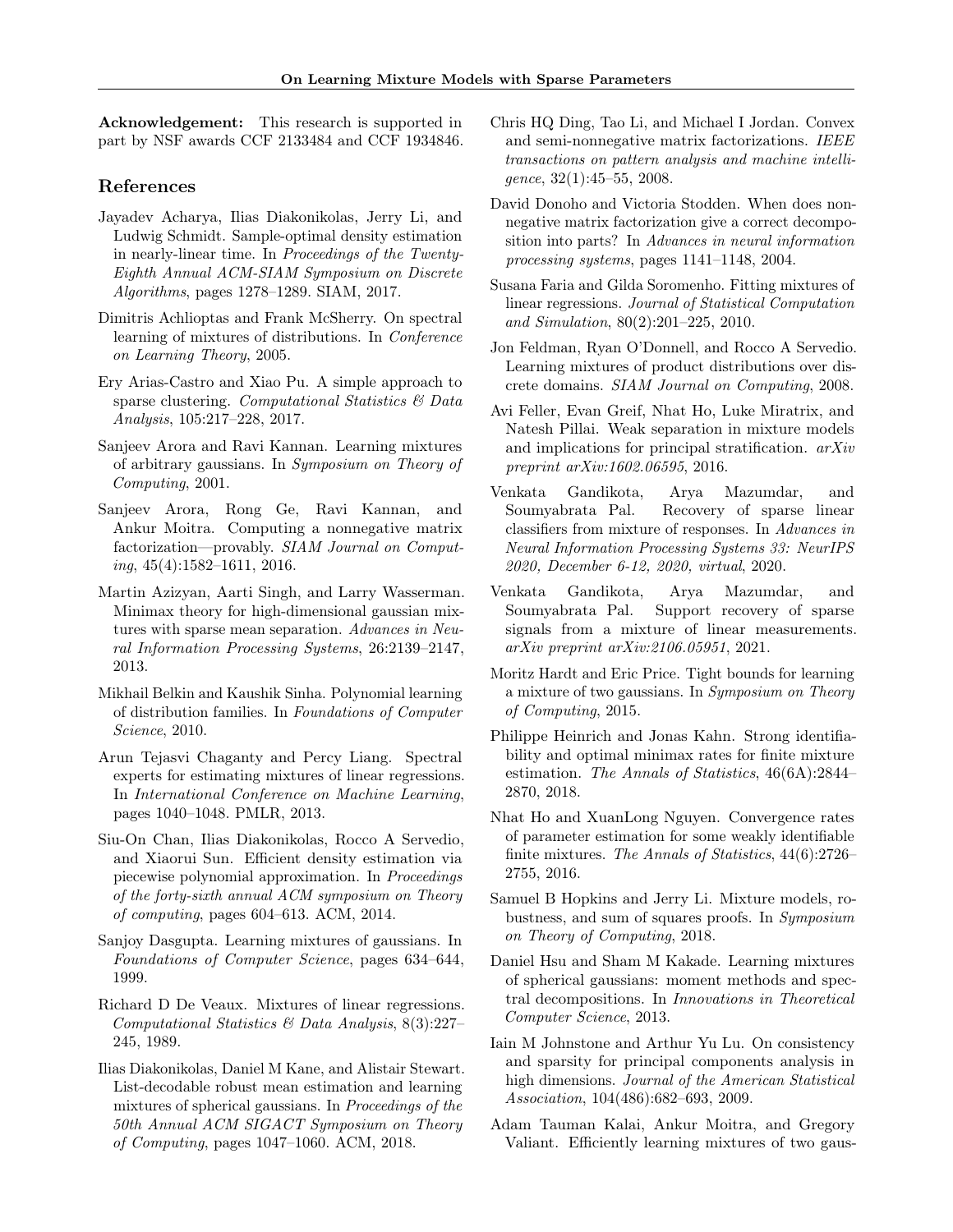sians. In Proceedings of the forty-second ACM symposium on Theory of computing, pages 553–562. ACM, 2010.

- <span id="page-10-3"></span>Pravesh K Kothari, Jacob Steinhardt, and David Steurer. Robust moment estimation and improved clustering via sum of squares. In Proceedings of the 50th Annual ACM SIGACT Symposium on Theory of Computing, pages 1035–1046. ACM, 2018.
- <span id="page-10-14"></span>Akshay Krishnamurthy, Arya Mazumdar, Andrew Mc-Gregor, and Soumyabrata Pal. Sample complexity of learning mixture of sparse linear regressions. In Advances in Neural Information Processing Systems (NeurIPS), 2019.
- <span id="page-10-18"></span>Akshay Krishnamurthy, Arya Mazumdar, Andrew Mc-Gregor, and Soumyabrata Pal. Algebraic and analytic approaches for parameter learning in mixture models. In Proc. 31st International Conference on Algorithmic Learning Theory (ALT), volume 117, pages 468–489, 2020.
- <span id="page-10-7"></span>Jeongyeol Kwon and Constantine Caramanis. Global convergence of em algorithm for mixtures of two component linear regression. arXiv preprint arXiv:1810.05752, 2018.
- <span id="page-10-6"></span>Yuanzhi Li and Yingyu Liang. Learning mixtures of linear regressions with nearly optimal complexity. In Conference On Learning Theory, pages 1125–1144. PMLR, 2018.
- <span id="page-10-19"></span>Tudor Manole and Nhat Ho. Uniform convergence rates for maximum likelihood estimation under twocomponent gaussian mixture models. arXiv preprint arXiv:2006.00704, 2020.
- <span id="page-10-15"></span>Arya Mazumdar and Soumyabrata Pal. Recovery of sparse signals from a mixture of linear samples. In International Conference on Machine Learning (ICML), 2020.
- <span id="page-10-2"></span>Ankur Moitra and Gregory Valiant. Settling the polynomial learnability of mixtures of gaussians. In Foundations of Computer Science, 2010.
- <span id="page-10-0"></span>F Moosman and D Peel. Finite mixture models. Wiley, 3:4, 2000.
- <span id="page-10-16"></span>Nikita Polyanskii. On learning sparse vectors from mixture of responses. Advances in Neural Information Processing Systems, 34, 2021.
- <span id="page-10-12"></span>Hanie Sedghi, Majid Janzamin, and Anima Anandkumar. Provable tensor methods for learning mixtures of generalized linear models. In Artificial Intelligence and Statistics, pages 1223–1231. PMLR, 2016.
- <span id="page-10-17"></span>Martin Slawski, Matthias Hein, and Pavlo Lutsik. Matrix factorization with binary components. In Advances in Neural Information Processing Systems, pages 3210–3218, 2013.
- <span id="page-10-5"></span>Nicolas Städler, Peter Bühlmann, and Sara Van De Geer. l1-penalization for mixture regression models. Test, 19(2):209–256, 2010.
- <span id="page-10-11"></span>Yuekai Sun, Stratis Ioannidis, and Andrea Montanari. Learning mixtures of linear classifiers. In ICML, pages 721–729, 2014.
- <span id="page-10-1"></span>D Michael Titterington, Adrian FM Smith, and Udi E Makov. Statistical analysis of finite mixture distributions. Wiley, 1985.
- <span id="page-10-4"></span>Nicolas Verzelen and Ery Arias-Castro. Detection and feature selection in sparse mixture models. The Annals of Statistics, 45(5):1920–1950, 2017.
- <span id="page-10-8"></span>Kert Viele and Barbara Tong. Modeling with mixtures of linear regressions. Statistics and Computing, 12 (4):315–330, 2002.
- <span id="page-10-9"></span>Xinyang Yi, Constantine Caramanis, and Sujay Sanghavi. Alternating minimization for mixed linear regression. In International Conference on Machine Learning, pages 613–621, 2014.
- <span id="page-10-10"></span>Xinyang Yi, Constantine Caramanis, and Sujay Sanghavi. Solving a mixture of many random linear equations by tensor decomposition and alternating minimization. *arXiv preprint arXiv:1608.05749*, 2016.
- <span id="page-10-13"></span>Dong Yin, Ramtin Pedarsani, Yudong Chen, and Kannan Ramchandran. Learning mixtures of sparse linear regressions using sparse graph codes. IEEE Transactions on Information Theory, 65(3):1430– 1451, 2019.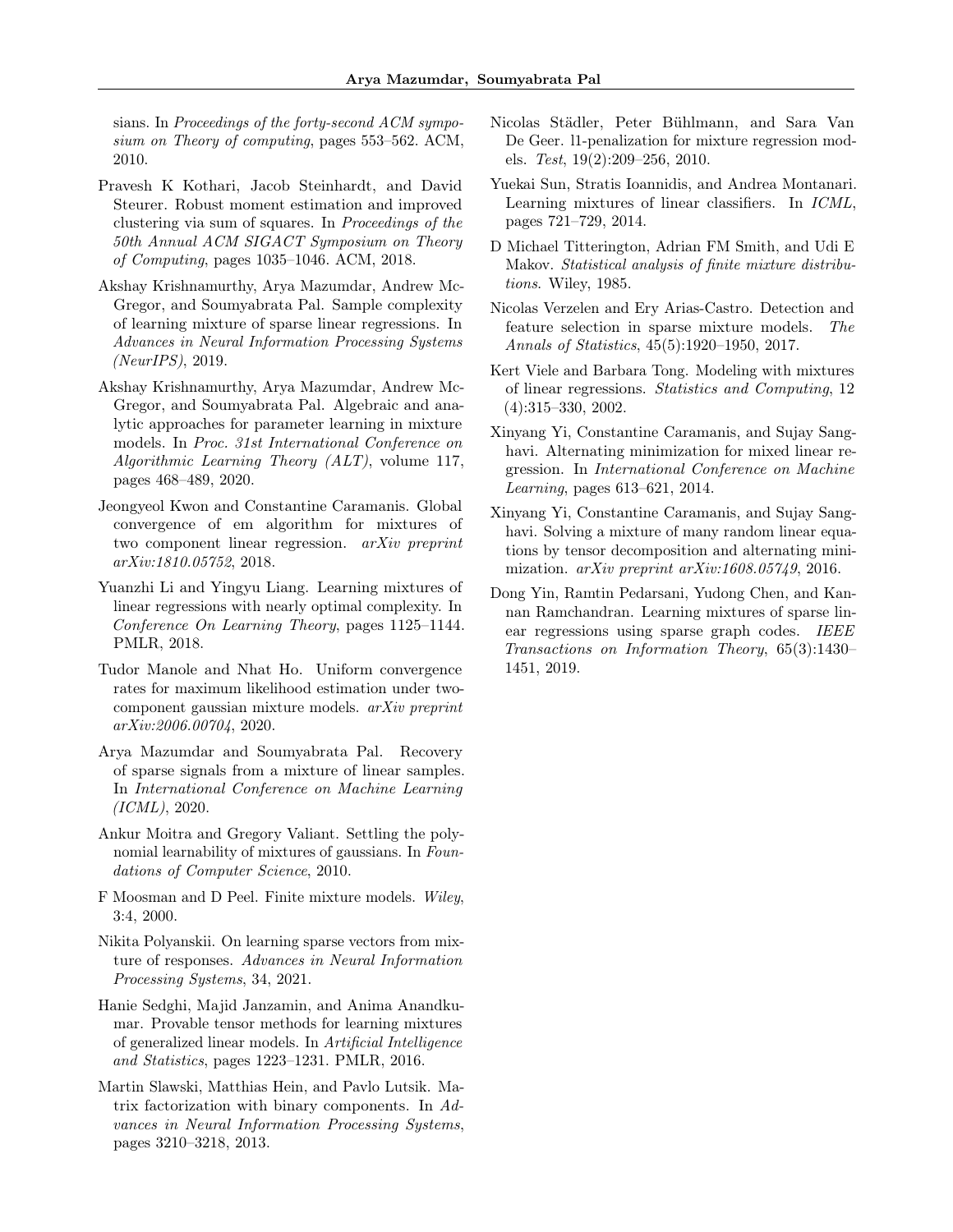# <span id="page-11-1"></span>A Results for Deduplicated Support Recovery

## <span id="page-11-0"></span>A.1 Preliminary Results

In the next few lemmas, we characterize the set  $Trimmed(V)$  and show some useful properties. We start with the following definition:

**Definition 4** (t-good). A binary matrix  $A \in \{0,1\}^{n \times \ell}$  with all distinct columns is called t-good if for every column  $\mathbf{A}_i$ , there exists a set  $S \subset [n]$  of at most t-indices such that  $\mathbf{A}_i|_S = \mathbf{1}_t$ , and  $\mathbf{A}_j|_S \neq \mathbf{1}_t$  for all  $j \neq i$ .

Let V be set of  $\ell$  unknown vectors in  $\mathbb{R}^n$ , and  $\mathbf{A} \in \{0,1\}^{n \times \ell}$  be its support matrix. Let **B** be the sub-matrix obtained by deleting duplicate columns of  $A$ . The set  $V$  is called t-good if  $B$  is t-good.

Notice that if any set V is t-good then it must be r-good for all  $r \geq t$ . In Lemma [6,](#page-11-3) we show that Trimmed $(\mathcal{V})$  is  $(\ell - 1)$ -good and in Lemma [8,](#page-11-4) we provide sufficient conditions for deduplicated support recovery of the set of unknown vectors  $\mathcal V$ .

<span id="page-11-3"></span>**Lemma 6.** For all sets of  $\ell$  unknown vectors  $\mathcal{V}$ , Trimmed( $\mathcal{V}$ ) must be  $(\ell - 1)$ -good.

<span id="page-11-6"></span>**Lemma 7.** If it is known whether  $|\bigcap_{i\in\mathcal{C}}S(i)|>0$  or not for all sets  $\mathcal{C}\subseteq[n],|\mathcal{C}|\leq s+1$ , then there exists an algorithm that achieves Deduplicated support recovery of the set of unknown vectors  $V$  provided Trimmed $(V)$  is known to be s-good for  $s \leq \ell - 1$  and  $|T$ rimmed $(V)| \geq 2$ .

<span id="page-11-4"></span>**Lemma 8.** If it is known whether  $|\bigcap_{i\in\mathcal{C}}S(i)|>0$  or not for all sets  $\mathcal{C}\subseteq[n], |\mathcal{C}|=\ell$ , then there exists an algorithm (see Algorithm [7\)](#page-27-0) that achieves Deduplicated support recovery of the set of unknown vectors  $V$ .

<span id="page-11-5"></span>**Corollary 3.** Let V be a set of  $\ell$  unknown k-sparse vectors in  $\mathbb{R}^n$ . Suppose with probability  $1 - \gamma$ , for each  $C \subseteq [n], |\mathcal{C}| \leq \ell$ , we can compute if  $|\bigcap_{i \in \mathcal{C}} S(i)| > 0$  correctly with  $\top \log \gamma^{-1}$  samples where  $\top$  is independent of  $\gamma$ . Then, there exists an algorithm (see Algorithm [8\)](#page-27-1) that can achieve Deduplicated support recovery with probability at least  $1 - \gamma$  using  $O(T \log(\gamma^{-1}(n + (\ell k)^{\ell})))$  samples.

Remark 5. Corollary [3](#page-11-5) describes the sample complexity for deduplicated support recovery using Lemma [8](#page-11-4) which provides the worst-case quarantees as Trimmed(V) is  $(\ell - 1)$ –good for all sets V. We can also provide improved guarantees for deduplicated support recovery provided Trimmed(V) is known to be s-good by using Lemma [7.](#page-11-6) However, for the sake of simplicity of exposition, we have only provided results for deduplicated support recovery in mixture models using Corollary [3.](#page-11-5)

### <span id="page-11-2"></span>A.2 Mixtures of Distributions (MD)

Now, we provide results on deduplicated support recovery in the MD setting. Note that from Lemma [8,](#page-11-4) for partial recovery, we only need to estimate correctly if  $|\bigcap_{i\in\mathcal{C}}\mathcal{S}(i)| > 0$  for ordered sets  $\mathcal{C} \subseteq [n]$ . Notice that  $\left|\bigcap_{i\in\mathcal{C}}\mathcal{S}(i)\right|>0$  if and only if  $\sum_{\mathbf{v}\in\mathcal{V}}\prod_{i\in\mathcal{C}}\mathbf{v}_i^2>0$ . From our previous arguments,  $\sum_{\mathbf{v}\in\mathcal{V}}\prod_{i\in\mathcal{C}}\mathbf{v}_i^2$  can be computed if the quantities  $\mathbb{E} \prod_{i \in \mathcal{C}} \mathbf{x}_i^{\mathbf{u}_{\pi(\mathcal{C},i)}}$  for all  $\mathbf{u} \leq 2\mathbf{1}_{|\mathcal{C}|}$  are pre-computed. The following lemma stems from making this computation robust to the randomness in the dataset:

<span id="page-11-7"></span>Lemma 9. Suppose Assumption [1](#page-4-2) is true. Let

$$
\Phi \triangleq \max_{\mathbf{z} \leq 2\mathbf{1}_{|\mathcal{C}|}} \frac{\delta^{2|\mathcal{C}|}}{2} \Big( \frac{\ell}{\zeta_{\mathbf{z},\mathbf{z}}} + \sum_{\mathbf{u} < \mathbf{z}} \sum_{\mathbf{M} \in \mathcal{M}(\mathbf{z},\mathbf{u})} \frac{\ell \prod_{(\mathbf{r},\mathbf{s}) \in \mathbf{M}} \zeta_{\mathbf{r},\mathbf{s}}}{\prod_{\mathbf{r} \in \mathcal{T}(\mathbf{M})} \zeta_{\mathbf{r},\mathbf{r}}} \Big)^{-1}
$$
\n
$$
h_{\ell,\mathcal{V}} \triangleq \frac{\max_{\mathbf{z} \leq 2\mathbf{1}_{|\mathcal{C}|}} \mathbb{E} \prod_{i \in \mathcal{C}} \mathbf{x}_i^{2\mathbf{z}_{\pi(\mathcal{C},i)}}}{\Phi^2}
$$

where  $h_{\ell,V}$  is a constant independent of k and n but depends on  $\ell$ . There exists an algorithm (see Algorithm [3\)](#page-17-0) that can compute if  $\left|\bigcap_{i\in\mathcal{C}}\mathcal{S}(i)\right|>0$  correctly for each set  $\mathcal{C}\subseteq[n]$  with probability at least  $1-\gamma$  using  $O(h_{\ell,\mathcal{V}}\log\gamma^{-1})$ samples generated according to  $\mathcal{P}_d$ .

The subsequent theorem follows from Lemma [9](#page-11-7) and Corollary [3.](#page-11-5) Note that, compared to exact support recovery (Theorem [5\)](#page-12-1) the sample complexity for deduplicated support recovery has significantly improved dependency on  $\delta$  and furthermore, it is also independent of R.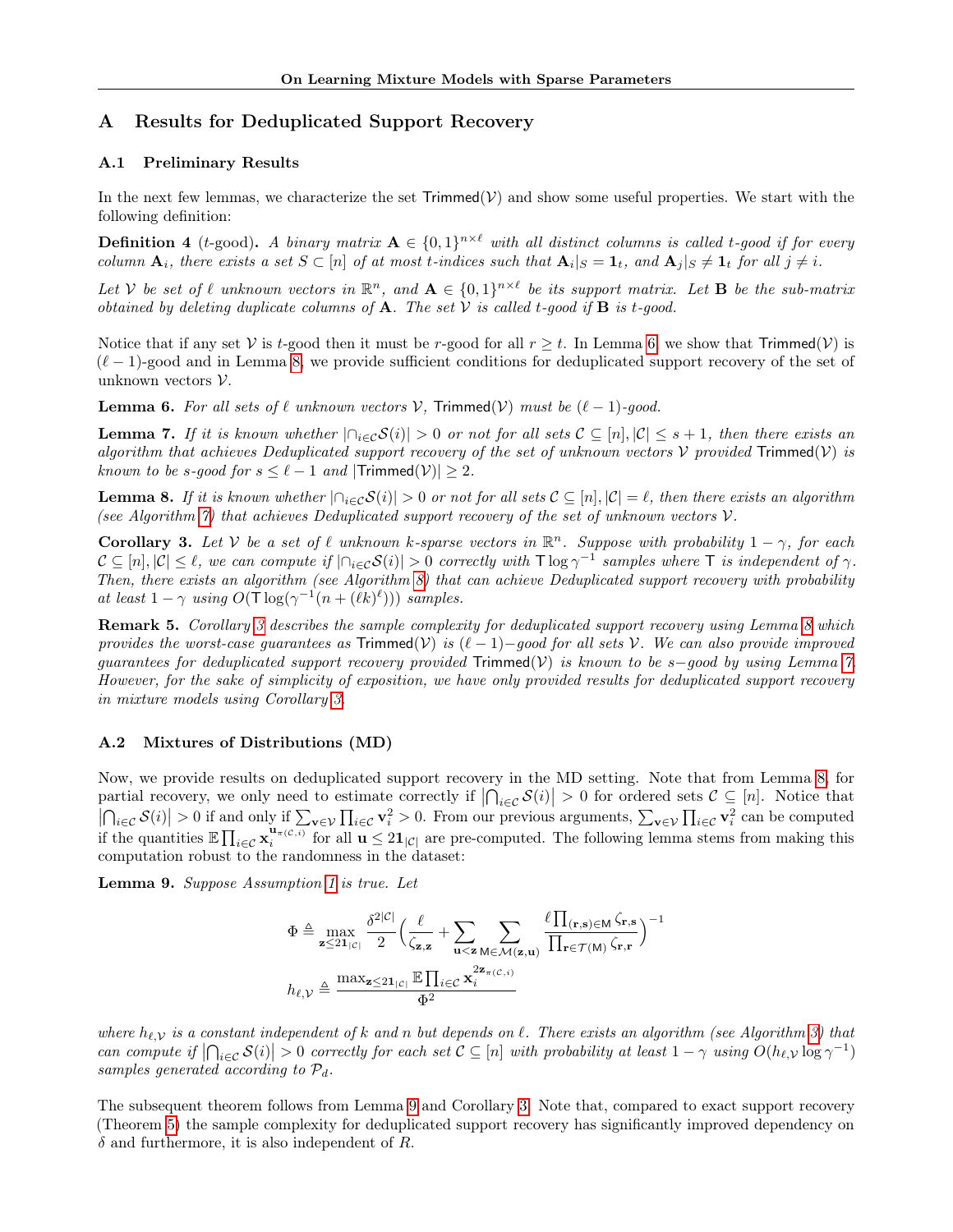<span id="page-12-1"></span>**Theorem 5.** Let V be a set of unknown vectors in  $\mathbb{R}^n$  satisfying Assumption [1.](#page-4-2) Let  $\mathcal{F}_m = \mathcal{Q}_1([n]) \cup$  $Q_m(\cup_{\mathbf{v}\in\mathcal{V}}\text{supp}(\mathbf{v}))$  and

$$
\Phi_m = \max_{\mathbf{z} \le 2\mathbf{1}_{|\mathcal{C}|}} \frac{\delta^{2|\mathcal{C}|}}{2} \Big( \frac{\ell}{\zeta_{\mathbf{z},\mathbf{z}}} + \sum_{\mathbf{u} < \mathbf{z}} \sum_{\mathbf{M} \in \mathcal{M}(\mathbf{z},\mathbf{u})} \frac{\ell \prod_{(\mathbf{r},\mathbf{s}) \in \mathbf{M}} \zeta_{\mathbf{r},\mathbf{s}}}{\prod_{\mathbf{r} \in \mathcal{T}(\mathbf{M})} \zeta_{\mathbf{r},\mathbf{r}}} \Big)^{-1}
$$
\n
$$
h'_{\ell,\mathcal{V}} \triangleq \max_{\substack{\mathbf{z} \le 2\mathbf{1}_{\ell} \\ \mathcal{C} \in \mathcal{F}_{\ell}}} \frac{\mathbb{E} \prod_{i \in \mathcal{C}} \mathbf{x}_i^{2\mathbf{z}_{\pi(\mathcal{C},i)}}}{\Phi_{\ell}^2}
$$

where  $h'_{\ell,\mathcal{V}}$  is a constant independent of k and n but depends on  $\ell$ . Accordingly, there exists an algorithm (see Algorithm [3](#page-17-0) and [8\)](#page-27-1) that achieves Deduplicated support recovery with probability at least  $1 - \gamma$  using  $O\Big(h'_{\ell,\mathcal{V}}\log(\gamma^{-1}(n+(\ell k)^\ell))\Big)$  samples generated from  $\mathcal{P}_d$ .

#### <span id="page-12-0"></span>A.3 Mixtures of Linear Regression (MLR)

Our final results are for deduplicated support recovery in the MLR setting under different assumptions. Below, we state Assumption [3](#page-12-2) which is a generic condition and if satisfied by the set of unknown vectors  $\mathcal V$  allows for deduplicated support recovery of  $\mathcal V$ .

<span id="page-12-2"></span>**Assumption 3.** We assume that there exists positive numbers  $\alpha_1, \alpha_2, \ldots, \alpha_\ell > 0$  such that for all sets  $C \subseteq$  $[n], |C| \leq \ell$  the following condition is satisfied by the set of  $\ell$  unknown vectors  $\mathbf{v}^{(1)}, \mathbf{v}^{(2)}, \ldots, \mathbf{v}^{(\ell)} \in \mathcal{V}$ :

If there exists 
$$
\mathbf{v} \in \mathcal{V}
$$
 such that  $\prod_{j \in \mathcal{C}} \mathbf{v}_j \neq 0$   
then  $\left| \sum_{\mathbf{v} \in \mathcal{V}} \left( \prod_{j \in \mathcal{C}} \mathbf{v}_j \right) \right| \geq \alpha_{|\mathcal{C}|}.$ 

<span id="page-12-3"></span>**Theorem 6.** Suppose the following conditions are satisfied:

- 1. All unknown vectors in  $\mathcal V$  are bounded within a ball of radius R i.e.  $||\mathbf{v}^{(i)}||_2 \leq R$  for all  $i \in [\ell]$ .
- 2. Assumption [3](#page-12-2) is satisfied by the set of unknown vectors  $V$ .

Accordingly, there exists an algorithm (see Algorithms [5](#page-21-0) and [8\)](#page-27-1) that achieves Deduplicated support recovery with probability at least  $1 - \gamma$  using

$$
O(\ell^2 (R^2 + \sigma^2)^{\ell/2} (\log n)^{2\ell} \log((n + (\ell k)^{\ell}) \gamma^{-1})/\alpha_{\ell}^2)
$$

samples from  $P_r$ .

Next, using Theorem [6,](#page-12-3) we provide deduplicated support recovery guarantees in two cases: 1) The set of unknown vectors in  $\mathcal V$  satisfies Assumptions [1](#page-4-2) and all unknown parameters are non-negative 2) The non-zero entries in the unknown vectors in V are distributed according to a zero mean Gaussian  $\mathcal{N}(0, \nu^2)$ .

<span id="page-12-4"></span>**Corollary 4.** Consider a set of  $\ell$  unknown vectors  $\mathcal V$  that satisfies Assumptions [1](#page-4-2) and furthermore, every non-zero entry in all the unknown vectors is positive  $(v_i \geq 0$  for all  $i \in [n], v \in V$ ). In that case, Assumption [3](#page-12-2) is satisfied with  $\alpha_{|C|} \geq \delta^{|C|}$ . Accordingly, there exists an algorithm that achieves Deduplicated support recovery with probability at least  $1 - \gamma$  using

$$
O(\ell^2 (R^2 + \sigma^2)^{\ell/2} (\log n/\delta)^{2\ell} \log((n + (\ell k)^{\ell})\gamma^{-1}))
$$

samples from  $P_r$ .

<span id="page-12-5"></span>**Corollary 5.** If all non-zero entries in the set of unknown vectors V are sampled i.i.d according to  $\mathcal{N}(0, \nu^2)$ , then with probability  $1 - \eta$ , Assumption [3](#page-12-2) is satisfied with  $\alpha_{|C|} \geq \delta^{|C|}_{|C|}$  where

$$
\delta_{|\mathcal{C}|} = \Big(\sqrt{\frac{\pi}{8}} \frac{\nu \eta}{\ell |\mathcal{C}| (\ell k)^{|\mathcal{C}|}}\Big).
$$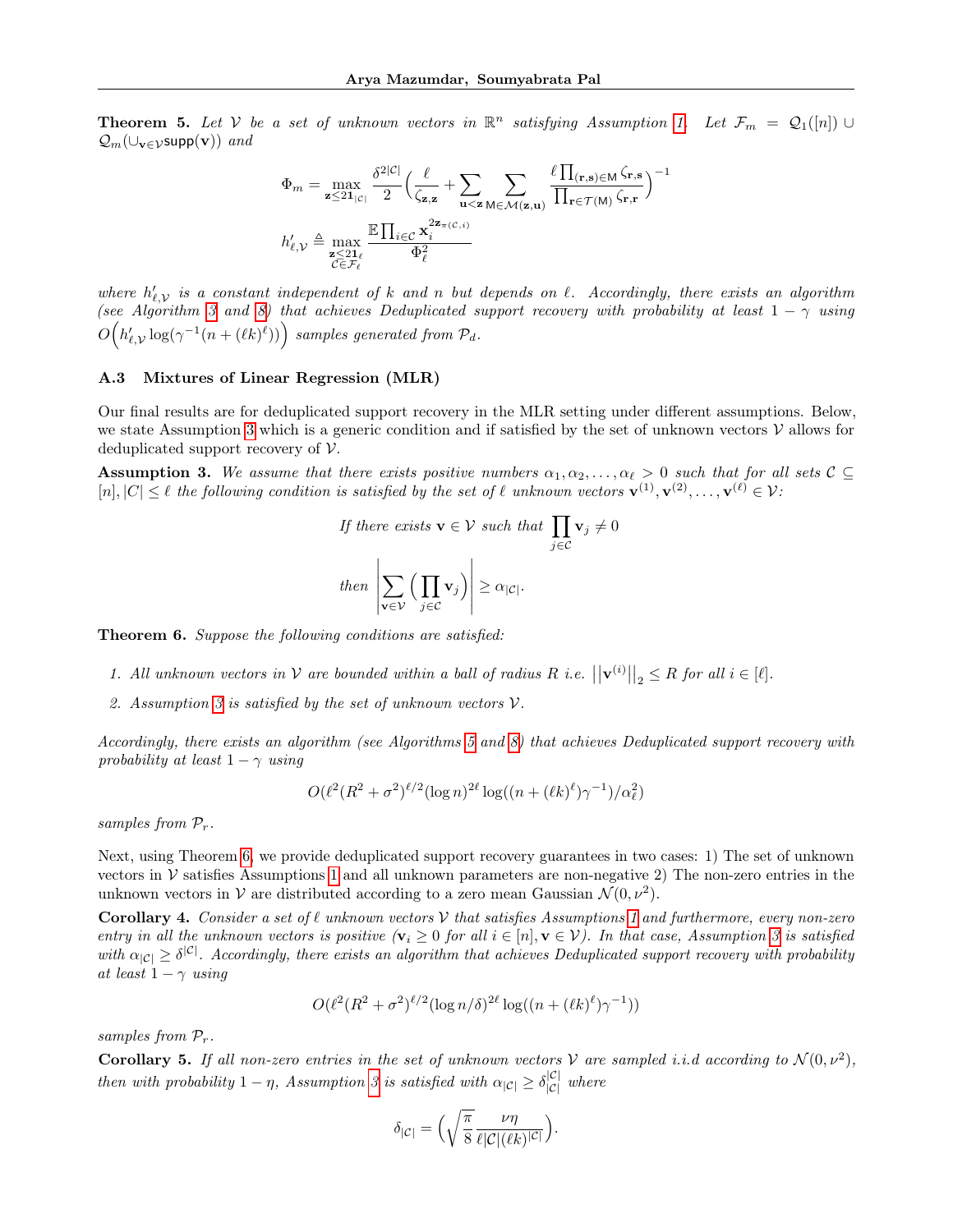Conditioned on this event, there exists an Algorithm that achieves Deduplicated support recovery with probability at least  $1 - \gamma$  using

$$
O(\ell^2 (R^2 + \sigma^2)^{\ell/2} (\log n)^{2\ell} \log((n + (\ell k)^{\ell}) \gamma^{-1})/\delta_{\ell}^2)
$$

samples from  $\mathcal{P}_r$ .

## B Detailed Algorithms and Results

## <span id="page-13-0"></span>B.1 Mixtures of Distributions (MD)

<span id="page-13-1"></span>**Lemma 10.** For each fixed set  $C \subseteq [n]$  and each vector  $\mathbf{t} \in (\mathbb{Z}^+)^{|C|}$ , we must have

$$
\mathbb{E}\prod_{i\in\mathcal{C}}\mathbf{x}_i^{\mathbf{t}_{\pi(\mathcal{C},i)}}=\frac{1}{\ell}\sum_{\mathbf{u}\leq \mathbf{t}}\zeta_{\mathbf{t},\mathbf{u}}\cdot\Big(\sum_{j\in[\ell]}\prod_{i\in\mathcal{C}}(\mathbf{v}_i^{(j)})^{\mathbf{u}_{\pi(\mathcal{C},i)}}\Big).
$$

Proof. We will have

$$
\mathbb{E} \prod_{i \in \mathcal{C}} \mathbf{x}_i^{\mathbf{t}_{\pi(\mathcal{C},i)}} = \frac{1}{\ell} \sum_{j \in [\ell]} \Big( \prod_{i \in \mathcal{C}} q_{\mathbf{t}_{\pi(\mathcal{C},i)}}(\mathbf{v}_i^{(j)}) \Big).
$$

From the above equations, note that each summand is a product of polynomials in  $\mathbf{v}_i^{(j)}$  for a fixed j. Expanding the polynomial and using the fact that  $\zeta_{\mathbf{t},\mathbf{u}} = \prod_{i \in \mathcal{C}} \beta_{\mathbf{t}_{\pi(\mathcal{C},i)},\mathbf{u}_{\pi(\mathcal{C},i)}+1}$  is the coefficient of the monomial  $\prod_{i \in \mathcal{C}} (\mathbf{v}_i^{(j)})^{\mathbf{u}_{\pi(\mathcal{C},i)}}$ for all  $j \in [\ell]$ , we obtain the proof of the lemma.

<span id="page-13-2"></span>**Lemma 11.** For each fixed set  $C \subseteq [n]$  and each vector  $\mathbf{t} \in (\mathbb{Z}^+)^{|C|}$ , we can compute  $\sum_{j \in [\ell]} \prod_{i \in C} (\mathbf{v}_i^{(j)})^{\mathbf{t}_{\pi(C,i)}}$ provided for all  $u \in (\mathbb{Z}^+)^{|\mathcal{C}|}$  satisfying  $u \leq t$ , the quantities  $\mathbb{E} \prod_{i \in \mathcal{C}} x_i^{u_{\pi}(\mathcal{C}, i)}$  are pre-computed.

*Proof.* We will prove this lemma by induction. For the base case, we have from Lemma [10](#page-13-1) that  $\ell \mathbb{E} \mathbf{x}_i =$  $\beta_{1,2} \sum_{j \in [\ell]} \mathbf{v}_i^{(j)} + \beta_{1,1}$ . Hence  $\sum_{j \in [\ell]} \mathbf{v}_i^{(j)}$  can be computed from  $\mathbb{E} \mathbf{x}_i$  by using the following equation:

$$
\sum_{j\in[\ell]} \mathbf{v}_i^{(j)} = \frac{1}{\beta_{1,2}} \Big( \ell \mathbb{E} \mathbf{x}_i - \beta_{1,1} \Big).
$$

Now suppose for all vectors  $\mathbf{u} \in (\mathbb{Z}^+)^{|\mathcal{C}|}$  satisfying  $\mathbf{u} \leq \mathbf{t}$ , the lemma statement is true. Consider another vector  $\mathbf{z} \in (\mathbb{Z}^+)^{|\mathcal{C}|}$  such that there exists an index  $j \in |\mathcal{C}|$  for which  $\mathbf{z}_j = \mathbf{t}_j + 1$  and  $\mathbf{z}_i = \mathbf{t}_i$  for all  $i \neq j$ . From the statement of Lemma [10,](#page-13-1) we know that

$$
\mathbb{E} \prod_{i \in \mathcal{C}} \mathbf{x}_i^{\mathbf{z}_{\pi(\mathcal{C},i)}} = \frac{1}{\ell} \sum_{\mathbf{u} \leq \mathbf{z}} \zeta_{\mathbf{z},\mathbf{u}} \cdot \Big( \sum_{j \in [\ell]} \prod_{i \in \mathcal{C}} (\mathbf{v}_i^{(j)})^{\mathbf{u}_{\pi(\mathcal{C},i)}} \Big)
$$

where  $\zeta_{\mathbf{z},\mathbf{u}} = \prod_{i \in \mathcal{C}} \beta_{\mathbf{z}_{\pi(\mathcal{C},i)},\mathbf{u}_{\pi(\mathcal{C},i)}+1}$ . From our induction hypothesis, we have already computed  $\sum_{j\in[\ell]}\prod_{i\in\mathcal{C}}(\mathbf{v}_i^{(j)})^{\mathbf{u}_{\pi(\mathcal{C},i)}}$  for all  $\mathbf{u}<\mathbf{z}$  (the set  $\{\mathbf{u}\in(\mathbb{Z}^+)^{|\mathcal{C}|} \mid \mathbf{u}<\mathbf{z}\}$ ) is equivalent to the set  $\{\mathbf{u}\in(\mathbb{Z}^+)^{|\mathcal{C}|} \mid \mathbf{u}\leq \mathbf{t}\}$ ). Since  $\mathbb{E} \prod_{i \in \mathcal{C}} \mathbf{x}_i^{\mathbf{z}_{\pi(\mathcal{C},i)}}$  is already pre-computed, we can compute  $\sum_{j \in [\ell]} \prod_{i \in \mathcal{C}} (\mathbf{v}_i^{(j)})^{\mathbf{z}_{\pi(\mathcal{C},i)}}$  as follows:

$$
\ell \mathbb{E} \prod_{i \in \mathcal{C}} \mathbf{x}_i^{\mathbf{z}_{\pi(\mathcal{C},i)}} - \sum_{\mathbf{u} < \mathbf{z}} \zeta_{\mathbf{z},\mathbf{u}} \cdot \Big( \sum_{j \in [\ell]} \prod_{i \in \mathcal{C}} (\mathbf{v}_i^{(j)})^{\mathbf{u}_{\pi(\mathcal{C},i)}} \Big) = \zeta_{\mathbf{z},\mathbf{z}} \cdot \Big( \sum_{j \in [\ell]} \prod_{i \in \mathcal{C}} (\mathbf{v}_i^{(j)})^{\mathbf{z}_{\pi(\mathcal{C},i)}} \Big).
$$

This completes the proof of the lemma.

<span id="page-13-3"></span>**Lemma 12.** For each fixed set  $C \subseteq [n]$ , we can compute  $\left| \bigcap_{i \in C} S(i) \right|$  provided for all  $p \in [\ell]$ , the quantity  $\sum_{\mathbf{v}\in\mathcal{V}}\left(\prod_{i\in\mathcal{C}}\mathbf{v}_i^2\right)^p$  is pre-computed.

 $\Box$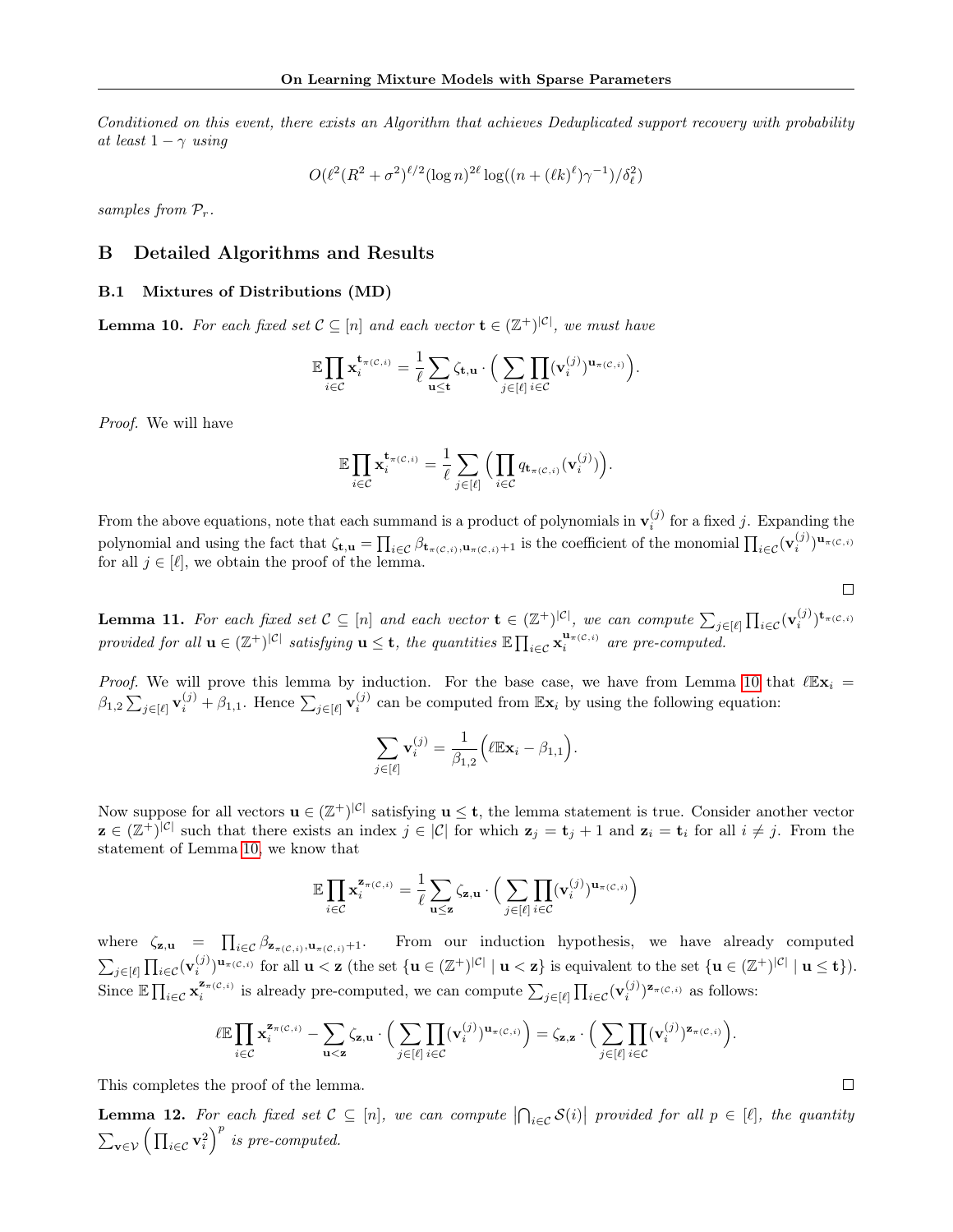*Proof.* Let us fix a particular subset  $\mathcal{C} \subseteq [n]$ . Now, let us define the quantity

$$
\mathsf{A}_{\mathcal{C},t} = \sum_{\substack{\mathcal{C}' \subseteq [\ell] \\ |\mathcal{C}'| = t}} \prod_{\substack{i \in \mathcal{C} \\ j \in \mathcal{C}'}} (\mathbf{v}_i^{(j)})^2
$$

Notice that  $A_{\mathcal{C},t} > 0$  if and only if there exists a subset  $\mathcal{C}' \subseteq [\ell], |\mathcal{C}'| = t$  such that  $\mathbf{v}_i^{(j)} \neq 0$  for all  $i \in \mathcal{C}, j \in \mathcal{C}'$ . Hence, the maximum value of t such that  $A_{\mathcal{C},t} > 0$  is the number of unknown vectors in V having non-zero value in all the indices in  $\mathcal{C}$ . In other words, we have that

$$
\left|\bigcap_{i\in\mathcal{C}}\mathcal{S}(i)\right|=\max_{t\in[\ell]}t\cdot\mathbf{1}[A_{\mathcal{C},t}>0].
$$

Let  $t^*$  be the maximum value of t for which  $A_{\mathcal{C},t} > 0$ . We will have  $A_{\mathcal{C},t^*} \geq \delta^{2\ell|\mathcal{C}|}$ . It is easy to recognize  $\sum_{\mathbf{v}\in\mathcal{V}}\left(\prod_{i\in\mathcal{C}}\mathbf{v}_i^2\right)^p$  as the power sum polynomial of degree p in the variables  $\{\prod_{i\in\mathcal{C}}\mathbf{v}_i^2\}_{\mathbf{v}\in\mathcal{V}}$ . On the other hand,  $\mathsf{A}_{\mathcal{C},t}$  is the elementary symmetric polynomial of degree t in the variables  $\{\prod_{i\in\mathcal{C}}\mathbf{v}_i^2\}_{\mathbf{v}\in\mathcal{V}}$ . We can use Newton's identities to state that for all  $t \in [\ell],$ 

$$
tA_{\mathcal{C},t} = \sum_{p=1}^{t} (-1)^{p+1} A_{\mathcal{C},t-p} \Big( \sum_{\mathbf{v} \in \mathcal{V}} \Big( \prod_{i \in \mathcal{C}} \mathbf{v}_i^2 \Big)^p \Big)
$$

using which, we can recursively compute  $A_{\mathcal{C},t}$  for all  $t \in [\ell]$  if we were given  $\sum_{\mathbf{v} \in \mathcal{V}} (\prod_{i \in \mathcal{C}} \mathbf{v}_i^2)^p$  as input for all  $p \in [\ell]$ . We can also express  $A_{\mathcal{C},t}$  as a complete exponential Bell polynomial  $B_t$ 

$$
\mathsf{A}_{\mathcal{C},t} = \frac{(-1)^n}{n!} \mathsf{B}_t \Big( - \sum_{\mathbf{v} \in \mathcal{V}} \prod_{i \in \mathcal{C}} \mathbf{v}_i^2, -1! \Big( \sum_{\mathbf{v} \in \mathcal{V}} \prod_{i \in \mathcal{C}} \mathbf{v}_i^2 \Big)^2, -2! \Big( \sum_{\mathbf{v} \in \mathcal{V}} \prod_{i \in \mathcal{C}} \mathbf{v}_i^2 \Big)^3, \dots, -(t-1)! \Big( \sum_{\mathbf{v} \in \mathcal{V}} \prod_{i \in \mathcal{C}} \mathbf{v}_i^2 \Big)^t \Big).
$$

 $\Box$ 

We are now ready to prove Lemma [3.](#page-5-0)

Lemma (Restatement of Lemma [3\)](#page-5-0). Suppose Assumption [1](#page-4-2) is true. Let

$$
\Phi \triangleq \frac{\delta^{2\ell|\mathcal{C}|}}{2\left(3\max(\ell R^{2\ell|\mathcal{C}|}, 2^{\ell} R^{\ell+|\mathcal{C}|})\right)^{(\ell-1)}\ell!} \left(\max_{\mathbf{z}\leq 2\ell\mathbf{1}_{|\mathcal{C}|}} \frac{\ell}{\zeta_{\mathbf{z},\mathbf{z}}} + \sum_{\mathbf{u}<\mathbf{z}} \sum_{M\in\mathcal{M}(\mathbf{z},\mathbf{u})} \frac{\ell\prod_{(\mathbf{r},\mathbf{s})\in\mathsf{M}}\zeta_{\mathbf{r},\mathbf{s}}}{\prod_{\mathbf{r}\in\mathcal{T}(\mathsf{M})}\zeta_{\mathbf{r},\mathbf{r}}}\right)^{-1}
$$
  

$$
g_{\ell,\mathcal{V}} \triangleq \frac{\max_{\mathbf{z}\leq 2\ell\mathbf{1}_{|\mathcal{C}|}} \mathbb{E}\prod_{i\in\mathcal{C}} \mathbf{x}_i^{2\mathbf{z}_{\pi(\mathcal{C},i)}}}{\Phi^2}
$$

where  $g_{\ell,V}$  is a constant that is independent of k and n but depends on  $\ell$ . There exists an algorithm (see  $Algorithm\ 1)$  $Algorithm\ 1)$  that can compute  $\left|\bigcap_{i\in\mathcal{C}}\mathcal{S}(i)\right|$  exactly for each set  $\mathcal{C}\subseteq[n]$  with probability at least  $1-\gamma$  using  $O\Big(\log(\gamma^{-1}(2\ell)^{|\mathcal{C}|})f_{\ell,\mathcal{V}}\Big)$  samples generated according to  $\mathcal{P}_d$ .

*Proof.* Suppose, for every vector  $\mathbf{z} \in (\mathbb{Z}^+)^{|\mathcal{C}|}$  satisfying  $\mathbf{z} \leq 2\ell \mathbf{1}_{|\mathcal{C}|}$ , we compute an estimate  $\widehat{U}^{\mathbf{z}}$  of  $\mathbb{E} \prod_{i \in \mathcal{C}} \mathbf{x}_i^{\mathbf{z}_{\pi(C,i)}}$ such that  $\left|\widehat{U}^{\mathbf{z}} - \mathbb{E}\prod_{i \in \mathcal{C}} \mathbf{x}_i^{\mathbf{z}_{\pi(C,i)}}\right| \leq \Phi_{\mathbf{z}}$  where  $\Phi_{\mathbf{z}}$  is going to be determined later. Recall that in Lemma [12,](#page-13-3) we showed

$$
\ell \mathbb{E} \prod_{i \in \mathcal{C}} \mathbf{x}_i^{\mathbf{z}_{\pi(C,i)}} - \sum_{\mathbf{u} < \mathbf{z}} \zeta_{\mathbf{z},\mathbf{u}} \cdot \Big( \sum_{j \in [\ell]} \prod_{i \in \mathcal{C}} (\mathbf{v}_i^{(j)})^{\mathbf{u}_{\pi(C,i)}} \Big) = \zeta_{\mathbf{z},\mathbf{z}} \cdot \Big( \sum_{j \in [\ell]} \prod_{i \in \mathcal{C}} (\mathbf{v}_i^{(j)})^{\mathbf{z}_{\pi(C,i)}} \Big). \tag{3}
$$

Using the computed  $\hat{U}^{\mathbf{z}}$ 's, we can compute an estimate  $\hat{V}^{\mathbf{z}}$  of  $\sum_{j\in[\ell]} \prod_{i\in\mathcal{C}} (\mathbf{v}_i^{(j)})^{\mathbf{z}_{\pi(C,i)}}$  for all  $\mathbf{z} \in (\mathbb{Z}^+)^{|\mathcal{C}|}$  satisfying  $\mathbf{z} \leq 2\ell \mathbf{1}_{|\mathcal{C}|}.$  Let us denote the error in estimation by  $\epsilon_{\mathbf{z}}$  i.e. we have  $|\hat{V}^{\mathbf{z}} - \sum_{j \in [\ell]} \prod_{i \in \mathcal{C}} (\mathbf{v}_i^{(j)})^{\mathbf{z}_{\pi(C,i)}}| \leq \epsilon_{\mathbf{z}}.$  Now, we prove the following claim.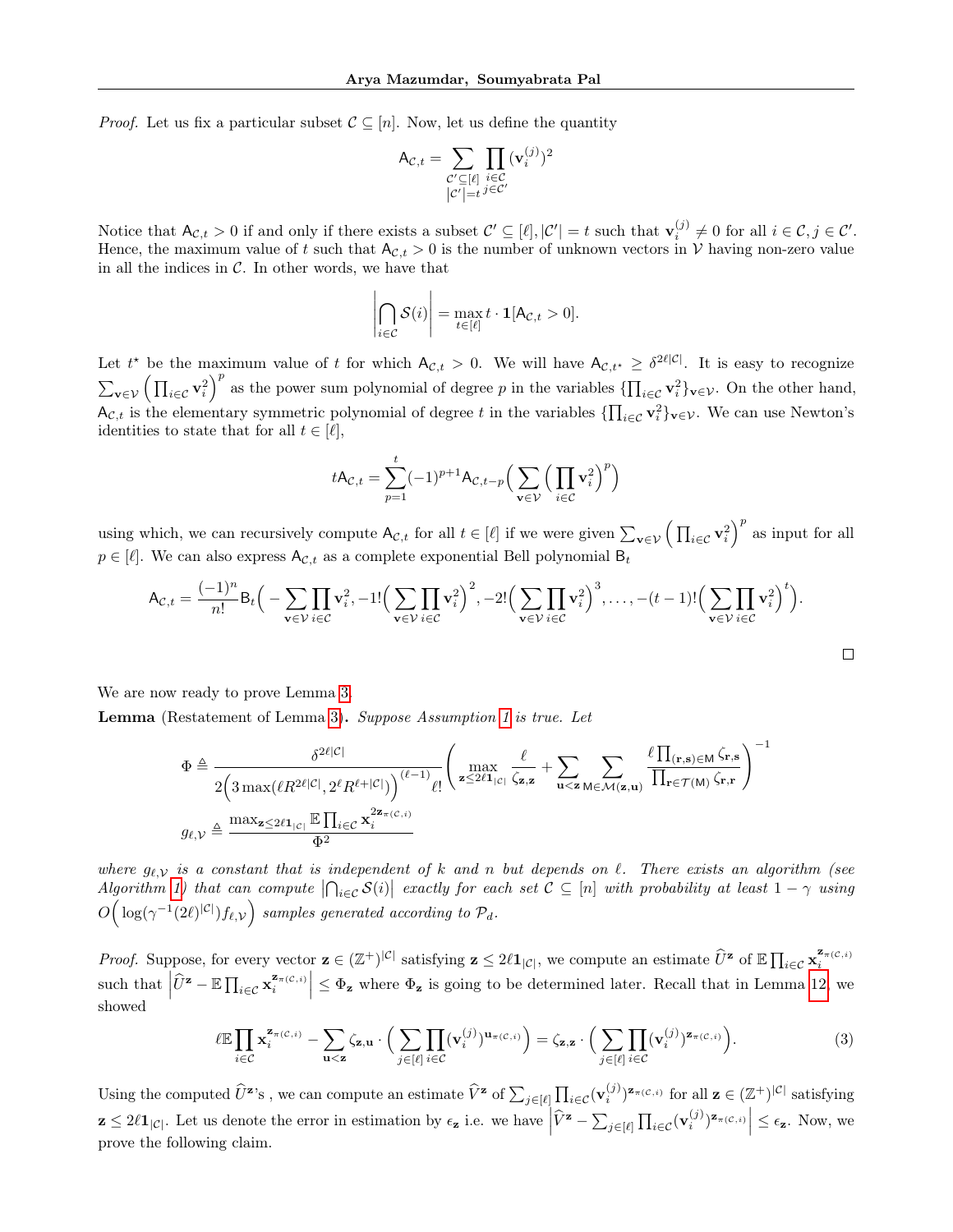Claim 1. We must have

$$
\epsilon_{\mathbf{z}} \leq \frac{\ell \Phi_{\mathbf{z}}}{\zeta_{\mathbf{z},\mathbf{z}}} + \sum_{\mathbf{u}<\mathbf{z}} \sum_{\mathsf{M} \in \mathcal{M}(\mathbf{z},\mathbf{u})} \frac{\ell \Phi_{\mathbf{u}} \prod_{(\mathbf{r}, \mathbf{s}) \in \mathsf{M}} \zeta_{\mathbf{r},\mathbf{s}}}{\prod_{\mathbf{r} \in \mathcal{T}(\mathsf{M})} \zeta_{\mathbf{r},\mathbf{r}}}
$$

*Proof.* We will prove this lemma by induction. Let  $e_i$  be the standard basis vector having a non-zero entry at the  $i^{\text{th}}$  index and is zero everywhere else. For the base case, we have from Lemma [10](#page-13-1) that  $\ell \mathbb{E} \mathbf{x}_i = \beta_{1,2} \sum_{j \in [\ell]} \mathbf{v}_i^j + \beta_{1,1}$ . Therefore, we must have

$$
\ell \mathbb{E} \mathbf{x}_i - \ell \widehat{U}^{\mathbf{e}_i} = \beta_{1,2} \left( \sum_{j \in [\ell]} \mathbf{v}_i^j - \widehat{U}^{\mathbf{e}_i} \right)
$$

$$
\implies \ell \Phi_{\mathbf{e}_i} = \beta_{1,2} \epsilon_{\mathbf{e}_i}.
$$

From definition, (recall that  $\zeta_{\mathbf{z},\mathbf{u}} = \prod_{i \in \mathcal{C}} \beta_{\mathbf{z}_{\pi(i)},\mathbf{u}_{\pi(i)}+1}$ ), we have  $\zeta_{\mathbf{e}_i,\mathbf{e}_i} = \beta_{1,2}$  which completes the proof of the base case. Now suppose for all vectors  $\mathbf{u} \in (\mathbb{Z}^+)^{|\mathcal{C}|}$  satisfying  $\mathbf{u} \leq \mathbf{t}$ , the lemma statement is true. Consider another vector  $\mathbf{z} \in (\mathbb{Z}^+)^{|\mathcal{C}|}$  such that there exists an index  $j \in |\mathcal{C}|$  for which  $\mathbf{z}_j = \mathbf{t}_j + 1$  and  $\mathbf{z}_i = \mathbf{t}_i$  for all  $i \neq j$ . From the statement of Lemma [10,](#page-13-1) we know that

$$
\ell \mathbb{E} \prod_{i \in \mathcal{C}} \mathbf{x}_i^{\mathbf{z}_{\pi(i)}} - \sum_{\mathbf{u} < \mathbf{z}} \zeta_{\mathbf{z},\mathbf{u}} \cdot \Big( \sum_{j \in [\ell]} \prod_{i \in \mathcal{C}} (\mathbf{v}_i^j)^{\mathbf{u}_{\pi(i)}} \Big) = \zeta_{\mathbf{z},\mathbf{z}} \cdot \Big( \sum_{j \in [\ell]} \prod_{i \in \mathcal{C}} (\mathbf{v}_i^j)^{\mathbf{z}_{\pi(i)}} \Big).
$$

Hence, we must have

$$
\begin{split} &\left(\ell\mathbb{E}\prod_{i\in\mathcal{C}}\mathbf{x}^{\mathbf{z}_{\pi}(i)}_i-\ell\widehat{U}^{\mathbf{z}}\right)-\Big(\sum_{\mathbf{u}<\mathbf{z}}\zeta_{\mathbf{z},\mathbf{u}}\cdot\Big(\sum_{j\in[\ell]}\prod_{i\in\mathcal{C}}(\mathbf{v}^j_i)^{\mathbf{u}_{\pi(i)}}-\widehat{V}^{\mathbf{u}}\Big)\Big) =\zeta_{\mathbf{z},\mathbf{z}}\cdot\Big(\sum_{j\in[\ell]}\prod_{i\in\mathcal{C}}(\mathbf{v}^j_i)^{\mathbf{z}_{\pi(i)}}-\widehat{V}^{\mathbf{z}}\Big)\\ &\implies\zeta_{\mathbf{z},\mathbf{z}}\epsilon_{\mathbf{z}}\leq\ell\Phi_{\mathbf{z}}+\sum_{\mathbf{u}<\mathbf{z}}\zeta_{\mathbf{z},\mathbf{u}}\epsilon_{\mathbf{u}}. \end{split}
$$

Now, by using our induction hypothesis, we must have

$$
\begin{aligned} &\zeta_{\mathbf{z},\mathbf{z}}\epsilon_{\mathbf{z}}\leq \ell\Phi_{\mathbf{z}}+\sum_{\mathbf{u}<\mathbf{z}}\zeta_{\mathbf{z},\mathbf{u}}\Bigg(\frac{\ell\Phi_{\mathbf{u}}}{\zeta_{\mathbf{u},\mathbf{u}}}+\sum_{\mathbf{v}<\mathbf{u}}\sum_{\mathsf{M}\in\mathcal{M}(\mathbf{u},\mathbf{v})}\frac{\ell\Phi_{\mathbf{v}}\prod_{(\mathbf{r},\mathbf{s})\in\mathsf{M}}\zeta_{\mathbf{r},\mathbf{s}}}{\prod_{\mathbf{r}\in\mathcal{T}(\mathsf{M})}\zeta_{\mathbf{r},\mathbf{r}}}\Bigg)\\ &\implies \epsilon_{\mathbf{z}}\leq \frac{\ell\Phi_{\mathbf{z}}}{\zeta_{\mathbf{z},\mathbf{z}}}\t+\sum_{\mathbf{u}<\mathbf{z}}\zeta_{\mathbf{z},\mathbf{u}}\Bigg(\frac{\ell\Phi_{\mathbf{u}}}{\zeta_{\mathbf{z},\mathbf{z}}\zeta_{\mathbf{u},\mathbf{u}}}\t+\sum_{\mathbf{v}<\mathbf{u}}\sum_{\mathsf{M}\in\mathcal{M}(\mathbf{u},\mathbf{v})}\frac{\ell\Phi_{\mathbf{v}}\prod_{(\mathbf{r},\mathbf{s})\in\mathsf{M}}\zeta_{\mathbf{r},\mathbf{s}}}{\zeta_{\mathbf{z},\mathbf{z}}\prod_{\mathbf{r}\in\mathcal{T}(\mathsf{M})}\zeta_{\mathbf{r},\mathbf{r}}}\Bigg)\\ &\implies \epsilon_{\mathbf{z}}\leq \frac{\ell\Phi_{\mathbf{z}}}{\zeta_{\mathbf{z},\mathbf{z}}}\t+\sum_{\mathbf{u}<\mathbf{z}}\sum_{\mathsf{M}\in\mathcal{M}(\mathbf{z},\mathbf{u})}\frac{\ell\Phi_{\mathbf{u}}\prod_{(\mathbf{r},\mathbf{s})\in\mathsf{M}}\zeta_{\mathbf{r},\mathbf{s}}}{\prod_{\mathbf{r}\in\mathcal{T}(\mathsf{M})}\zeta_{\mathbf{r},\mathbf{r}}}.\end{aligned}
$$

This completes the proof of the claim.

Hence, for fixed  $\Phi_{\mathbf{z}} = \Phi$  for all  $\mathbf{z} \leq 2\ell \mathbf{1}_{|\mathcal{C}|}$ , we get

$$
\epsilon_{\mathbf{z}} \leq \Phi \Big( \frac{\ell}{\zeta_{\mathbf{z},\mathbf{z}}} + \sum_{\mathbf{u} < \mathbf{z}} \sum_{\mathbf{M} \in \mathcal{M}(\mathbf{z},\mathbf{u})} \frac{\ell \prod_{(\mathbf{r},\mathbf{s}) \in \mathsf{M}} \zeta_{\mathbf{r},\mathbf{s}} }{\prod_{\mathbf{r} \in \mathcal{T}(\mathsf{M})} \zeta_{\mathbf{r},\mathbf{r}}} \Big).
$$

For a fixed  $\Phi$ , let us write  $\epsilon$  to denote the following quantity:

$$
\epsilon \triangleq \max_{\mathbf{z} \leq 2\ell\mathbf{1}_{|\mathcal{C}|}} \Phi\Big(\frac{\ell}{\zeta_{\mathbf{z},\mathbf{z}}} + \sum_{\mathbf{u}<\mathbf{z}} \sum_{Q \in \mathcal{Q}(\mathbf{z},\mathbf{u})} \frac{\ell \prod_{(\mathbf{r},\mathbf{s}) \in Q} \zeta_{\mathbf{r},\mathbf{s}}}{\prod_{\mathbf{r} \in \mathcal{T}(Q)} \zeta_{\mathbf{r},\mathbf{r}}} \Big)
$$

 $\Box$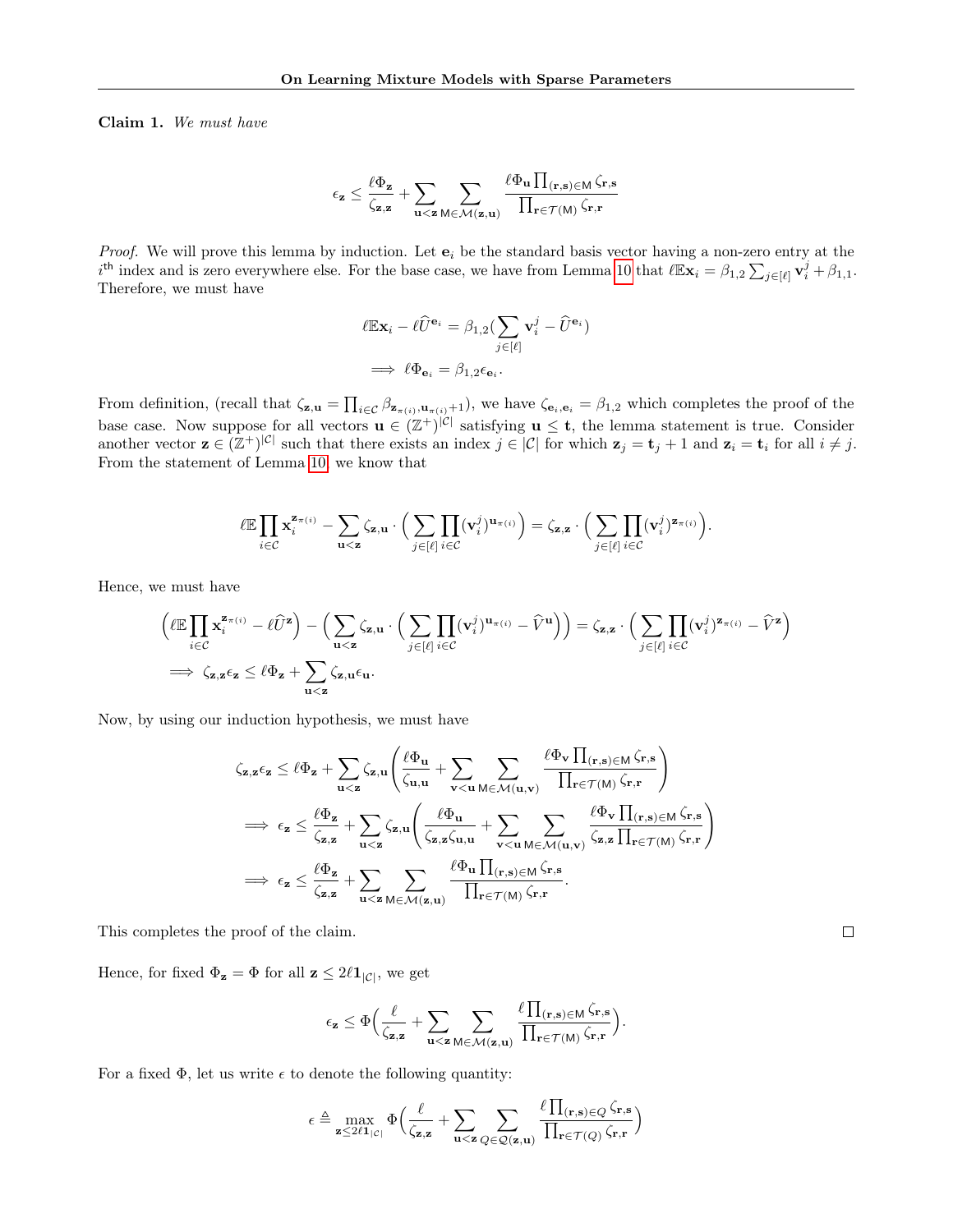Consider a fixed subset of indices  $C \subseteq [n]$  and a fixed vector  $\mathbf{t} \in (\mathbb{Z}^+)^{|\mathcal{C}|}$ . Using the fact  $\max_{\mathbf{v} \in \mathcal{V}, i \in [n]} \mathbf{v}_i^2 \leq R^2$ , we have that

$$
\frac{1}{\ell} \sum_{\mathbf{v} \in \mathcal{V}} \Big( \prod_{i \in \mathcal{C}} \mathbf{v}_i^2 \Big)^p \leq R^{2p|\mathcal{C}|} \quad \text{and} \quad \mathsf{A}_{\mathcal{C},t} = \sum_{\substack{\mathcal{C}' \subseteq [\ell] \\ |\mathcal{C}'| = t}} \prod_{i \in \mathcal{C}} (\mathbf{v}_i^{(j)})^2 \leq {\ell \choose t} R^{2(t+|\mathcal{C}|)} \leq 2^{\ell} R^{2(t+|\mathcal{C}|)}.
$$

We can compute an estimate  $\widehat{A}_{\mathcal{C},t}$  of  $A_{\mathcal{C},t}$  by using  $\widehat{V}^{2p1_{|\mathcal{C}|}}$  in the following set of recursive equations

$$
t\widehat{A}_{\mathcal{C},t} = \sum_{p=1}^t (-1)^{p+1} \widehat{A}_{\mathcal{C},t-p} \widehat{V}^{2p\mathbf{1}_{|\mathcal{C}|}}.
$$

Claim 2.

$$
\left|\widehat{A}_{\mathcal{C},t} - A_{\mathcal{C},t}\right| \le \epsilon \Big(3 \max(\ell R^{2\ell|\mathcal{C}|}, 2^{\ell} R^{\ell+|\mathcal{C}|})\Big)^{(t-1)} t! \text{ for all } t \in [\ell].
$$

*Proof.* We will prove this claim by induction. For the base case i.e.  $t = 1$ , notice that

$$
\left|\widehat{A}_{\mathcal{C},1} - A_{\mathcal{C},1}\right| \leq \left|\widehat{V}^{21_{|\mathcal{C}|}} - \sum_{\mathbf{v} \in \mathcal{V}} \prod_{i \in \mathcal{C}} \mathbf{v}_i^2\right| \leq \epsilon.
$$

Now, suppose for all  $t \leq k$ , the following holds true:

$$
\left|\widehat{\mathsf{A}}_{\mathcal{C},t}-\mathsf{A}_{\mathcal{C},t}\right| \leq \epsilon \Big(3\max(\ell R^{2\ell|\mathcal{C}|},2^{\ell}R^{\ell+|\mathcal{C}|})\Big)^{t-1}t!.
$$

For ease of notation, let us denote  $a = 3 \max(\ell R^{2\ell |\mathcal{C}|}, 2^{\ell} R^{\ell + |\mathcal{C}|})$ . In that case, for  $t = k + 1$ , we must have

$$
t\left|\widehat{A}_{\mathcal{C},t} - A_{\mathcal{C},t}\right| \leq \sum_{p\leq t} \left|\widehat{A}_{\mathcal{C},t-p} \widehat{V}^{2p1_{|\mathcal{C}|}} - A_{\mathcal{C},t-p} \cdot \sum_{\mathbf{v}\in\mathcal{V}} \left(\prod_{i\in\mathcal{C}} \mathbf{v}_i^2\right)^p\right|
$$
  
\n
$$
\leq \left|\widehat{V}^{21_{|\mathcal{C}|}} - \sum_{\mathbf{v}\in\mathcal{V}} \left(\prod_{i\in\mathcal{C}} \mathbf{v}_i^2\right)^{(k+1)}\right|
$$
  
\n
$$
+ \sum_{p\leq t-1} \left| \epsilon a^{t-2} (t-1)! \cdot \sum_{\mathbf{v}\in\mathcal{V}} \left(\prod_{i\in\mathcal{C}} \mathbf{v}_i^2\right)^p + \epsilon \cdot A_{\mathcal{C},t-p} + \epsilon^2 a^{t-2} (t-1)! \right|
$$
  
\n
$$
\leq \epsilon + \sum_{p\leq t-1} \left| \epsilon a^{t-2} (t-1)! \ell R^{2\ell|\mathcal{C}|} + \epsilon \cdot 2^{\ell} R^{2(\ell+|\mathcal{C}|)} + \epsilon^2 a^{t-2} (t-1)! \right|
$$
  
\n
$$
\leq \epsilon + \sum_{p\leq t-1} \epsilon a^{t-1} (t-1)! \leq \epsilon a^{(t-1)} t!.
$$

Hence,  $|\hat{A}_{\mathcal{C},t} - A_{\mathcal{C},t}| \leq \epsilon a^{t-1} t!$  thus proving our claim.

Hence, to identify  $t^*$  correctly, we must have

$$
\begin{aligned} &\epsilon\Big(3\max(\ell R^{2\ell|\mathcal{C}|},2^{\ell}R^{\ell+|\mathcal{C}|})\Big)^{(\ell-1)}\ell!\leq\frac{\delta^{2\ell|\mathcal{C}|}}{2}\\ \implies\Phi\leq\frac{\delta^{2\ell|\mathcal{C}|}}{2\Big(3\max(\ell R^{2\ell|\mathcal{C}|},2^{\ell}R^{\ell+|\mathcal{C}|})\Big)^{(\ell-1)}\ell!}\Bigg(\max_{\mathbf{z}\leq 2p\mathbf{1}_{|\mathcal{C}|}}\frac{1}{\zeta_{\mathbf{z},\mathbf{z}}}+\sum_{\mathbf{u}<\mathbf{z}}\sum_{\mathbf{M}\in\mathcal{M}(\mathbf{z},\mathbf{u})}\frac{\prod_{(\mathbf{r},\mathbf{s})\in\mathbf{M}}\zeta_{\mathbf{r},\mathbf{s}}}{\prod_{\mathbf{r}\in\mathcal{T}(\mathbf{M})}\zeta_{\mathbf{r},\mathbf{r}}}\Bigg)^{-1}\end{aligned}
$$

 $\Box$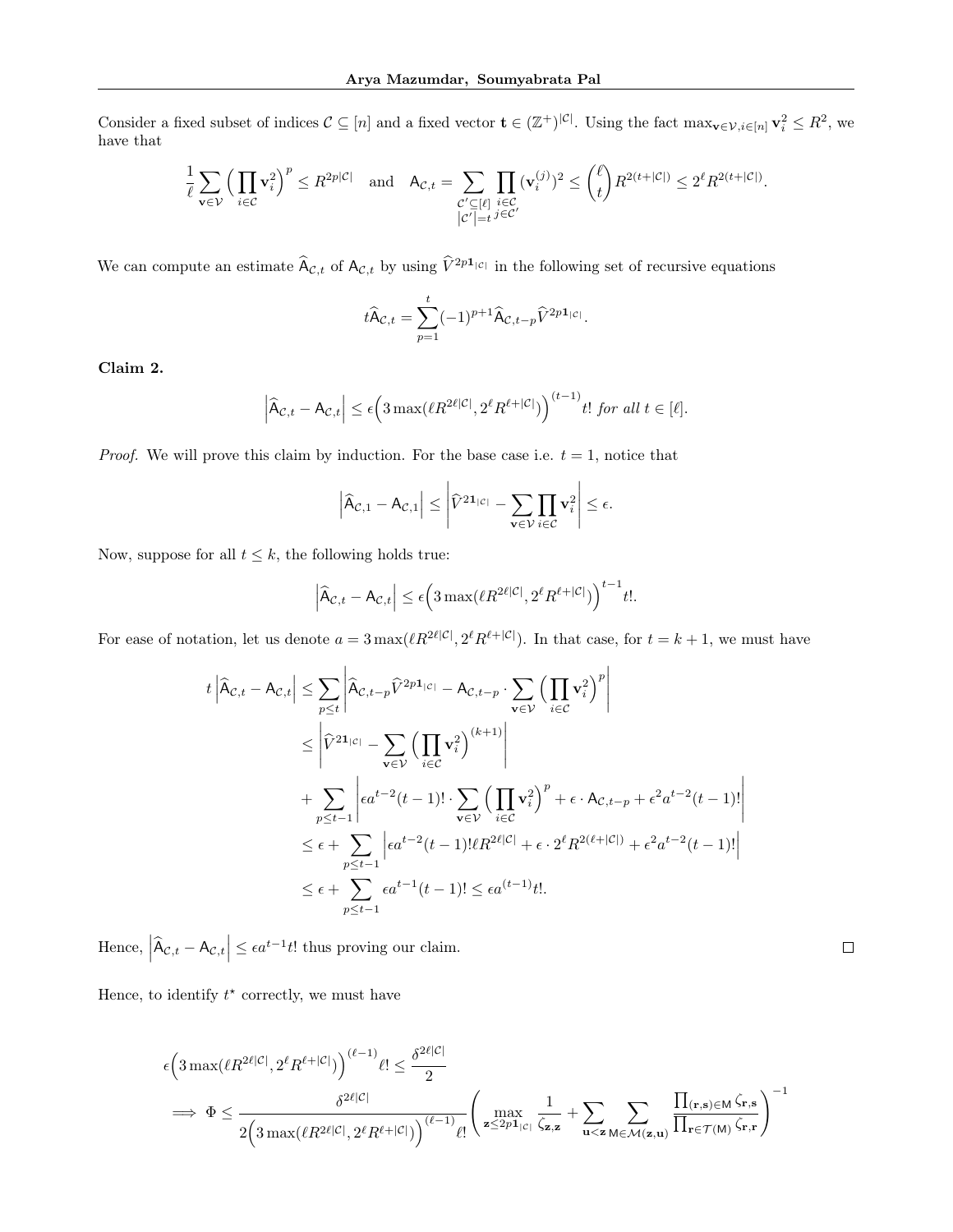where we inserted the definition of  $\Phi$ . Therefore, for every vector  $\mathbf{z} \in (\mathbb{Z}^+)^{|\mathcal{C}|}$  satisfying  $\mathbf{z} \leq 2\ell \mathbf{1}_{|\mathcal{C}|}$ , in order to compute  $\widehat{U}^{\mathbf{z}}$  of  $\mathbb{E} \prod_{i \in \mathcal{C}} \mathbf{x}_i^{\mathbf{z}_{\pi(\mathcal{C},i)}}$  such that  $|\widehat{U}^{\mathbf{z}} - \mathbb{E} \prod_{i \in \mathcal{C}} \mathbf{x}_i^{\mathbf{z}_{\pi(\mathcal{C},i)}}| \leq \Phi$ , the number of samples that is sufficient with probability  $1 - \gamma$  is going to be

$$
O\Big(\log(\gamma^{-1}(2\ell)^{|\mathcal{C}|})\frac{\max_{\mathbf{z}\leq 2\ell\mathbf{1}_{|\mathcal{C}|}}\mathbb{E}\prod_{i\in\mathcal{C}}\mathbf{x}_i^{2\mathbf{z}_{\pi(\mathcal{C},i)}}}{\Phi^2}\Big).
$$

**Theorem** (Restatement of Theorem [1\)](#page-5-2). Let V be a set of  $\ell$  unknown vectors in  $\mathbb{R}^n$  satisfying Assumption [1.](#page-4-2) Let  $\mathcal{F}_m = \mathcal{Q}_1([n]) \cup \mathcal{Q}_m(\cup_{\mathbf{v}\in\mathcal{V}} \text{supp}(\mathbf{v}))$  and

$$
\Phi_m = \frac{\delta^{2\ell m}}{2\left(3\ell \max(R^{2\ell m}, 2^{\ell} R^{\ell+m})\right)^{(\ell-1)} \ell!} \left(\max_{\mathbf{z} \le 2\ell \mathbf{1}_m} \frac{\ell}{\zeta_{\mathbf{z},\mathbf{z}}} + \sum_{\mathbf{u} < \mathbf{z}} \sum_{\mathbf{M} \in \mathcal{M}(\mathbf{z}, \mathbf{u})} \frac{\ell \prod_{(\mathbf{r}, \mathbf{s}) \in \mathbf{M}} \zeta_{\mathbf{r},\mathbf{r}}}{\prod_{\mathbf{r} \in \mathcal{T}(\mathbf{M})} \zeta_{\mathbf{r},\mathbf{r}}} \right)^{-1}
$$
\n
$$
f_{\ell, \mathcal{V}} = \max_{\substack{\mathbf{z} \le 2\ell \mathbf{1}_{\log \ell+1} \\ \mathcal{C} \in \mathcal{F}_{\log \ell+1}}} \frac{\mathbb{E} \prod_{i \in \mathcal{C}} \mathbf{x}_i^{2\mathbf{z}_{\pi(C,i)}}}{\Phi_{\log \ell+1}^2}
$$

where  $f_{\ell,\mathcal{V}}$  is a constant that is independent of k and n but depends on  $\ell$ . Then, there exists an algo-rithm (see Algorithm [1](#page-4-3) and [6\)](#page-26-0) that achieves Exact Support Recovery with probability at least  $1 - \gamma$  using  $O\Big(\log(\gamma^{-1}(2\ell)^{\log \ell+1}(n+(\ell k)^{\log \ell+1}))f_{\ell,\mathcal{V}}\Big)$  samples generated according to  $\mathcal{P}_d$ .

Proof. The proof follows directly from Corollary [1](#page-4-4) and Lemma [3.](#page-5-0)

 $\Box$ 

 $\Box$ 

**Corollary** (Restatement of Corollary [2\)](#page-6-0). Consider the mean estimation problem where  $\mathbb{E}_{\mathbf{x} \sim \mathcal{P}_d}[\mathbf{x}_i | t = j] = \mathbf{v}_i^{(j)}$ . Let V be a set of  $\ell = O(1)$  unknown vectors in  $\mathbb{R}^n$  satisfying Assumption [1](#page-4-2) and  $f_{\ell,\mathcal{V}}$  be as defined in Theorem [5.](#page-12-1) Then, there exists an algorithm (see Algorithm [1](#page-4-3) and [6\)](#page-26-0) that with probability at least  $1 - \gamma$ , achieves Exact Support Recovery using  $O\Big(\log(n\gamma^{-1})$ poly $(\delta R^{-1})f_{\ell,\mathcal{V}}\Big)$  samples generated according to  $\mathcal{P}_d$ .

Proof. We can re-scale the samples (dividing them by R) so that Assumption [1](#page-4-2) will be satisfied with  $\delta' = \delta/R$ and  $R' \leq 1$ . Since  $\ell$  is a constant,  $\Phi_{\log \ell} = O(\text{poly}(\delta R^{-1}))$ . Therefore, the corollary follows from Theorem [1.](#page-5-2)

# <span id="page-17-0"></span>Algorithm 3 ESTIMATE IF  $|\bigcap_{i\in\mathcal{C}}\mathcal{S}(i)|>0$  in MD setting

**Require:** Samples  $\mathbf{x}^{(1)}, \mathbf{x}^{(2)}, \ldots, \mathbf{x}^{(m)} \sim \mathcal{P}_d$ . Set  $\mathcal{C} \subseteq [n]$ .

- 1: For every  $z \leq 2\mathbf{1}_{|\mathcal{C}|}$ , compute estimate  $\widehat{U}^z$  of  $\mathbb{E} \prod_{i \in \mathcal{C}} \mathbf{x}_i^{\mathbf{z}_{\pi}(\mathcal{C},i)}$  using Algorithm [9](#page-28-2) on the set of samples  $\{(\mathbf{x}_i^j)^{\mathbf{z}_{\pi(\mathcal{C},i)}}\}_{j=1}^m.$
- 2: For every  $\mathbf{z} \leq 2\mathbf{1}_{|\mathcal{C}|}$ , compute an estimate  $\widehat{V}^{\mathbf{z}}$  of  $\sum_{j\in[\ell]} \prod_{i\in\mathcal{C}} (\mathbf{v}_i^{(j)})^{\mathbf{z}_{\pi_{\mathcal{C},i}}}$  recursively using the following equation:

$$
\ell \widehat{U}^{\mathbf{z}} - \sum_{\mathbf{u} < \mathbf{z}} \zeta_{\mathbf{z}, \mathbf{u}} \cdot \widehat{V}^{\mathbf{u}} = \zeta_{\mathbf{z}, \mathbf{z}} \cdot \widehat{V}^{\mathbf{z}}.
$$

3: If  $\hat{V}^{21|c|} \ge \delta^{2|\mathcal{C}|}/2$ , return True and otherwise return False.

Lemma (Restatement of Lemma [9\)](#page-11-7). Suppose Assumption [1](#page-4-2) is true. Let

$$
\Phi \triangleq \max_{\mathbf{z} \leq 2\mathbf{1}_{|\mathcal{C}|}} \frac{\delta^{2|\mathcal{C}|}}{2} \Big( \frac{\ell}{\zeta_{\mathbf{z},\mathbf{z}}} + \sum_{\mathbf{u} < \mathbf{z}} \sum_{\mathbf{M} \in \mathcal{M}(\mathbf{z},\mathbf{u})} \frac{\ell \prod_{(\mathbf{r},\mathbf{s}) \in \mathbf{M}} \zeta_{\mathbf{r},\mathbf{s}}}{\prod_{\mathbf{r} \in \mathcal{T}(\mathbf{M})} \zeta_{\mathbf{r},\mathbf{r}}} \Big)^{-1}
$$
\n
$$
h_{\ell,\mathcal{V}} \triangleq \frac{\max_{\mathbf{z} \leq 2\mathbf{1}_{|\mathcal{C}|}} \mathbb{E} \prod_{i \in \mathcal{C}} \mathbf{x}_i^{2\mathbf{z}_{\pi}(\mathcal{C},i)}}{\Phi^2}
$$

where  $h_{\ell,V}$  is a constant independent of k and n but depends on  $\ell$ . There exists an algorithm (see Algorithm [3\)](#page-17-0) that can compute if  $|\bigcap_{i\in\mathcal{C}}\mathcal{S}(i)| > 0$  correctly for each set  $\mathcal{C} \subseteq [n]$  with probability at least  $1-\gamma$  using  $O(h_{\ell,\mathcal{V}}\log \gamma^{-1})$ samples generated according to  $\mathcal{P}_d$ .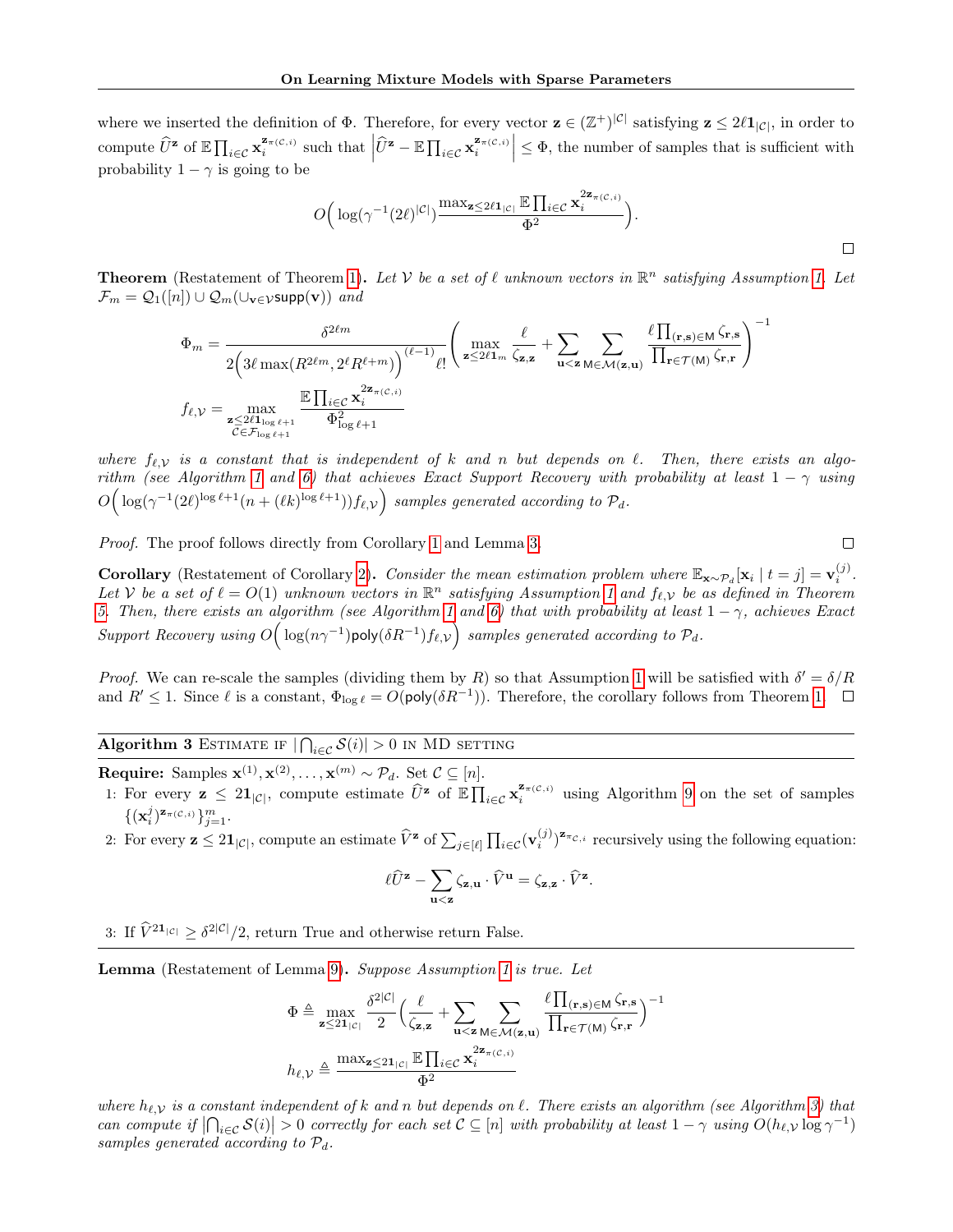*Proof.* For a fixed ordered set  $\mathcal{C} \subseteq [n]$ , consider the statistic  $\sum_{\mathbf{v}\in\mathcal{V}}\prod_{i\in\mathcal{C}}\mathbf{v}_i^2$ . If  $\sum_{\mathbf{v}\in\mathcal{V}}\prod_{i\in\mathcal{C}}\mathbf{v}_i^2 > 0$ , then  $|\bigcap_{i\in\mathcal{C}}\mathcal{S}(i)| > 0$  and otherwise, if  $\sum_{\mathbf{v}\in\mathcal{V}}\prod_{i\in\mathcal{C}}\mathbf{v}_i^2 = 0$ , then  $|\bigcap_{i\in\mathcal{C}}\mathcal{S}(i)| = 0$ . Hence it suffices to estimate correctly if  $\sum_{\mathbf{v}\in\mathcal{V}}\prod_{i\in\mathcal{C}}\mathbf{v}_i^2>0$  or not. From Lemma [11,](#page-13-2) we know that for each set  $\mathcal{C}\subseteq[n]$ , we can compute  $\sum_{j\in[\ell]}\prod_{i\in\mathcal{C}}(\mathbf{v}_i^{(j)})^2$ provided for all  $\mathbf{u} \in (\mathbb{Z}^+)^{|\mathcal{C}|}$  satisfying  $\mathbf{u} \leq 2\mathbf{1}_{|\mathcal{C}|}$ , the quantity  $\mathbb{E} \prod_{i \in \mathcal{C}} \mathbf{x}_i^{\mathbf{u}_{\pi}(\mathcal{C},i)}$  is pre-computed.

Suppose, for every vector  $\mathbf{z} \in (\mathbb{Z}^+)^{|\mathcal{C}|}$  satisfying  $\mathbf{z} \leq 2\mathbf{1}_{|\mathcal{C}|}$ , we compute an estimate  $\widehat{U}^{\mathbf{z}}$  of  $\mathbb{E} \prod_{i \in \mathcal{C}} \mathbf{x}_i^{\mathbf{z}_{\pi(C,i)}}$  such that  $\left|\widehat{U}^{\mathbf{z}} - \mathbb{E}\prod_{i\in\mathcal{C}}\mathbf{x}_i^{\mathbf{z}_{\pi}(\mathcal{C},i)}\right| \leq \Phi$  where  $\Phi$  is going to be determined later. Using the computed  $\widehat{U}^{\mathbf{z}}$ 's, we can compute  $\vert$ an estimate  $\hat{V}$ <sup>2</sup> of  $\sum_{j \in [\ell]} \prod_{i \in \mathcal{C}} (\mathbf{v}_i^{(j)})^{\mathbf{z}_{\pi(\mathcal{C},i)}}$  for all  $\mathbf{z} \in (\mathbb{Z}^+)^{|\mathcal{C}|}$  satisfying  $\mathbf{z} \leq 2\mathbf{1}_{|\mathcal{C}|}$ . As before, let us denote the error in estimation by  $\epsilon_{\mathbf{z}}$  i.e. we have  $|\hat{V}^{\mathbf{z}} - \sum_{j \in [\ell]} \prod_{i \in \mathcal{C}} (\mathbf{v}_i^{(j)})^{\mathbf{z}_{\pi(\mathcal{C},i)}}| \leq \epsilon_{\mathbf{z}}$ . Note that we showed in Lemma [12](#page-13-3) that for fixed  $\Phi$ , we get for all  $z \leq 2\mathbf{1}_{|\mathcal{C}|}$ ,

$$
\epsilon_{\mathbf{z}} \leq \Phi \Big( \frac{\ell}{\zeta_{\mathbf{z},\mathbf{z}}} + \sum_{\mathbf{u} < \mathbf{z}} \sum_{\mathbf{M} \in \mathcal{M}(\mathbf{z},\mathbf{u})} \frac{\ell \prod_{(\mathbf{r},\mathbf{s}) \in \mathsf{M}} \zeta_{\mathbf{r},\mathbf{s}} }{\prod_{\mathbf{r} \in \mathcal{T}(\mathsf{M})} \zeta_{\mathbf{r},\mathbf{r}}} \Big).
$$

Note that the minimum value of  $\sum_{\mathbf{v}\in\mathcal{V}}\prod_{i\in\mathcal{C}}\mathbf{v}_i^2$  is at least  $\delta^{2|\mathcal{C}|}$  and therefore, it suffices  $\epsilon_{\mathbf{z}}$  to be less than  $\delta^{2|\mathcal{C}|}/2$ . Hence, it is sufficient if

$$
\Phi \leq \max_{\mathbf{z} \leq 2\mathbf{1}_{|\mathcal{C}|}} \frac{\delta^{2|\mathcal{C}|}}{2} \Big( \frac{\ell}{\zeta_{\mathbf{z},\mathbf{z}}} + \sum_{\mathbf{u} < \mathbf{z}} \sum_{\mathbf{M} \in \mathcal{M}(\mathbf{z},\mathbf{u})} \frac{\ell \prod_{(\mathbf{r},\mathbf{s}) \in \mathbf{M}} \zeta_{\mathbf{r},\mathbf{s}} }{\prod_{\mathbf{r} \in \mathcal{T}(\mathbf{M})} \zeta_{\mathbf{r},\mathbf{r}}} \Big)^{-1}.
$$

Now, we use Lemma [18](#page-29-0) to complete the proof of the lemma (similar to Lemma [12\)](#page-13-3)

**Theorem** (Restatement of Theorem [5\)](#page-12-1). Let V be a set of unknown vectors in  $\mathbb{R}^n$  satisfying Assumption [1.](#page-4-2) Let  $\mathcal{F}_m = \mathcal{Q}_1([n]) \cup \mathcal{Q}_m(\cup_{\mathbf{v} \in \mathcal{V}} \text{supp}(\mathbf{v}))$  and

$$
\Phi_m = \max_{\mathbf{z} \le 2\mathbf{1}_{|\mathcal{C}|}} \frac{\delta^{2|\mathcal{C}|}}{2} \Big( \frac{\ell}{\zeta_{\mathbf{z},\mathbf{z}}} + \sum_{\mathbf{u} < \mathbf{z}} \sum_{\mathbf{M} \in \mathcal{M}(\mathbf{z},\mathbf{u})} \frac{\ell \prod_{(\mathbf{r},\mathbf{s}) \in \mathbf{M}} \zeta_{\mathbf{r},\mathbf{s}}}{\prod_{\mathbf{r} \in \mathcal{T}(\mathbf{M})} \zeta_{\mathbf{r},\mathbf{r}}} \Big)^{-1}
$$
\n
$$
h'_{\ell,\mathcal{V}} \triangleq \max_{\substack{\mathbf{z} \le 2\mathbf{1}_{\ell} \\ \mathcal{C} \in \mathcal{F}_{\ell}}} \frac{\mathbb{E} \prod_{i \in \mathcal{C}} \mathbf{x}_i^{2\mathbf{z}_{\pi(\mathcal{C},i)}}}{\Phi_{\ell}^2}
$$

where  $h'_{\ell,\mathcal{V}}$  is a constant independent of k and n but depends on  $\ell$ . Accordingly, there exists an algorithm (see Algorithm [3](#page-17-0) and [8\)](#page-27-1) that achieves Deduplicated support recovery with probability at least  $1 - \gamma$  using  $O\Big(h'_{\ell,\mathcal{V}}\log(\gamma^{-1}(n+(\ell k)^\ell))\Big)$  samples generated from  $\mathcal{P}_d$ .

Proof. The proof follows from Lemma [9](#page-11-7) and Corollary [3.](#page-11-5)

#### <span id="page-18-0"></span>B.2 Mixtures of Linear Classifiers (MLC)

Recall that in this section, we solve the sparse recovery problem when the observed samples are generated according to  $P_c$  under Assumption [2.](#page-7-1)

**Lemma** (Restatement of Lemma [4\)](#page-7-3). Suppose Assumptions [1](#page-4-2) and [2](#page-7-1) are true. Let  $a =$  $\sqrt{2(R^2+\sigma^2)}$  $\frac{k^2+\sigma^2)}{\delta}$ erf $^{-1}\Big(1-\frac{1}{2\ell}\Big).$ There exists an algorithm (see Algorithm [2\)](#page-7-2) that can compute  $|\bigcup_{i\in\mathcal{C}}\mathcal{S}(i)|$  for each set  $\mathcal{C}\subseteq[n]$  with probability at least  $1 - \gamma$  using  $O((1 - \phi(a))^{-|\mathcal{C}|} \ell^2 \log \gamma^{-1})$  i.i.d samples from  $\mathcal{P}_c$ .

*Proof.* Without loss of generality, let us assume that all unknown vectors in  $V$  have positive non-zero entries. for each fixed set  $\mathcal{C} \subseteq [n]$ , we will condition on event  $\mathcal{E}_{\mathcal{C}}$  defined as follows: for all  $j \in \mathcal{C}$ , the data-point x satisfies  $x_i > a$  for some suitably chosen  $a > 0$ . Recall that the minimum magnitude of any non-zero entry in an unknown vector in V is at least  $\delta$ . Further condition on the event  $\mathcal{E}_v$  which is true when a particular unknown vector **v** is being sampled from  $V$ . In that case, we show the following claim:

 $\Box$ 

 $\Box$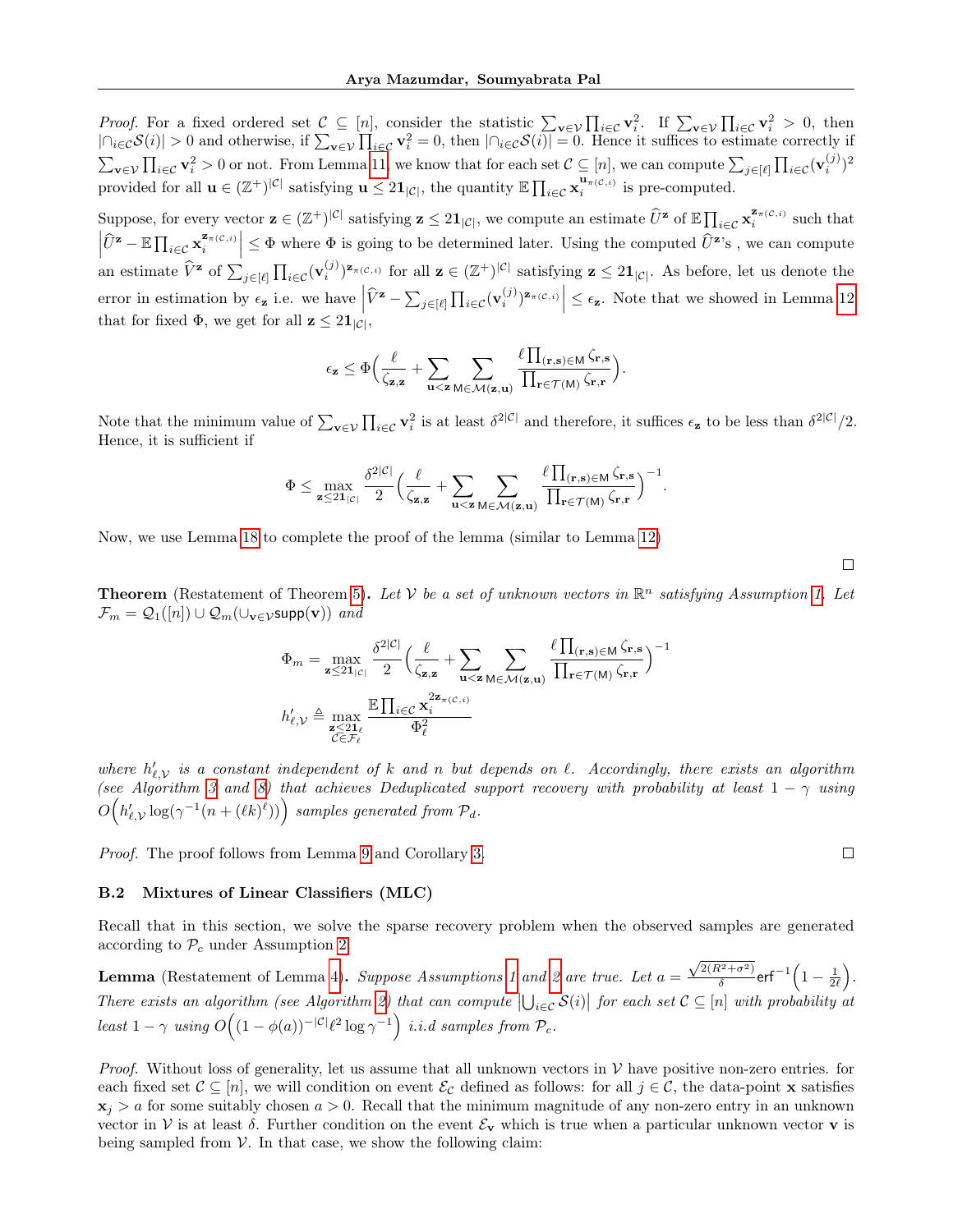Claim 3.

$$
\Pr(y = 1 \mid \mathcal{E}_{\mathbf{v}}, \mathcal{E}_{\mathcal{C}}) = \frac{1}{2} \text{ if } \mathbf{v}_{|\mathcal{C}} = \mathbf{0}
$$
  

$$
1 \ge \Pr(y = 1 \mid \mathcal{E}_{\mathbf{v}}, \mathcal{E}_{\mathcal{C}}) \ge \frac{1}{2} + \frac{1}{2} \cdot \text{erf}\left(\frac{a\delta}{\sqrt{2(R^2 + \sigma^2)}}\right) \text{ if } \mathbf{v}_{|\mathcal{C}} \ne \mathbf{0}.
$$

*Proof.* In order to see the above equation, note that if  $\mathbf{v}_{\vert\mathcal{C}} = \mathbf{0}$ , then  $\langle \mathbf{v}, \mathbf{x} \rangle + z \sim \mathcal{N}(0, ||\mathbf{v}||_2^2 + \sigma^2)$  or in other words, conditioning on the event  $\mathcal{E}_{\mathcal{C}}$  has no effect on the distribution of y. On the other hand, if  $\mathbf{v}_{|\mathcal{C}} \neq 0$ , conditioning on the event  $\mathcal{E}_{\mathcal{C}}$  modifies the distribution of y. Consider an index  $j \in \text{supp}(\mathbf{v}) \cap \mathcal{C}$ . Since  $\mathbf{v}_j \mathbf{x}_j \geq a\delta$ , we must have  $\langle v_{\vert C}, x_{\vert C}\rangle \ge a\delta$  using Assumption [2.](#page-7-1) Therefore, the probability that  $y = 1$  must be at least  $Pr(\langle \mathbf{v}_{|[n]\setminus\mathcal{C}}, \mathbf{x}_{|[n]\setminus\mathcal{C}} \rangle + z \ge -a\delta)$ . Using the fact that  $\langle \mathbf{v}_{|[n]\setminus\mathcal{C}}, \mathbf{x}_{|[n]\setminus\mathcal{C}} \rangle + z \sim \mathcal{N}(0, \nu^2 + \sigma^2)$  (where  $\nu \le R$ ) and the property of error function  $(Pr_{u \sim \mathcal{N}(0, \sigma^2)}(|u| \le a) = erf(a/\sqrt{2}\sigma))$ , we prove the claim.  $\Box$ 

Hence we must have

$$
\frac{1}{2} + \frac{|\cup_{i \in \mathcal{C}} \mathcal{S}(i)|}{2\ell} \ge \Pr(y = 1 \mid \mathcal{E}_{\mathcal{C}}) \ge \frac{1}{2} + \frac{|\cup_{i \in \mathcal{C}} \mathcal{S}(i)|}{2\ell} \text{erf}\Big(\frac{a\delta}{\sqrt{2(R^2 + \sigma^2)}}\Big)
$$

We choose a such that  $\text{erf}\left(-\frac{a\delta}{\sqrt{N}}\right)$  $2(R^2+\sigma^2)$  $\left(\frac{1}{2}\right) \geq 1 - \frac{1}{2\ell}$  in which case, we must have

$$
\frac{1}{2}\left(1+\frac{1}{\ell}\left|\bigcup_{i\in\mathcal{C}}\mathcal{S}(i)\right|\right)-\frac{1}{4\ell^2}\cdot\left|\bigcup_{i\in\mathcal{C}}\mathcal{S}(i)\right|\leq\Pr(y=1\mid\mathcal{E}_{\mathcal{C}})\leq\frac{1}{2}\left(1+\frac{1}{\ell}\left|\bigcup_{i\in\mathcal{C}}\mathcal{S}(i)\right|\right)
$$

Clearly, for each value of  $|\bigcup_{i\in\mathcal{C}}\mathcal{S}(i)|\in\{0,1,\ldots,\ell\}$ , the interval in which  $\Pr(y=1|\mathcal{E}_\mathcal{C})$  lies are disjoint and each interval is separated by at least  $1/4\ell$ . Hence, if we are able to estimate  $Pr(y = 1 | \mathcal{E}_c)$  up to an additive factor of 1/8 $\ell$ , then we can uniquely (and correctly) decode the value of  $|\bigcup_{i \in \mathcal{C}} S(i)|$ . By using Chernoff bound, with  $O(\ell^2 \log \gamma^{-1})$  samples satisfying the event  $\mathcal{E}_{\mathcal{C}}$ , we can estimate  $\Pr(y = 1 | \mathcal{E}_{\mathcal{C}})$  (See Step [2](#page-7-2) in Algorithm 2 for the estimator) with probability at least  $1 - \gamma/2$ . From our previous analysis, we chose  $a = \frac{\sqrt{2(R^2 + \sigma^2)}}{\delta}$  $\frac{k^2+\sigma^2)}{\delta}$ erf $^{-1}\Big(1-\frac{1}{2\ell}\Big).$ The probability that for a sample  $(\mathbf{x}, y) \sim \mathcal{P}_c$ , the event  $\mathcal{E}_{\mathcal{C}}$  is true is exactly  $O((1 - \phi(a))^{|\mathcal{C}|})$ . Therefore, with  $(1 - \phi(a))^{-|\mathcal{C}|\ell^2} \log \gamma^{-1}$  samples, we will have  $O(\ell^2 \log \gamma^{-1})$  samples satisfying the event  $\mathcal{E}_{\mathcal{C}}$  with probability at least  $1 - \gamma/2$ . Hence, this allows us to recover  $\left|\bigcup_{i \in \mathcal{C}} \mathcal{S}(i)\right|$  with probability at least  $1 - \gamma$ .  $\Box$ 

**Theorem** (Restatement of Theorem [2\)](#page-7-0). Let V be a set of  $\ell$  unknown vectors in  $\mathbb{R}^n$  satisfying Assumptions [1](#page-4-2) and [2.](#page-7-1) Let  $a = \frac{\sqrt{2(R^2+\sigma^2)}}{\delta}$  $\frac{k^{2}+\sigma^{2}}{\delta}$ erf $^{-1}\left(1-\frac{1}{2\ell}\right)$ . Then, there exists an algorithm (see Algorithm [2](#page-7-2) and [6\)](#page-26-0) that achieves Exact Support Recovery with probability at least  $1 - \gamma$  using  $O((1 - \phi(a))^{-(\log \ell + 1)} \ell^2 \log(\gamma^{-1}(n + (\ell k)^{\log \ell + 1}))$  samples generated according to  $\mathcal{P}_c$ .

Proof. The proof follows directly from Lemma [4](#page-7-3) and Corollary [1.](#page-4-4)

## $\Box$

#### <span id="page-19-0"></span>B.3 Mixtures of Linear Regression (MLR)

#### B.3.1 Unknown binary Vectors

**Lemma** (Restatement of Lemma [5\)](#page-8-1). If the unknown vectors in the set V are all binary i.e.  $\mathbf{v}^{(1)}, \mathbf{v}^{(2)}, \ldots, \mathbf{v}^{(\ell)} \in$  ${0,1}^n$ , then, with probability at least  $1-\gamma$ , for each set  $C \subseteq [n]$ , there exists an algorithm (see Algorithm [4\)](#page-20-0) that can compute  $\left|\bigcap_{i\in\mathcal{C}}\mathcal{S}(i)\right|$  using  $O(\ell^2(k+\sigma^2)^{|C|/2}(\log n)^{2|C|}\log \gamma^{-1})$  i.i.d samples from  $\mathcal{P}_r$ .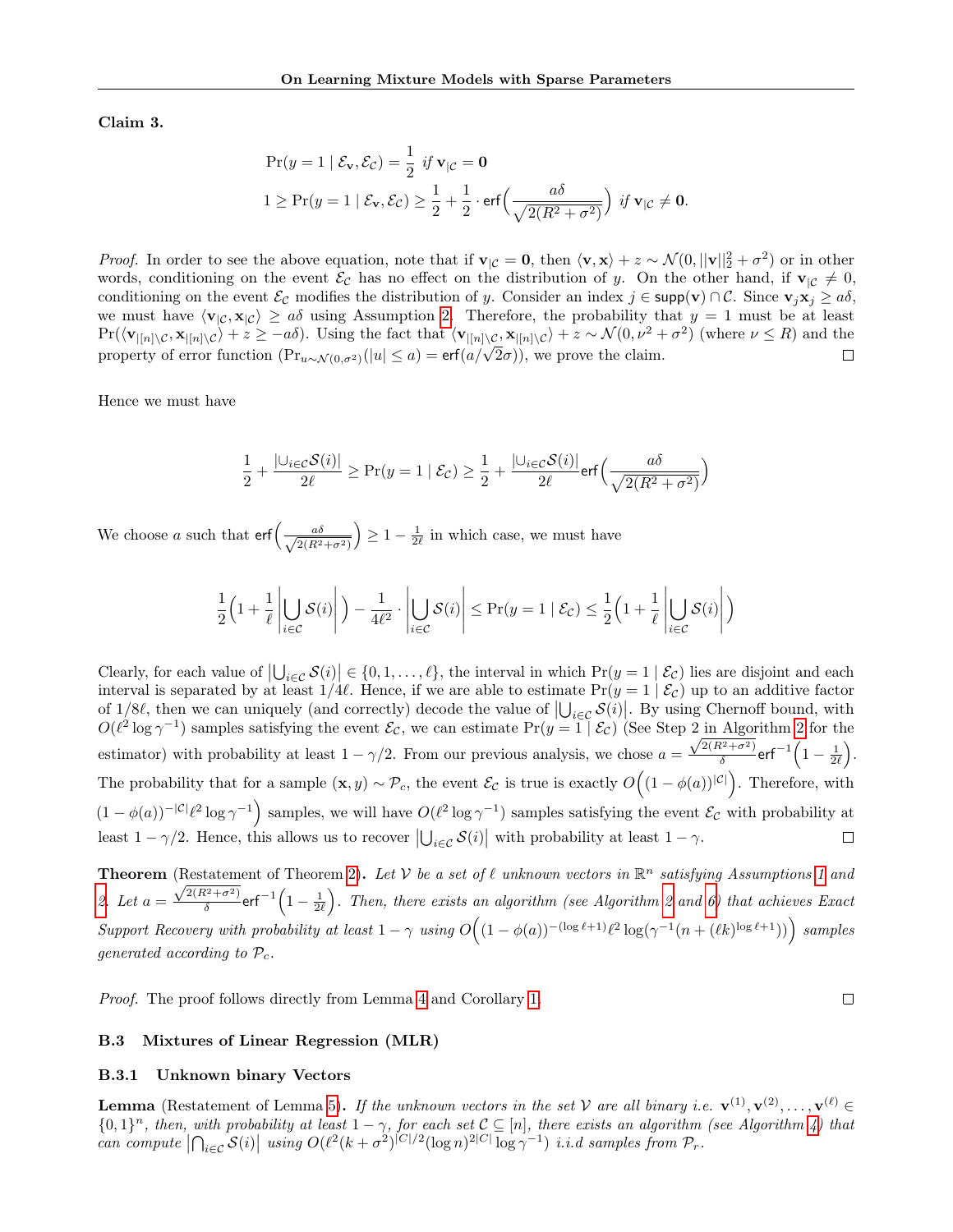<span id="page-20-0"></span>

| <b>Algorithm 4 RECOVER</b> $\bigcap_{i \in \mathcal{C}} \mathcal{S}(i)$ IN MLR SETTING                                                                                         |  |
|--------------------------------------------------------------------------------------------------------------------------------------------------------------------------------|--|
| <b>Require:</b> Samples $(\mathbf{x}^{(1)}, y^{(1)}), (\mathbf{x}^{(2)}, y^{(2)}), \ldots, (\mathbf{x}^{(m)}, y^{(m)}) \sim \mathcal{P}_r$ . Set $\mathcal{C} \subseteq [n]$ . |  |
| 1: Return round $\left(\frac{\ell}{m}\cdot \sum_{j=1}^m \left(y^{(j)}\right)^{ \mathcal{C} } \left(\prod_{i\in\mathcal{C}}\mathbf{x}_i^{(j)}\right)\right)$                    |  |

*Proof.* Consider the random variable  $y^{|\mathcal{C}|} \cdot (\prod_{i \in \mathcal{C}} x_i)$  where  $(x, y) \sim \mathcal{P}_r$ . Clearly, we can write  $y = \langle v, x \rangle + \zeta$ where  $\zeta \sim \mathcal{N}(0, \sigma^2)$  and v is uniformly sampled from the set of unknown vectors V. Therefore, we must have

$$
\mathbb{E}_{(\mathbf{x},y)\sim\mathcal{P}_r}y^{|\mathcal{C}|}\cdot\Big(\prod_{i\in\mathcal{C}}\mathbf{x}_i\Big)=\mathbb{E}_{\mathbf{x},\zeta}\ell^{-1}\sum_{\mathbf{v}\in\mathcal{V}}\Big(\prod_{i\in\mathcal{C}}\mathbf{x}_i\Big)\cdot\Big(\langle\mathbf{v},\mathbf{x}\rangle+\zeta\Big)^{|\mathcal{C}|}
$$

$$
\mathbb{E}y^{|\mathcal{C}|}\cdot\Big(\prod_{i\in\mathcal{C}}\mathbf{x}_i\Big)=\frac{1}{\ell}\sum_{\mathbf{v}\in\mathcal{V}}\Big(\prod_{i\in\mathcal{C}}\mathbb{E}_{\mathbf{x}}\mathbf{x}_i^2\cdot\mathbf{v}_i\Big)=\frac{|\bigcap_{i\in\mathcal{C}}\mathcal{S}(i)|}{\ell}.
$$

This is because in the expansion of  $(\langle \mathbf{v}, \mathbf{x} \rangle + \zeta)^{|\mathcal{C}|}$ , the only monomial containing  $\mathbf{x}_i$  for all  $i \in \mathcal{C}$  is  $\prod_{i \in \mathcal{C}} \mathbf{v}_i \mathbf{x}_i$ . For any other monomial, the product with  $\prod_{i\in\mathcal{C}}\mathbf{x}_i$  will contain some  $\mathbf{x}_j, j\in\mathcal{C}$  such that the degree of  $\mathbf{x}_j$  in the monomial is 1; the expectation of this monomial goes to zero as all the  $x_i$ 's are independent. Since  $\mathbb{E}x_i^2 = 1$  for all  $i \in [n]$  and  $\prod_{i \in \mathcal{C}} \mathbf{v}_i$  is 1 iff  $\mathbf{v}_i = 1$  for all  $i \in \mathcal{C}$  (and 0 otherwise), we obtain the desired equations. We estimate  $\left|\bigcap_{i\in\mathcal{C}}\mathcal{S}(i)\right|$  by computing the following sample average

$$
\frac{\ell}{m} \cdot \sum_{j=1}^m \left( y^{(j)} \right)^{|\mathcal{C}|} \Big( \prod_{i \in \mathcal{C}} \mathbf{x}_i^{(j)} \Big).
$$

From definition for  $(\mathbf{x}, y) \sim \mathcal{P}_r$ , we must have  $y \sim \ell^{-1} \sum_{\mathbf{v} \in \mathcal{V}} \mathcal{N}(0, ||\mathbf{v}||_0^2 + \sigma^2)$ . Therefore, we must have  $\mathbb{E}y^2 \leq k + \sigma^2$  since  $\mathbf{v} \in \{0,1\}^n, ||\mathbf{v}||_0 \leq k$  for all  $\mathbf{v} \in \mathcal{V}$ . By using Gaussian concentration inequalities, we must  $\lim_{k \to \infty} \frac{1}{k} \sum_{k=0}^{\infty} \frac{1}{k} \sum_{i=0}^{\infty} \frac{1}{i} \sum_{j=0}^{\infty} \frac{1}{j} \sum_{j=0}^{\infty} \frac{1}{j} \sum_{j=0}^{\infty} \frac{1}{j} \sum_{j=0}^{\infty} \frac{1}{j} \sum_{j=0}^{\infty} \frac{1}{j} \sum_{j=0}^{\infty} \frac{1}{j} \sum_{j=0}^{\infty} \frac{1}{j} \sum_{j=0}^{\infty} \frac{1}{j} \sum_{j=0}^{\infty} \$ Similarly, with probability  $1 - n^{-10}$ , |**x**<sub>i</sub>| is bounded from above by 20 log *n*. We take a union bound over all  $|C|+1$  random variables and all m samples to infer that  $(y^{(j)})^{|C|}(\prod_{i\in\mathcal{C}}\mathbf{x}_i^{(j)})$  is bounded within a ball of radius  $O((k+\sigma^2)^{|C|/2}(\log n)^{2|C|})$  with probability at least  $1-O(m|C|n^{-10})$ . Subsequently, we use Hoeffding's inequality (see Lemma [14\)](#page-28-4) to say that

$$
\Pr\Big(\left|\frac{1}{m}\cdot\sum_{j=1}^m\Big(y^{(j)}\Big)^{|\mathcal{C}|}\Big(\prod_{i\in\mathcal{C}}\mathbf{x}_i^{(j)}\Big)-\frac{\left|\bigcap_{i\in\mathcal{C}}\mathcal{S}(i)\right|}{\ell}\right|\geq\frac{1}{2\ell}\Big)\leq \exp\Big(-\Omega\Big(\frac{m}{\ell^2(k+\sigma^2)^{|\mathcal{C}|/2}(\log n)^{2|\mathcal{C}|}}\Big)\Big).
$$

Hence, with  $m = O(\ell^2 (k+\sigma^2)^{|C|/2} (\log n)^{2|C|} \log \gamma^{-1})$  samples, we can estimate  $\left| \bigcap_{i \in C} \mathcal{S}(i) \right|$  exactly with probability at least  $1 - \gamma$ .

We can now show the following result:

**Theorem** (Restatement of Theorem [3\)](#page-8-2). Let V be a set of  $\ell$  unknown binary vectors in  $\{0, 1\}^n$ . Then, with probability at least  $1 - \gamma$ , there exists an algorithm (see Algorithms [4](#page-20-0) and [8\)](#page-27-1) that achieves Exact Support Recovery with

$$
O\left(\ell^2 (k+\sigma^2)^{(\log \ell+1)/2} (\log n)^{2(\log \ell+1)} \log((n+(\ell k)^{\log \ell})\gamma^{-1})\right)
$$

samples generated according to  $\mathcal{P}_r$ .

Proof. The proof follows directly from Lemma [5](#page-8-1) and Corollary [1.](#page-4-4)

## B.3.2 Separability Assumption on Parameters

Below, we show that if Assumption [3](#page-12-2) is satisfied, then we can recover the support of the unknown vectors. We start with the following theorem:

 $\Box$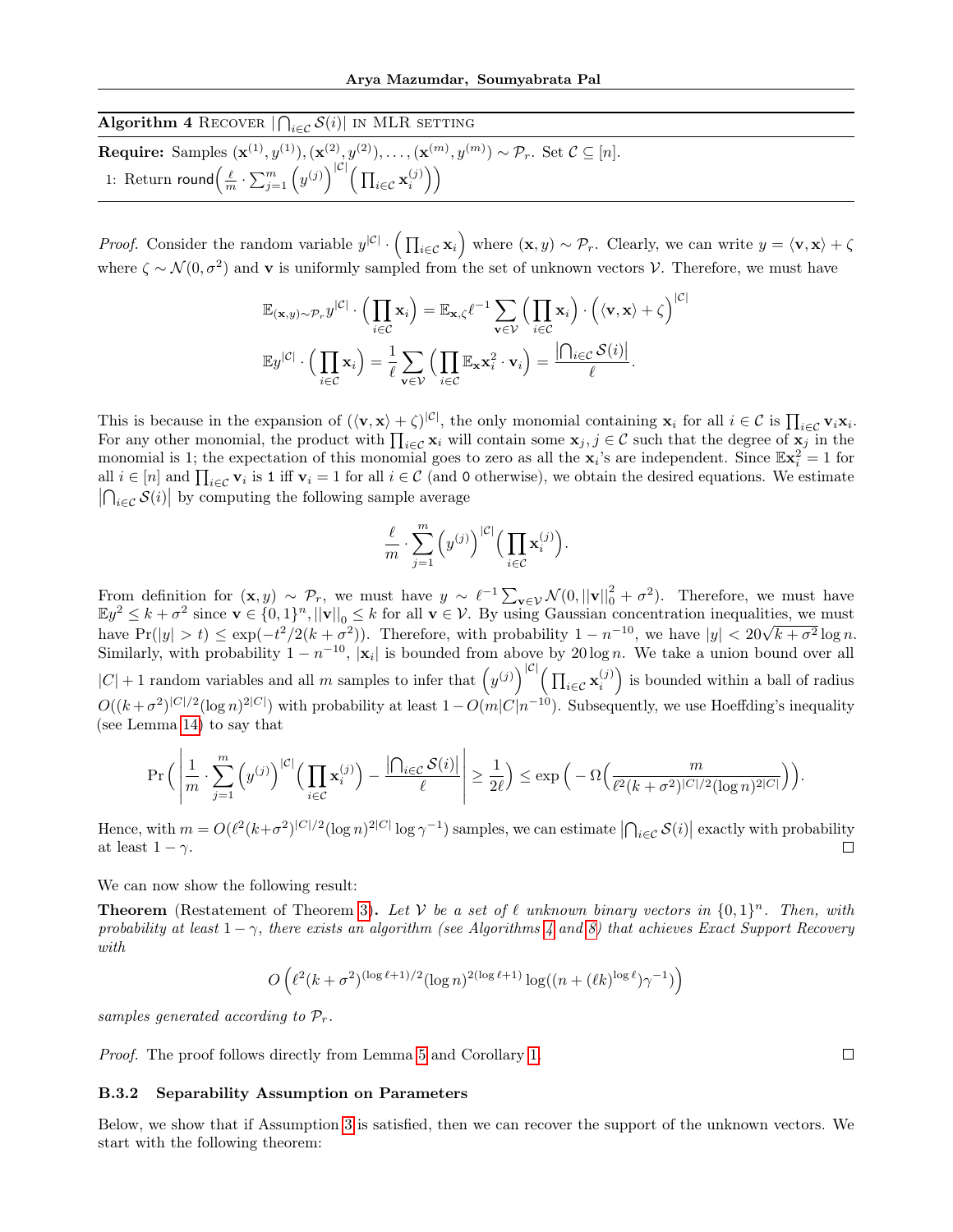<span id="page-21-0"></span>

| Algorithm 5 ESTIMATE IF $ \bigcap_{i \in \mathcal{C}} S(i) > 0 $ in MLR SETTING                                                                                                |
|--------------------------------------------------------------------------------------------------------------------------------------------------------------------------------|
| <b>Require:</b> Samples $(\mathbf{x}^{(1)}, y^{(1)}), (\mathbf{x}^{(2)}, y^{(2)}), \ldots, (\mathbf{x}^{(m)}, y^{(m)}) \sim \mathcal{P}_r$ . Set $\mathcal{C} \subseteq [n]$ . |
| 1: If $\frac{2\ell}{m} \cdot \sum_{j=1}^m (y^{(j)})^{ C } \Big( \prod_{i \in \mathcal{C}} \mathbf{x}_i^{(j)} \Big) \ge \alpha_{ C }$ , return True else return False.          |

Theorem (Restatement of Theorem [6\)](#page-12-3). Suppose the following conditions are satisfied:

- 1. All unknown vectors in  $\mathcal V$  are bounded within a ball of radius R i.e.  $||\mathbf{v}^{(i)}||_2 \leq R$  for all  $i \in [\ell]$ .
- 2. Assumption [3](#page-12-2) is satisfied by the set of unknown vectors V.

Accordingly, with probability at least  $1 - \gamma$ , there exists an algorithm (see Algorithms [5](#page-21-0) and [8\)](#page-27-1) that achieves Deduplicated support recovery using

$$
O(\ell^2 (R^2 + \sigma^2)^{\ell/2} (\log n)^{2\ell} \log((n + (\ell k)^{\ell}) \gamma^{-1})/\alpha_{\ell}^2)
$$

samples from  $P_r$ .

*Proof.* Again, we look at the random variable  $y^{|\mathcal{C}|} \cdot (\prod_{i \in \mathcal{C}} \mathbf{x}_i)$  where  $(\mathbf{x}, y) \sim \mathcal{P}_r$  and therefore, we must have

$$
y^{|\mathcal{C}|} \cdot \left(\prod_{i \in \mathcal{C}} \mathbf{x}_i\right) = \frac{1}{\ell} \sum_{\mathbf{v} \in \mathcal{V}} \left(\prod_{i \in \mathcal{C}} \mathbf{x}_i\right) \cdot \left(\langle \mathbf{v}, \mathbf{x} \rangle + \zeta\right)^{|\mathcal{C}|}
$$

$$
\mathbb{E} y^{|\mathcal{C}|} \cdot \left(\prod_{i \in \mathcal{C}} \mathbf{x}_i\right) = \frac{1}{\ell} \sum_{\mathbf{v} \in \mathcal{V}} \left(\prod_{i \in \mathcal{C}} \mathbb{E} \mathbf{x}_i^2 \cdot \mathbf{v}_i\right) = \frac{1}{\ell} \sum_{\mathbf{v} \in \mathcal{V}} \left(\prod_{j \in \mathcal{C}} \mathbf{v}_j\right).
$$

Notice that  $\mathbb{E}y^{|\mathcal{C}|} \cdot \left( \prod_{i \in \mathcal{C}} \mathbf{x}_i \right) = 0$  if  $\left| \bigcap_{i \in \mathcal{C}} \mathcal{S}(i) \right| = 0$  and  $\left| \mathbb{E}y^{|\mathcal{C}|} \cdot \left( \prod_{i \in \mathcal{C}} \mathbf{x}_i \right) \right| \geq \alpha_{|\mathcal{C}|} / \ell$  otherwise (by using Assumption [3\)](#page-12-2). We estimate  $\mathbb{E}y^{|\mathcal{C}|} \cdot (\prod_{i \in \mathcal{C}} x_i)$  by computing the following sample average

$$
\frac{\ell}{m} \cdot \sum_{j=1}^m \left( y^{(j)} \right)^{|\mathcal{C}|} \Big( \prod_{i \in \mathcal{C}} \mathbf{x}_i^{(j)} \Big).
$$

From the definition of  $\mathcal{P}_r$ , we must have  $y \sim \ell^{-1} \sum_{\mathbf{v} \in \mathcal{V}} \mathcal{N}(0, ||\mathbf{v}||_2^2 + \sigma^2)$ . Therefore, we have that  $\mathbb{E}y^2 \leq$  $R^2 + \sigma^2$  since  $||\mathbf{v}||_2 \leq R$  for all  $\mathbf{v} \in \mathcal{V}$  from the statement of the Theorem. By using Gaussian concentration inequalities, we must have  $Pr(|y| > t) \leq exp(-t^2/2(R^2 + \sigma^2))$ . Therefore, with probability  $1 - n^{-10}$ , we have  $|y| < 20\sqrt{R^2 + \sigma^2} \log n$ . Similarly, with probability  $1 - n^{-10}$ ,  $|\mathbf{x}_i|$  is bounded from above by 20log *n*. We tak union bound over all  $|C|+1$  random variables and all m samples to infer that  $(y^{(j)})^{|C|}(\prod_{i\in\mathcal{C}}\mathbf{x}_i^{(j)})$  is bounded within a ball of radius  $O((R^2 + \sigma^2)^{|C|/2}(\log n)^{2|C|})$  with probability at least  $1 - O(m|C|n^{-10})$ . Subsequently, we use Hoeffding's inequality (see Lemma [14\)](#page-28-4) to say that

$$
\Pr\Big(\left|\frac{1}{m}\cdot\sum_{j=1}^m y^{(j)}\,^{|C|}\Big(\prod_{i\in\mathcal{C}}\mathbf{x}_i^{(j)}\Big)-\frac{1}{\ell}\sum_{\mathbf{v}\in\mathcal{V}}\Big(\prod_{j\in\mathcal{C}}\mathbf{v}_j\Big)\right|\geq \frac{\alpha_{|C|}}{2\ell}\Big)\leq \exp\Big(-\Omega\Big(\frac{m\alpha_{|C|}^2}{\ell^2(R^2+\sigma^2)^{|C|/2}(\log n)^{2|C|}}\Big)\Big).
$$

Hence, with  $m = O(\ell^2 (R^2 + \sigma^2)^{|C|/2} (\log n)^{2|C|} \log \gamma^{-1} / \alpha_{|C|}^2)$  samples, we can estimate if  $\left| \bigcap_{i \in C} \mathcal{S}(i) \right| > 0$  or not correctly with probability at least  $1 - \gamma$ . The proof now follows directly from using Corol

**Corollary** (Restatement of Corollary [4\)](#page-12-4). Consider a set of  $\ell$  unknown vectors  $\mathcal V$  that satisfies Assumptions [1](#page-4-2) and furthermore, every non-zero entry in all the unknown vectors is positive  $(v_i \geq 0$  for all  $i \in [n], v \in V$ ). In that case, Assumption [3](#page-12-2) is satisfied with  $\alpha_{|C|} \geq \delta^{|C|}$ . Accordingly, there exists an algorithm that achieves Deduplicated support recovery with probability at least  $1 - \gamma$  using

$$
O(\ell^2 (R^2 + \sigma^2)^{\ell/2} (\log n/\delta)^{2\ell} \log((n + (\ell k)^{\ell}) \gamma^{-1}))
$$

samples from  $P_r$ .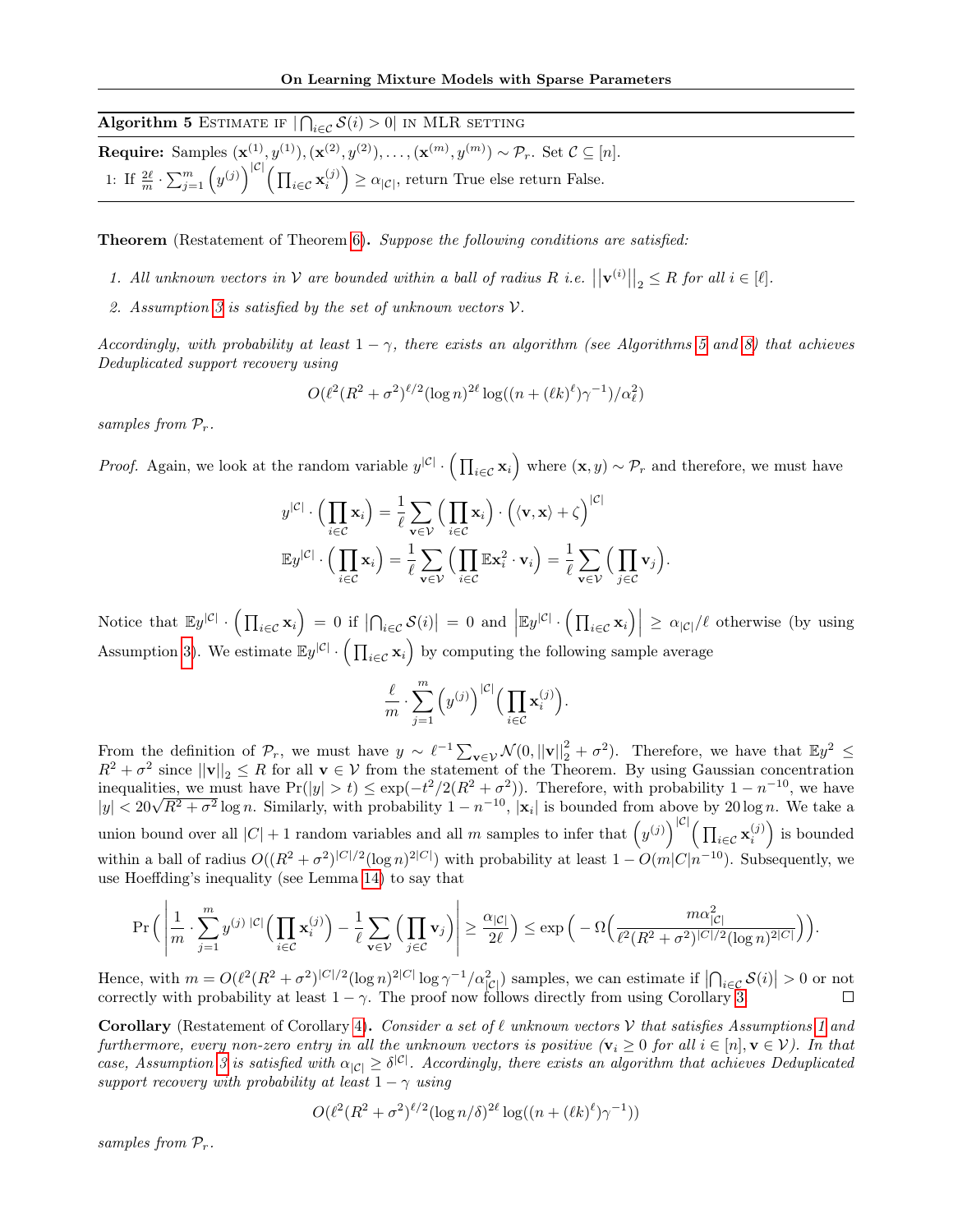*Proof.* Note that when all the unknown vectors in set  $V$  are non-negative, it must happen that for each set  $\mathcal{C} \subseteq [n], \left| \sum_{\mathbf{v} \in \mathcal{V}} \left( \prod_{j \in \mathcal{C}} \mathbf{v}_j \right) \right| \geq \alpha_{|\mathcal{C}|}$  is a sum of positive terms (provided is it non-zero) each of which is at least  $\delta^{|\mathcal{C}|}$ . Therefore, it must happen that  $\alpha_{|\mathcal{C}|} \geq \delta^{|\mathcal{C}|}$ . The above argument also holds true when all the unknown vectors in set  $V$  are non-positive. We can directly use Theorem [6](#page-12-3) to arrive at the statement of the corollary.  $\Box$ 

Corollary (Restatement of Corollary [5\)](#page-12-5). If all non-zero entries in the set of unknown vectors  $V$  are sampled *i.i.d* according to  $\mathcal{N}(0, \nu^2)$ , then with probability  $1 - \eta$ , Assumption [3](#page-12-2) is satisfied with  $\alpha_{|\mathcal{C}|} \geq \delta_{|\mathcal{C}|}^{|\mathcal{C}|}$  where

$$
\delta_{|\mathcal{C}|} = \Big(\sqrt{\frac{\pi}{8}} \frac{\nu \eta}{\ell |\mathcal{C}| (\ell k)^{|\mathcal{C}|}}\Big).
$$

Conditioned on this event, there exists an Algorithm that achieves Deduplicated support recovery with probability at least  $1 - \gamma$  using

$$
O(\ell^2 (R^2 + \sigma^2)^{\ell/2} (\log n)^{2\ell} \log((n + (\ell k)^{\ell}) \gamma^{-1})/\delta_{\ell}^2)
$$

samples from  $P_r$ .

*Proof.* For a fixed set  $\mathcal{C} \subseteq [n]$ , consider the random variable  $\sum_{\mathbf{v} \in \mathcal{V}} (\prod_{j \in \mathcal{C}} \mathbf{v}_j)$ . For each vector  $\mathbf{v} \in \mathcal{V}$  such that  $\prod_{j\in\mathcal{C}}\mathbf{v}_j\neq 0$ , we denote the minimum index  $i\in\mathcal{C}$  such that  $\mathbf{v}_i\neq 0$  by  $i^*$  and therefore  $\mathbf{v}_{i^*}\sim\mathcal{N}(0,\nu^2)$ . Now, for each  $\mathbf{v} \in \mathcal{V}$ , let us condition on a fixed realization of non-zero indices of  $\mathbf{v}$  in C other than  $i^*$ . Let  $\mathcal{V}_\mathcal{C} \subseteq \mathcal{V}$  be the set of vectors such that  $\prod_{j\in\mathcal{C}} \mathbf{v}_j \neq 0$ . Therefore, we must have

$$
\sum_{\mathbf{v}\in\mathcal{V}}\Big(\prod_{j\in\mathcal{C}}\mathbf{v}_j\Big) \mid \mathbf{v}_j \text{ for all } j\in\mathcal{C}\setminus i^*, \mathbf{v}\in\mathcal{V}_{\mathcal{C}} \sim \mathcal{N}\Big(0, \nu^2 \sum_{\mathbf{v}\in\mathcal{V}_{\mathcal{C}}} \prod_{j\in\mathcal{C}\setminus i^*} \mathbf{v}_j^2\Big). \tag{4}
$$

Therefore, conditioned on  $\mathbf{v}_j$  for all  $j \in \mathcal{C} \setminus i^*$ ,  $\mathbf{v} \in \mathcal{V}_\mathcal{C}$ , by standard Gaussian anti-concentration inequality (see Lemma [16\)](#page-28-5), we must have with probability  $1 - \rho$ ,

$$
\left| \sum_{\mathbf{v} \in \mathcal{V}} \left( \prod_{j \in \mathcal{C}} \mathbf{v}_j \right) \right| \ge \sqrt{\frac{\pi}{8}} \rho \nu \sqrt{\sum_{\mathbf{v} \in \mathcal{V}_C} \prod_{j \in \mathcal{C} \setminus i^*} \mathbf{v}_j^2}.
$$
\n(5)

for each vector  $\mathbf{v} \in \mathcal{V}_{\mathcal{C}}$ , we must have with probability at least  $1 - (|\mathcal{C}| - 1)\rho$  that

<span id="page-22-0"></span>
$$
\left| \prod_{j \in \mathcal{C} \setminus i^*} \mathbf{v}_j \right| \ge \left( \sqrt{\frac{\pi}{8}} \rho \nu \right)^{(|\mathcal{C}|-1)}.
$$
 (6)

By taking a union bound, we can conclude that with probability at least  $1 - \ell \rho$ , we must have

$$
\left|\sum_{\mathbf{v}\in\mathcal{V}}\left(\prod_{j\in\mathcal{C}}\mathbf{v}_j\right)\right|\geq \left(\sqrt{\frac{\pi}{8}}\rho\nu\right)^{|\mathcal{C}|}
$$

since there exists at least one vector  $v \in V_C$  such that equation [6](#page-22-0) holds true for v. Next, after taking another union bound over all subsets of size  $|\mathcal{C}|$  restricted to the union of support (at most  $(\ell k)^{|\mathcal{C}|}$  of them), we have that with probability  $1 - |\mathcal{C}|(\ell k)^{|\mathcal{C}|} \rho$ ,

$$
\left|\sum_{\mathbf{v}\in\mathcal{V}}\Big(\prod_{j\in\mathcal{C}}\mathbf{v}_j\Big)\right|\geq \Big(\sqrt{\frac{\pi}{8}}\rho\nu\Big)^{|\mathcal{C}|}.
$$

Subsequently, we have with probability at least  $1 - \eta/\ell$ 

$$
\left|\sum_{\mathbf{v}\in\mathcal{V}}\Big(\prod_{j\in\mathcal{C}}\mathbf{v}_j\Big)\right|\geq \Big(\sqrt{\frac{\pi}{8}}\frac{\nu\eta}{\ell|\mathcal{C}|(\ell k)^{|\mathcal{C}|}}\Big)^{|\mathcal{C}|}.
$$

After taking a final union bound over  $|\mathcal{C}| \leq \ell$  and subsequently using Theorem [6,](#page-12-3) we complete the proof of the corollary. $\Box$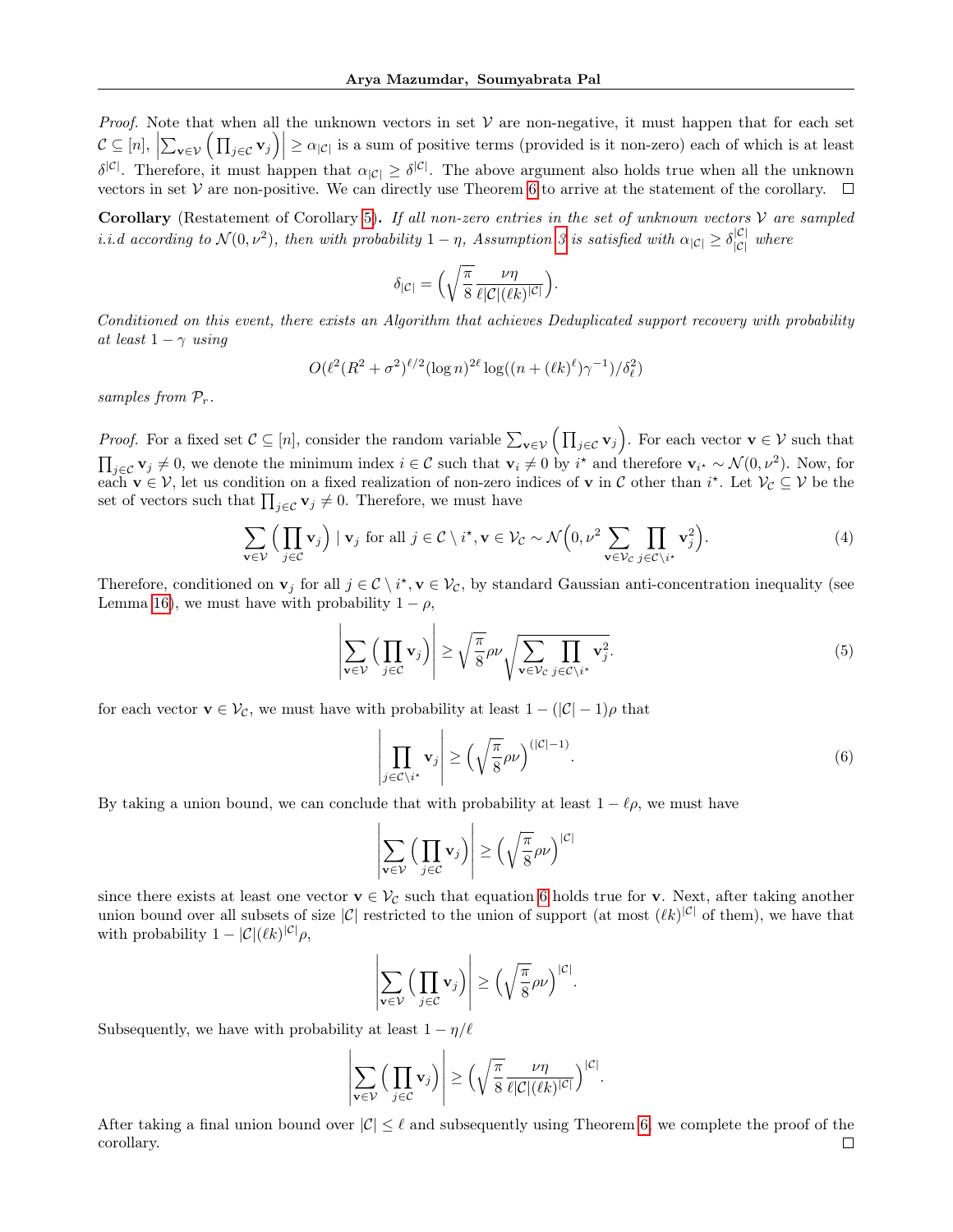# <span id="page-23-0"></span>C Discussion on Our Results and Other Related Works

Mixtures of Distributions: Our technique of learning the supports of the latent parameter vectors in mixture of simple distributions is based on the method of moments [\[Hsu and Kakade, 2013,](#page-9-22) [Hardt and Price, 2015\]](#page-9-10). This method works in general, as long as moments of the distribution of each coordinate can be described as a polynomial in the component parameters. The authors in [\[Belkin and Sinha, 2010\]](#page-9-3) showed (see Table 2 in [\[Belkin and Sinha, 2010\]](#page-9-3)) that most common distributions, including Gaussian, Uniform, Poisson, and Laplace distributions, satisfy this assumption. Our results in this part that include sample complexity guarantees for both exact support recovery (see Theorem [1\)](#page-5-2) and Deduplicated support recovery (see Theorem [5\)](#page-12-1) are not only applicable to many canonical distributions but also makes progress towards quantifying the sufficient number of moments in the general problem defined in Sec. [1.2.](#page-2-1)

An alternate approach to the support recovery problem is to first recover the *union* of supports of the unknown parameters and then apply known parameter estimation guarantees to identify the support of each of the unknown vectors after reducing the dimension of the problem. Note that this approach crucially requires parameter estimation results for the corresponding family of mixtures which may be unavailable. To the best of our knowledge, most constructive sample complexity guarantees for parameter estimation in mixture models without separability assumptions correspond to mixtures of Gaussians [\[Kalai et al., 2010,](#page-9-2) [Belkin and Sinha, 2010,](#page-9-3) [Moitra](#page-10-2) [and Valiant, 2010,](#page-10-2) [Hardt and Price, 2015,](#page-9-10) [Feller et al., 2016,](#page-9-23) [Ho and Nguyen, 2016,](#page-9-24) [Manole and Ho, 2020,](#page-10-19) [Heinrich](#page-9-25) [and Kahn, 2018\]](#page-9-25). Moreover, most known results correspond to mixtures of Gaussians with two components. The only known results for parameter estimation in mixtures of Gaussians with more than 2 components is [\[Moitra and Valiant, 2010\]](#page-10-2) but as we describe later, using the alternate approach with the guarantees in [\[Moitra](#page-10-2) [and Valiant, 2010\]](#page-10-2) results in a polynomial dependence on the sparsity. On the contrary, our sample complexity guarantees scales logarithmically with the sparsity or dimension (for constant  $\ell$ ), see Corollary [2,](#page-6-0) which is a significant improvement over the alternate approach.

For other than Gaussian distributions, [\[Belkin and Sinha, 2010,](#page-9-3) [Krishnamurthy et al., 2020\]](#page-10-18) studied parameter estimation under the same moment-based assumption that we use. However, [\[Belkin and Sinha, 2010\]](#page-9-3) uses non-constructive arguments from algebraic geometry because of which, their results did not include bounds on the sufficient number of moments for learning the parameters in a mixture model. In [\[Krishnamurthy et al., 2020\]](#page-10-18), the authors resolve this question to a certain extent for these aforementioned families of mixture models as they quantify the sufficient number of moments for parameter estimation under the restrictive assumption that the latent parameters lie on an integer lattice. Therefore, our results for these distributions form the first guarantees for support recovery.

Mixtures of Linear Regression For the support recovery problem in the sparse mixtures of linear regressions (MLR) setting, we provide a suite of results under different assumptions. In particular, we study the exact support recovery problem when the unknown sparse parameters are binary (see Theorem [3\)](#page-8-2) and the deduplicated support recovery problem when 1) the unknown sparse parameters have non-negative values (see Corollary [4\)](#page-12-4), or 2) the unknown sparse parameters are distributed according to a Gaussian (see Corollary [5\)](#page-12-5). As in the MD setting, an alternate approach for the support recovery problem is to first find the union of support of the unknown parameters and then apply existing parameter estimation guarantees to recovery the support of each of the unknown linear functions. The state of the art guarantees in MLR for parameter estimation is given by [\[Li](#page-10-6) [and Liang, 2018\]](#page-10-6) providing a sample complexity guarantee which is linear in the dimension (linear in sparsity when restricted to the union of support). Our results for support recovery are polynomial in sparsity and are therefore worse than the parameter estimation guarantees of [\[Li and Liang, 2018\]](#page-10-6) applied to our sparse setting (see Theorem [4\)](#page-8-0) when the sparsity is large. On the other hand, the sample complexity guarantees of [\[Li and](#page-10-6) Liang, 2018 scales exponentially with  $\ell^2$  and polynomially with the inverse of the failure probability. In contrast, our sample complexity guarantees are polynomial in  $\ell$  and logarithmic in the inverse of the failure probability.

Mixtures of Linear Classifiers Unlike the MLR and MD setting, mixture of linear classifiers (MLC) is far less studied. It is understandably more difficult to analyze than MLR since only the sign of the linear function of the covariates is retained. We study the exact support recovery problem in sparse MLC (see Theorem [2\)](#page-7-0) under the setting that all the parameters of the unknown vectors are either nonnegative or they are all nonpositive. Although this assumption might seem restrictive, note that theoretical work in the MLC setting is extremely limited. To the best of our knowledge, there are only two relevant papers [\[Sun et al., 2014,](#page-10-11) [Sedghi et al., 2016\]](#page-10-12)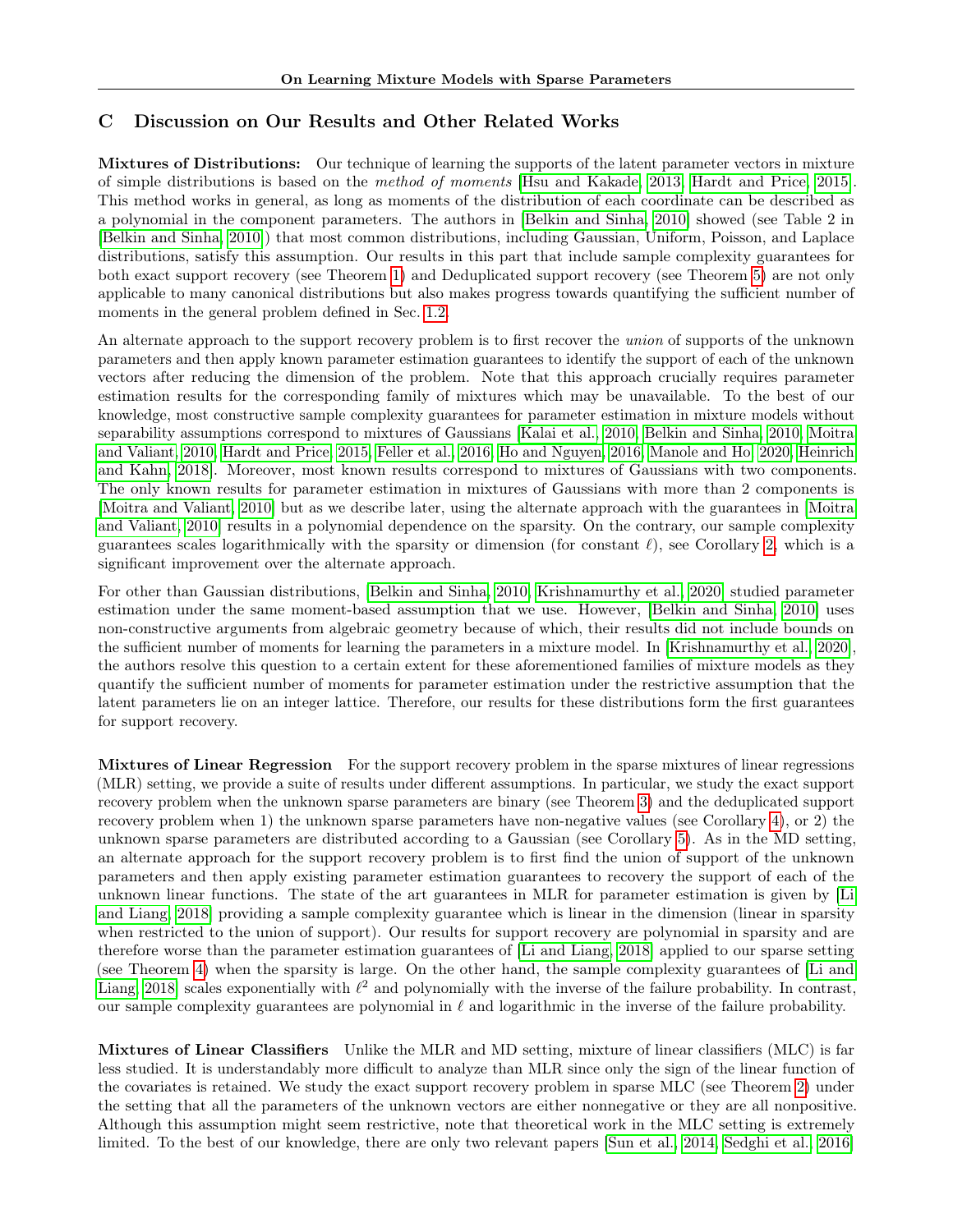that have studied this problem. In [\[Sun et al., 2014\]](#page-10-11), the authors do not make any assumptions on sparsity and provide an algorithm for recovering the subspace in which the parameter vectors corresponding to the unknown linear functions lie. In contrast, support recovery is a different objective and hence is incomparable to the subspace recovery guarantees. The second work, [\[Sedghi et al., 2016\]](#page-10-12) uses tensor decomposition based methods to provide sample complexity guarantees for learning the parameter vectors; but their sample complexity is inversely proportional to the square of the minimum eigenvalue of the matrix comprising the unknown parameter vectors as columns. This is an unwanted dependence as it implies that if the parameter vectors are linearly dependent, then the algorithm will require infinite samples to recover the parameter vectors. On the other hand, our support recovery guarantees do not have any such assumption on the parameters. Moreover, unlike the MD setting, it is not evident in MLC how to recover the union of support of the unknown sparse vectors. Hence the sample complexity obtained by applying the results in [\[Sedghi et al., 2016\]](#page-10-12) directly will lead to a polynomial dependence on the dimension of the latent space which is undesirable (ideally, we require a logarithmic dependence on the latent space dimension). Our results exhibit such dependence on the dimension and also does not assume linear independence of the parameter vectors. We believe this to be an important progress towards further understanding of theoretical properties of mixtures where the response is a mixture of nonlinear functions of the covariates.

# <span id="page-24-0"></span>D Missing Proofs and Algorithms from Sections [2](#page-3-2) and [A.1](#page-11-0)

Proof of Lemma [2](#page-4-1) when  $\bigcup_{i\in\mathcal{C}}\mathcal{S}(i)\big|$  is provided. Suppose we are given  $\bigcup_{i\in\mathcal{C}}\mathcal{S}(i)\big|$  for all sets  $\mathcal{C}\subseteq[n]$  satisfying  $|\mathcal{C}| \leq s$ . Notice that the set  $\cap_{i \in \mathcal{C}} \mathcal{S}(i)$  is equivalent to the set  $\text{occ}(C, \mathbf{1}_{|C|})$  or the number of unknown vectors in  $\mathcal{V}$ whose restriction to the indices in C is the all one vector and in particular,  $\text{occ}(i), 1) = \mathcal{S}(i)$ . Note that for each family of t sets  $A_1, A_2, \ldots, A_t$ , we must have

$$
\left|\bigcup_{i=1}^t \mathcal{A}_i\right| = \sum_{u=1}^t (-1)^{u+1} \sum_{1 \le i_1 < i_2 < \dots < i_u \le t} \left|\bigcap_{b=1}^u \mathcal{A}_{i_b}\right|.
$$

We now show using induction on s that the quantities  $\{|\bigcup_{i\in\mathcal{S}}\textsf{occ}((i),1)| \forall \mathcal{T}\subseteq[n],|\mathcal{T}|\leq s\}$  are sufficient to compute  $|\textsf{occ}(C, \mathbf{a})|$  for all subsets C of indices of size at most s, and any binary vector  $\mathbf{a} \in \{0, 1\}^{\leq s}$ .

*Base case*  $(t = 1)$ :

The base case follows since we can infer  $|occ((i), 0)| = \ell - |occ((i), 1)|$  from  $|occ((i), 1)|$  for all  $i \in [n]$ .

Inductive Step: Let us assume that the statement is true for  $r < s$  i.e., we can compute  $|occ(C, a)|$  for all subsets C satisfying  $|\mathcal{C}| \leq r$  and any binary vector  $\mathbf{a} \in \{0,1\}^{\leq r}$  from the quantities  $\{|\bigcup_{i \in \mathcal{S}} \mathsf{occ}((i),1)| \forall \mathcal{T} \subseteq [n], |\mathcal{T}| \leq r\}$ provided as input. Now, we prove that the statement is true for  $r + 1$  under the induction hypothesis. Note that we can also rewrite  $\operatorname{occ}(\mathcal{C}, \mathbf{a})$  for each set  $\mathcal{C} \subseteq [n], \mathbf{a} \in \{0,1\}^{|\mathcal{C}|}$  as

$$
\text{occ}(\mathcal{C}, \mathbf{a}) = \bigcap_{j \in \mathcal{C}'} \mathcal{S}(j) \bigcap_{j \in \mathcal{C} \setminus \mathcal{C}'} \mathcal{S}(j)^c
$$

where  $\mathcal{C}' \subseteq \mathcal{C}$  corresponds to the indices in  $\mathcal{C}$  for which the entries in **a** is 1. Fix any set  $i_1, i_2, \ldots, i_{r+1} \in [n]$ . Then we can compute  $\left|\bigcap_{b=1}^{r+1} S(i_b)\right|$  using the following equation:

$$
(-1)^{r+3}\left|\bigcap_{b=1}^{r+1}S(i_b)\right| = \sum_{u=1}^r (-1)^{u+1} \sum_{\substack{j_1,j_2,\ldots,j_u \in \{i_1,i_2,\ldots,i_{r+1}\} \\ j_1 < j_2 < \cdots < j_u}} \left|\bigcap_{b=1}^u S(j_b)\right| - \left|\bigcup_{b=1}^{r+1}S(i_b)\right|.
$$

Finally for each proper subset  $\mathcal{Y} \subset \{i_1, i_2, \ldots, i_{r+1}\}$ , we can compute  $\left|\bigcap_{i_b \notin \mathcal{Y}} \mathcal{S}(i_b) \bigcap_{i_b \in \mathcal{Y}} \mathcal{S}(i_b)^c\right|$  using the following set of equations: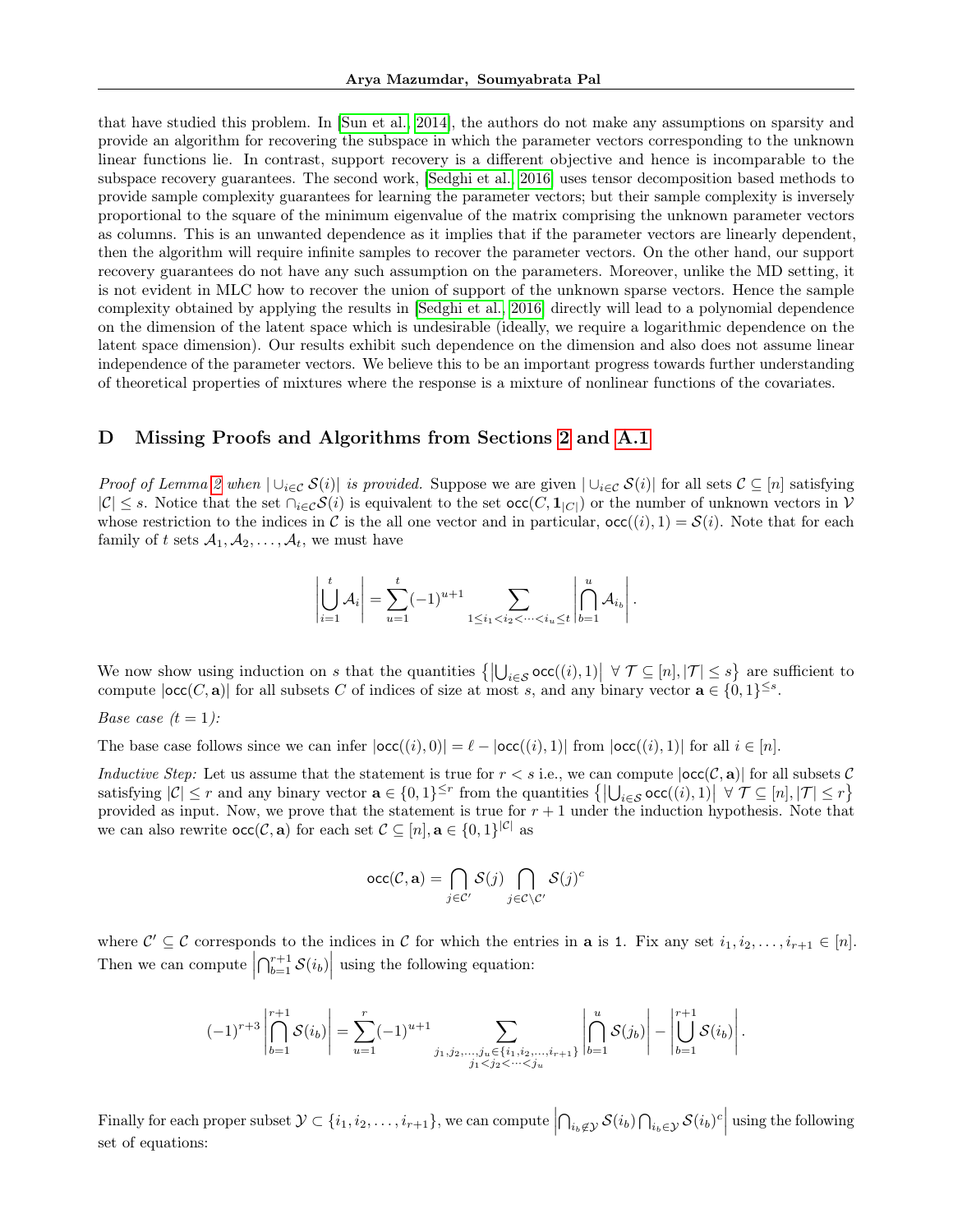$$
\left| \bigcap_{i_b \notin \mathcal{Y}} \mathcal{S}(i_b) \bigcap_{i_b \in \mathcal{Y}} \mathcal{S}(i_b)^c \right| = \left| \bigcap_{i_b \notin \mathcal{Y}} \mathcal{S}(i_b) \bigcap \Big( \bigcup_{i_b \in \mathcal{Y}} \mathcal{S}(i_b) \Big)^c \right|
$$
  
= 
$$
\left| \bigcap_{i_b \notin \mathcal{Y}} \mathcal{S}(i_b) \right| - \left| \bigcap_{i_b \notin \mathcal{Y}} \mathcal{S}(i_b) \bigcap \Big( \bigcup_{i_b \in \mathcal{Y}} \mathcal{S}(i_b) \Big) \right|
$$
  
= 
$$
\left| \bigcap_{i_b \notin \mathcal{Y}} \mathcal{S}(i_b) \right| - \left| \bigcup_{i_b \in \mathcal{Y}} \Big( \bigcap_{i_b \notin \mathcal{Y}} \mathcal{S}(i_b) \bigcap \mathcal{S}(i_b) \Big) \right|.
$$

The first term is already pre-computed and the second term is again a union of intersection of sets. for each  $j_b \in \mathcal{Y}$ , let us define  $\mathcal{H}(j_b) := \bigcap_{i_b \notin \mathcal{Y}} \mathcal{S}(i_b) \bigcap \mathcal{S}(j_b)$ . Therefore we have

$$
\left|\bigcup_{j_b \in \mathcal{Y}} \mathcal{H}(j_b)\right| = \sum_{u=1}^{|\mathcal{Y}|} (-1)^{u+1} \sum_{\substack{j_1, j_2, \dots, j_u \in \mathcal{Y} \\ j_1 < j_2 < \dots < j_u}} \left|\bigcap_{b=1}^u \mathcal{H}(j_b)\right|.
$$

We can compute  $\left|\bigcup_{j_b\in\mathcal{Y}}\mathcal{H}(j_b)\right|$  because the quantities on the right hand side of the equation have already been pre-computed (using our induction hypothesis). Therefore, the lemma is proved.

 $\Box$ 

*Proof of Lemma [2](#page-4-1) when*  $| \bigcap_{i \in \mathcal{C}} S(i)|$  is provided. Suppose we are given  $| \bigcap_{i \in \mathcal{C}} S(i)|$  for all sets  $\mathcal{V} \subseteq [n]$  satisfying  $|\mathcal{V}| \leq s$ . We will omit the subscript V from hereon for simplicity. As in Lemma [2,](#page-4-1) the set  $\cap_{i\in\mathcal{C}}\mathcal{S}(i)$  is equivalent to the set  $\operatorname{occ}(C, \mathbf{1}_{|C|})$  or the number of unknown vectors in V whose restriction to the indices in C is the all one vector and in particular,  $\text{occ}((i), 1) = \mathcal{S}(i)$ . We will re-use the equation that for t sets  $\mathcal{A}_1, \mathcal{A}_2, \ldots, \mathcal{A}_t$ , we must have

$$
\left| \bigcup_{i=1}^{t} A_{i} \right| = \sum_{u=1}^{t} (-1)^{u+1} \sum_{1 \leq i_{1} < i_{2} < \dots < i_{u} \leq t} \left| \bigcap_{b=1}^{u} A_{i_{b}} \right|.
$$

We now show using induction on s that the quantities  $\{|\bigcap_{i\in\mathcal{S}}\textsf{occ}((i),1)| \forall \mathcal{T}\subseteq[n],|\mathcal{T}|\leq s\}$  are sufficient to compute  $|\textsf{occ}(C, \mathbf{a})|$  for all subsets C of indices of size at most s, and any binary vector  $\mathbf{a} \in \{0, 1\}^{\leq s}$ .

*Base case*  $(t = 1)$ :

The base case follows since we can infer  $|occ((i), 0)| = \ell - |occ((i), 1)|$  from  $|occ((i), 1)|$  for all  $i \in [n]$ .

Inductive Step: Let us assume that the statement is true for  $r < s$  i.e., we can compute  $|occ(C, a)|$  for all subsets C satisfying  $|\mathcal{C}| \leq r$  and any binary vector  $\mathbf{a} \in \{0,1\}^{\leq r}$  from the quantities  $\{|\bigcap_{i \in \mathcal{S}} \text{occ}((i),1)| \forall \mathcal{T} \subseteq [n], |\mathcal{T}| \leq r\}$ provided as input. Now, we prove that the statement is true for  $r + 1$  under the induction hypothesis. Note that we can also rewrite  $\operatorname{occ}(\mathcal{C}, \mathbf{a})$  for any set  $\mathcal{C} \subseteq [n], \mathbf{a} \in \{0, 1\}^{|\mathcal{C}|}$  as

$$
\operatorname{occ}(\mathcal{C}, \mathbf{a}) = \bigcap_{j \in \mathcal{C}'} \mathcal{S}(j) \bigcap_{j \in \mathcal{C} \setminus \mathcal{C}'} \mathcal{S}(j)^c
$$

where  $\mathcal{C}' \subseteq \mathcal{C}$  corresponds to the indices in  $\mathcal{C}$  for which the entries in **a** is 1. Fix any set  $i_1, i_2, \ldots, i_{r+1} \in [n]$ . Then we can compute  $\left|\bigcup_{b=1}^{r+1} S(i_b)\right|$  using the following equation:

$$
\left|\bigcup_{b=1}^{r+1} S(i_b)\right| = \sum_{u=1}^{r+1} (-1)^{u+1} \sum_{\substack{j_1,j_2,\dots,j_u \in \{i_1,i_2,\dots,i_{r+1}\} \\ j_1 < j_2 < \dots < j_u}} \left|\bigcap_{b=1}^u S(j_b)\right|.
$$

Finally for any proper subset  $\mathcal{Y} \subset \{i_1, i_2, \ldots, i_{r+1}\}$ , we can compute  $\left|\bigcap_{i_b \notin \mathcal{Y}} \mathcal{S}(i_b) \bigcap_{i_b \in \mathcal{Y}} \mathcal{S}(i_b)^c\right|$  using the following set of equations: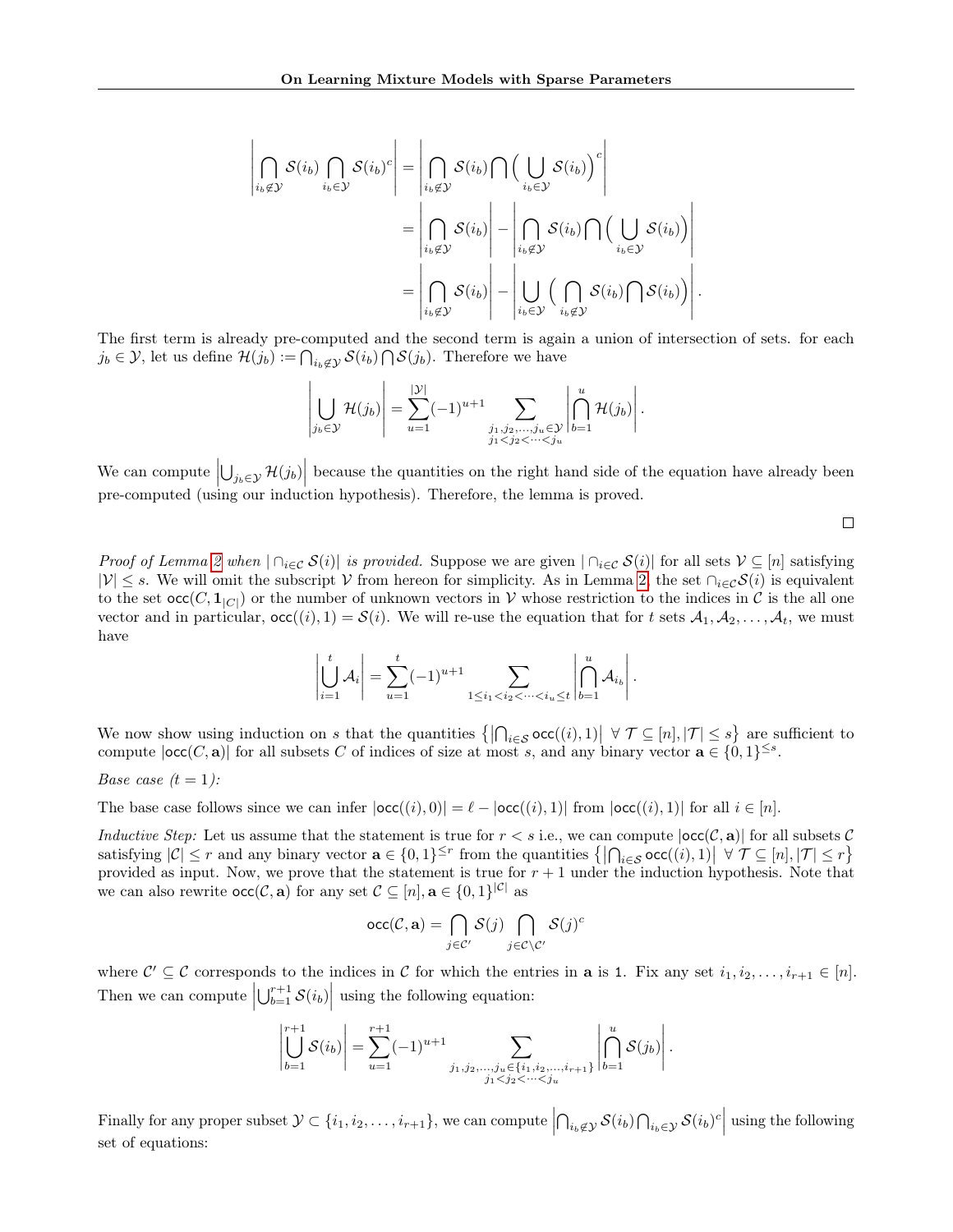$$
\left| \bigcap_{i_b \notin \mathcal{Y}} \mathcal{S}(i_b) \bigcap_{i_b \in \mathcal{Y}} \mathcal{S}(i_b)^c \right| = \left| \bigcap_{i_b \notin \mathcal{Y}} \mathcal{S}(i_b) \bigcap \Big( \bigcup_{i_b \in \mathcal{Y}} \mathcal{S}(i_b) \Big)^c \right|
$$
  
= 
$$
\left| \bigcap_{i_b \notin \mathcal{Y}} \mathcal{S}(i_b) \right| - \left| \bigcap_{i_b \notin \mathcal{Y}} \mathcal{S}(i_b) \bigcap \Big( \bigcup_{i_b \in \mathcal{Y}} \mathcal{S}(i_b) \Big) \right|
$$
  
= 
$$
\left| \bigcap_{i_b \notin \mathcal{Y}} \mathcal{S}(i_b) \right| - \left| \bigcup_{i_b \in \mathcal{Y}} \Big( \bigcap_{i_b \notin \mathcal{Y}} \mathcal{S}(i_b) \bigcap \mathcal{S}(i_b) \Big) \right|.
$$

The first term is already pre-computed and the second term is again a union of intersection of sets. For any  $i_b \in \mathcal{Y}$ , let us define  $\mathcal{H}(j_b) := \bigcap_{i_b \notin \mathcal{Y}} \mathcal{S}(i_b) \bigcap \mathcal{S}(j_b)$ . Therefore we have

$$
\left|\bigcup_{j_b \in \mathcal{Y}} \mathcal{H}(j_b)\right| = \sum_{u=1}^{|\mathcal{Y}|} (-1)^{u+1} \sum_{\substack{j_1, j_2, \dots, j_u \in \mathcal{Y} \\ j_1 < j_2 < \dots < j_u}} \left|\bigcap_{b=1}^u \mathcal{H}(j_b)\right|.
$$

We can compute  $\left|\bigcup_{j_b \in \mathcal{Y}} \mathcal{H}(j_b)\right|$  because the quantities on the right hand side of the equation have already been pre-computed (using our induction hypothesis). Therefore, the lemma is proved.

 $\Box$ 

*Proof of Corollary [1.](#page-4-4)* We know that all vectors  $\mathbf{v} \in \mathcal{V}$  satisfy  $\|\mathbf{v}\|_0 \leq k$  as they are k-sparse. Therefore, in the first stage, by computing  $|S(i)|$  for all  $i \in [n]$ , we can recover the union of support of all the unknown vectors  $\cup_{\mathbf{v}\in\mathcal{V}}$ supp(**v**) by computing  $\mathcal{T} = \{i \in [n] \mid \mathcal{S}(i) > 0\}$ . The probability of failure in finding the union of support exactly is at most  $n\gamma$ . Once we recover T, we compute  $|\cup_{i\in\mathcal{C}}\mathcal{S}(i)|$  for all  $\mathcal{C}\subseteq\mathcal{T}, |\mathcal{C}|\leq \log \ell + 1$  (or alternatively  $|\bigcap_{i\in\mathcal{C}}\mathcal{S}(i)|$  for all  $\mathcal{C}\subseteq\mathcal{T},|\mathcal{C}|\leq\log\ell+1$ . The probability of failure for this this event  $(\ell k)^{\log\ell+1}\gamma$ . From Lemma [1,](#page-3-1) we know that computing  $|\bigcup_{i\in\mathcal{C}}\mathcal{S}(i)|$  for all  $\mathcal{C}\subseteq[n], |\mathcal{C}|\leq \log \ell+1$  (or alternatively  $|\bigcap_{i\in\mathcal{C}}\mathcal{S}(i)|$  for all  $C \subseteq T, |\mathcal{C}| \leq \log \ell + 1$  exactly will allow us to recover the support of all the unknown vectors in  $\mathcal{V}$ . However  $|\bigcup_{i\in\mathcal{C}}\mathcal{S}(i)|=0$  for all  $\mathcal{C}\subseteq[n]\setminus\mathcal{T}$  provided  $\mathcal{T}$  is computed correctly. Therefore, we can recover the support of all the unknown vectors in V with  $\tau \log \gamma^{-1}$  samples with probability at least  $1 - ((\ell k)^{\log \ell + 1} + n)\gamma$ . Rewriting the previous statement so that the failure probability is  $\gamma$  leads to the statement of the lemma.  $\Box$ 

<span id="page-26-0"></span>Algorithm 6 EXACT SUPPORT RECOVERY USING ACCESS TO ESTIMATES OF  $|\bigcap_{i\in\mathcal{C}}S(i)|$  (OR ALTERNATIVELY  $|U_{i\in\mathcal{C}}\mathcal{S}(i)|$ ) that are correct with high probability

**Require:** For  $C \subseteq [n]$ , access to estimates of  $|\bigcap_{i \in C} S(i)|$  (or alternatively  $|\bigcup_{i \in C} S(i)|$ ) that are correct with high probability.

- 1: For each  $i \in [n]$ , compute an estimate of  $|S(i)|$ .
- 2: Compute  $\mathcal{T} = \{i \in [n] \mid \text{estimate}(\mathcal{S}(i)) > 0\}.$
- 3: Compute estimates of  $|\bigcap_{i\in\mathcal{C}}\mathcal{S}(i)|$  (or alternatively  $|\bigcup_{i\in\mathcal{C}}\mathcal{S}(i)|$ ) for all subsets  $\mathcal{C}\subseteq\mathcal{T}, |\mathcal{C}|\leq \log\ell+1$ .
- 4: Compute  $\text{occ}(\mathcal{C}, \mathbf{a})$  for all subsets  $\mathcal{C} \subseteq \mathcal{T}, |\mathcal{C}| \leq \log \ell + 1, \mathbf{a} \in \{0,1\}^{|\mathcal{C}|}$  using the computed estimates of  $|\bigcap_{i\in\mathcal{C}}\mathcal{S}(i)|$  (or alternatively  $|\bigcup_{i\in\mathcal{C}}\mathcal{S}(i)|$ ).
- 5: Use Algorithm [10](#page-30-1) to recover the support of all unknown vectors in  $V$ .

*Proof of Lemma [6.](#page-11-3)* Note that  $Trimmed(V)$  is the largest subset of vectors in  $V = \{v^{(1)}, v^{(2)}, \ldots, v^{(\ell)}\}$  such that the support of any vector in Trimmed(V) is not contained within the support of any other vector in Trimmed(V). Let us fix a vector  $\mathbf{v} \in \mathsf{Trimmed}(\mathcal{V})$ . For any other vector  $\mathbf{v}' \in \mathsf{Trimmed}(\mathcal{V})$  there must exist an index  $i_{\mathbf{v},\mathbf{v}'} \in \mathsf{supp}(\mathbf{v})$ such that  $i_{\mathbf{v},\mathbf{v}'} \notin \text{supp}(\mathbf{v}')$ . Clearly the vector **v** constrained to the set of indices  $\mathcal{C} \triangleq \bigcup_{\mathbf{v}' \in \text{Trimmed}(V),\mathbf{v}' \neq \mathbf{v}} \{i_{\mathbf{v},\mathbf{v}'}\}$ is an all-one vector but  $\mathbf{v}'_{|\mathcal{C}} \neq \mathbf{1}$  for all  $\mathbf{v}' \in \mathcal{V}, \mathbf{v}' \neq \mathbf{v}$ . This is true for all vectors in Trimmed $(\mathcal{V})$  and since  $|Trimmed(\mathcal{V}) \setminus {\bf{v}}| \leq \ell - 1$ , we must have Trimmed(V) to be  $(\ell - 1)$ –good.  $\Box$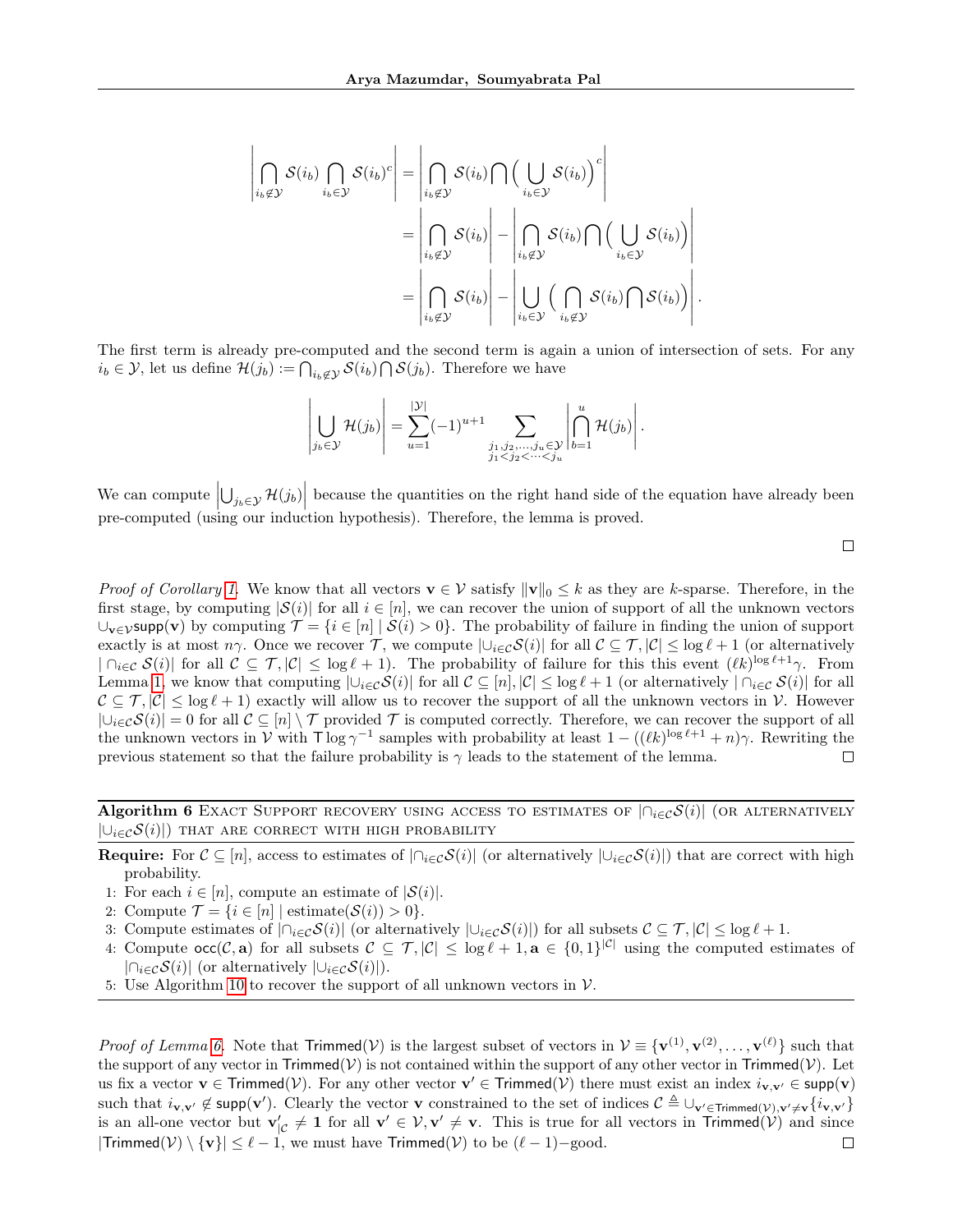*Proof of Lemma [7.](#page-11-6)* As stated in the Lemma, suppose it is known if  $|\bigcap_{i\in\mathcal{C}}\mathcal{S}(i)| > 0$  or not for all sets  $\mathcal{C} \subseteq [n]$ satisfying  $|\mathcal{C}| \leq s + 1$ . Further assume that the set of unknown vectors V is s-good. Consider any vector  $\mathbf{v} \in \mathsf{Trimmed}(\mathcal{V})$ . Since V is s-good, there must exist an ordered set  $\mathcal{C} \subseteq [n]$  such that  $\mathbf{v}_{|\mathcal{C}}$  is the all 1 vector but  $\mathbf{v}'_{|\mathcal{C}}$  is not the all 1 vector for any other vector  $\mathbf{v}' \in \mathsf{Trimmed}(\mathcal{V})$ . Therefore, we must have  $|\bigcap_{i \in \mathcal{C}} \mathcal{S}(i)| > 0$ . But, on the other hand, notice that if  $|Trimmed(V)| \geq 2$ , there must exist an index  $j \in \bigcup_{\mathbf{v} \in Trimmed(V)} supp(\mathbf{v})$  such that  $\left|\bigcap_{i\in\mathcal{C}\cup\{j\}}\mathcal{S}(i)\right|=0$  since the support of v does not contain the support of all other vectors. Algorithm [7](#page-27-0) precisely checks for this condition and therefore this completes the proof.

 $\Box$ 

# <span id="page-27-0"></span>Algorithm 7 PARTIAL SUPPORT RECOVERY USING THE QUANTITIES  $1[|\bigcap_{i\in\mathcal{C}}\mathcal{S}(i)|>0]$

**Require:** For every  $\mathcal{C} \subseteq [n], |\mathcal{C}| \leq \ell$ , the quantities  $\mathbf{1}[\bigcap_{i \in \mathcal{C}} \mathcal{S}(i)] > 0]$  are provided as input 1: Set  $\mathcal{T} = \phi$ 2: while There exists a set  $\mathcal{C} \subseteq [n], |\mathcal{C}| \leq \ell - 1$  such that  $\mathbf{v}_{|\mathcal{C}} \neq \mathbf{1}_{|\mathcal{C}|}$  and  $\mathbf{1}[\bigcap_{i \in \mathcal{C}} \mathcal{S}(i)] > 0] = 1$ . do 3: Set  $\mathcal{U} = \mathcal{C}$ . 4: for  $j \in [n] \setminus C$  do 5: if  $\mathbf{1}[\left| \bigcap_{i \in \mathcal{C} \cup \{j\}} \mathcal{S}(i) \right| > 0] = 1$  then 6: Set  $\mathcal{U} \leftarrow \mathcal{U} \cup \{j\}$ 7: end if 8: end for 9: Set  $\mathcal{T} \leftarrow \mathcal{T} \cup \{ \mathbf{v} \}$  where  $\mathbf{v} \in \{0,1\}^n$  and  $\text{supp}(\mathbf{v}) = \mathcal{U}$ . 10: end while 11: Return  $\mathcal{T}$ .

<span id="page-27-1"></span>Algorithm 8 PARTIAL SUPPORT RECOVERY USING ACCESS TO ESTIMATES OF  $1[|\bigcap_{i\in\mathcal{C}}S(i)|>0]$  THAT ARE correct with high probability

**Require:** For  $C \subseteq [n]$ , access to estimates of  $1[|\bigcap_{i \in C} S(i)| > 0]$  that are correct with high probability.

1: For each  $i \in [n]$ , compute an estimate of  $\mathbf{1}[\bigcap_{i \in \mathcal{C}} \mathcal{S}(i)] > 0$ .

2: Compute  $\mathcal{T} = \{i \in [n] \mid \text{estimate}(\mathbf{1}[\mathcal{S}(i) > 0]) = \text{True}\}.$ 

- 3: Compute estimates of  $\mathbf{1}[\left|\bigcap_{i\in\mathcal{C}}\mathcal{S}(i)\right|>0]$  for all subsets  $\mathcal{C}\subseteq\mathcal{T}, |\mathcal{C}|\leq\ell$ .
- 4: Use Algorithm [7](#page-27-0) to recover the support of all unknown vectors in  $V$ .

*Proof of Corollary [3.](#page-11-5)* Again, we know that all vectors  $\mathbf{v} \in \mathcal{V}$  satisfy  $\|\mathbf{v}\|_0 \leq k$  as they are k-sparse. Therefore, in the first stage, by computing if  $|\mathcal{S}(i)| > 0$  for all  $i \in [n]$ , we can recover the union of support of all the unknown vectors  $\cup_{\mathbf{v}\in\mathcal{V}}\text{supp}(\mathbf{v})$  by computing  $\mathcal{T} = \{i \in [n] \mid \mathcal{S}(i) > 0\}$ . The probability of failure in finding the union of support correctly is at most  $n\gamma$ . Once we recover  $\mathcal T$  correctly, we compute  $|\bigcap_{i\in\mathcal C} \mathcal S(i)|$  for all  $\mathcal C\subseteq\mathcal T, |\mathcal C|\leq\ell$ . The probability of failure for this event  $(\ell k)^{\ell} \gamma$ . From Lemma [8,](#page-11-4) we know that computing  $|\bigcap_{i\in\mathcal{C}}\mathcal{S}(i)|$  for all  $\mathcal{C} \subseteq [n], |\mathcal{C}| \leq \ell$  exactly will allow us to recover the support of all the unknown vectors in  $\mathcal{V}$ . On the other hand, we will have  $|\bigcap_{i\in\mathcal{C}}\mathcal{S}(i)|=0$  for all  $\mathcal{C}\subseteq[n]\setminus\mathcal{T}$  provided  $\mathcal{T}$  is computed correctly. Therefore, we can achieve deduplicated support recovery of all the unknown vectors in V with  $\Gamma \log \gamma^{-1}$  samples with probability at least  $1 - ((\ell k)^{\ell} + n)\gamma$ . Rewriting, so that the failure probability is  $\gamma$  leads to the statement of the lemma.  $\Box$ 

*Proof of Lemma [8.](#page-11-4)* Consider the special case when  $|Trimmed(V)| = 1$  i.e. there exists a particular vector **v** in V whose support subsumes the support of all the other unknown vectors in V. In that case, for each set  $\mathcal{C} \subseteq \bigcup_{\mathbf{v} \in \text{Trimmed}(\mathcal{V})} \text{supp}(\mathbf{v}), |\mathcal{C}| \leq \ell$ , we must have that  $\bigcup_{i \in \mathcal{C}} \mathcal{S}(i) \big| > 0$  (as there is only a single vector in Trimmed(V)). On the other hand, if  $|Trimmed(V)| \geq 2$ , then we know that Trimmed(V) is  $(\ell - 1)$ -good and therefore, for each vector  $\mathbf{v} \in \mathsf{Trimmed}(\mathcal{V})$ , there exists an ordered set and an index  $\mathcal{C}, \{j\} \subseteq \cup_{\mathbf{v} \in \mathsf{Trimmed}(\mathcal{V})}$ supp $(\mathbf{v})$ ,  $|\mathcal{C}| \leq \ell - 1$  such that C belongs to the support of v but does not belong to the support of any other vector; hence  $\left|\bigcap_{i\in\mathcal{C}}\mathcal{S}(i)\right|>0$  but  $\left|\bigcap_{i\in\mathcal{C}\cup\{j\}}\mathcal{S}(i)\right|=0$ . In other words, there exists a set of size  $\ell$  that is a subset of the union of support of vectors in Trimmed(V) but there does not exist any unknown vector that has 1 in all the indices indexed by the aforementioned set. Again, Algorithm [7](#page-27-0) precisely checks this conditions and therefore this completes the proof. $\Box$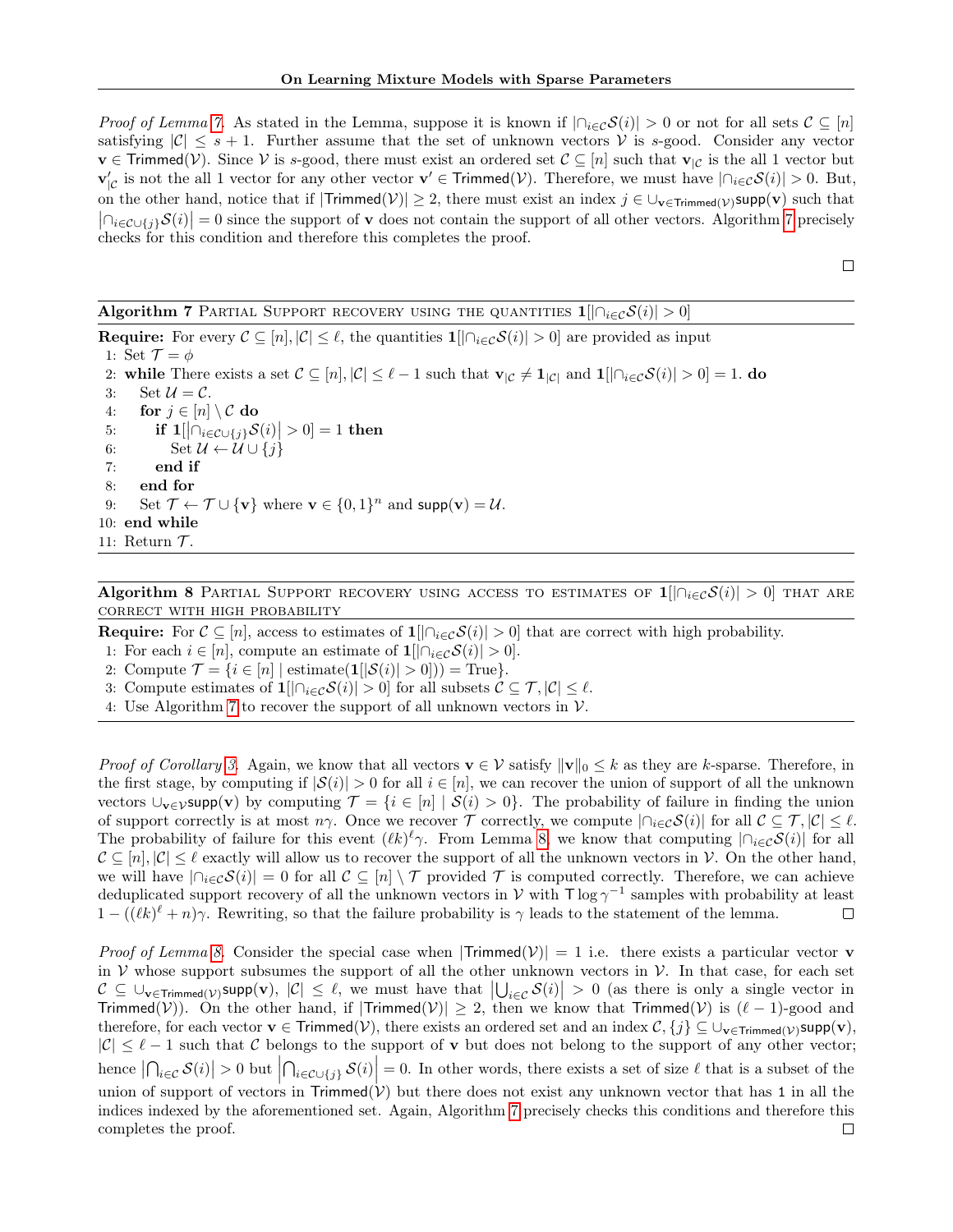<span id="page-28-2"></span>Algorithm 9 ESTIMATE $(m, B)$  Estimating EX for  $X \sim \mathcal{P}$ 

**Require:** I.i.d samples  $x^{(1)}, x^{(2)}, \ldots, x^{(m)} \sim \mathcal{P}$ 1: Set  $t = m/B$ 2: for  $i = 1, 2, ..., B$  do 3: Set Batch *i* to be the samples  $x^{(j)}$  for  $j \in \{it + 1, it + 2, ..., (i + 1)t\}.$ 4: Set  $S_1^i = \sum_{j \in \text{Batch } i} \frac{x^{(j)}}{t}$ t 5: end for 6: Return median $(\{S_1^i\}_{i=1}^B)$ 

<span id="page-28-0"></span>**Lemma 13.** The set  $Trimmed(V)$  is unique.

*Proof.* We will prove this lemma by contradiction. Suppose there exists two distinct sets  $\mathcal{T}_1, \mathcal{T}_2 \subset \mathcal{V}$  such that  $|\mathcal{T}_1| = |\mathcal{T}_2| = |\text{Trimmed}(V)|$ . Since  $\mathcal{T}_1, \mathcal{T}_2$  are distinct, there must exist a vector  $\mathbf{v} \in \mathcal{T}_2 \setminus \mathcal{T}_1$ . If supp(v) is not contained with the support of some vector in  $\mathcal{T}_1$  and there is no other vector in V whose support contains v, then clearly, v can be added to  $\mathcal{T}_1$  implying that  $\mathcal{T}_1$  cannot be the largest deduplicated set. On the other hand, suppose supp(v) is contained within the support of some vector  $\mathbf{v}'$  in  $\mathcal{T}_1$ . However, this implies that  $\mathcal{T}_2$  cannot be a valid deduplicated set as the support of  $\bf{v}$  is contained with the support of  $\bf{v}'$  and therefore,  $\bf{v}$  cannot belong to a deduplicated set. This implies that the vector **v** cannot exist without violating some constrained of  $Trimmed(V)$ and therefore, the set  $Trimmed(V)$  is unique.  $\Box$ 

# <span id="page-28-1"></span>E Technical Lemmas

<span id="page-28-4"></span>**Lemma 14** (Hoeffding's inequality for bounded random variables). Let  $X_1, X_2, \ldots, X_m$  be independent random variables strictly bounded in the interval [a, b]. Let  $\mu = m^{-1} \sum_i \mathbb{E} X_i$ . In that case, we must have

$$
\Pr\Big(\left|\frac{1}{m}\sum_{i=1}^{m}X_i-\mu\right|\geq t\Big)\leq 2\exp\Big(-\frac{2mt^2}{(b-a)^2}\Big).
$$

**Lemma 15** (Gaussian concentration inequality). Consider a random variable Z distributed according to  $\mathcal{N}(0, \sigma^2)$ . In that case, we must have  $Pr(|Z| \ge t) \le 2\exp(-t^2/2)$  for any  $t > 0$ .

<span id="page-28-5"></span>Lemma 16 (Gaussian anti-concentration inequality). Consider a random variable Z distributed according to  $\mathcal{N}(0, \sigma^2)$ . In that case, we must have  $\Pr(|Z| \le t) \le \sqrt{\frac{2}{\pi}} \cdot \frac{t}{\sigma}$  for any  $t < \sigma \sqrt{\pi}/\sqrt{2}$ .

Proof. By simple calculations, we can have

$$
\Pr(|Z| < t) \le \int_{-t}^{t} \frac{e^{-x^2/2\sigma^2}}{\sqrt{2\pi\sigma}} dx \le \sqrt{\frac{2}{\pi}} \cdot \frac{t}{\sigma}.
$$

<span id="page-28-3"></span>**Lemma 17.** Suppose  $|\bigcup_{\mathbf{v}\in\mathcal{V}}\text{supp}(\mathbf{v})|\leq n/2$ . In that case, we can compute  $\bigcup_{\mathbf{v}\in\mathcal{V}}\text{supp}(\mathbf{v})$  correctly using  $O(\ell^2(R^2 +$  $\sigma^2$ )(log n)<sup>3</sup>/ $\delta^2$ ) samples with probability at least 1 - 1/poly(n).

*Proof.* For each  $i \in [n]$ , suppose we want to test whether  $i \in \bigcup_{\mathbf{v} \in \mathcal{V}} \text{supp}(\mathbf{v})$  or not. Consider the random variable  $y^2\mathbf{x}_i^2$  when  $(\mathbf{x}, y) \sim \mathcal{P}_r$ . Notice that

$$
\mathbb{E}y^2\mathbf{x}_i^2 = \frac{1}{\ell}\sum_{\mathbf{v}\in\mathcal{V}}\mathbb{E}y^2\mathbf{x}_i^2 \mid \mathbf{v} = \frac{1}{\ell}\sum_{\mathbf{v}\in\mathcal{V}}\Big(\sum_{j\in[n]}\mathbf{v}_j^2 + 2\mathbf{v}_i^2\Big) \begin{cases} \n\quad = \frac{1}{\ell}\sum_{\mathbf{v}\in\mathcal{V}}||\mathbf{v}||_2^2 \text{ if } |\mathcal{S}_{\mathcal{V}}(i)| = 0\\ \n\geq \frac{1}{\ell}\sum_{\mathbf{v}\in\mathcal{V}}||\mathbf{v}||_2^2 + \frac{2\delta^2}{\ell} \text{ if } |\mathcal{S}_{\mathcal{V}}(i)| \neq 0\n\end{cases}
$$

where the final inequality follows from the fact that the magnitude of any non-zero entry of any unknown vector must be at least  $\delta$ . For simplicity of notation, we will denote  $A = \frac{1}{\ell} \sum_{\mathbf{v} \in \mathcal{V}} ||\mathbf{v}||_2^2$  to be average norm of the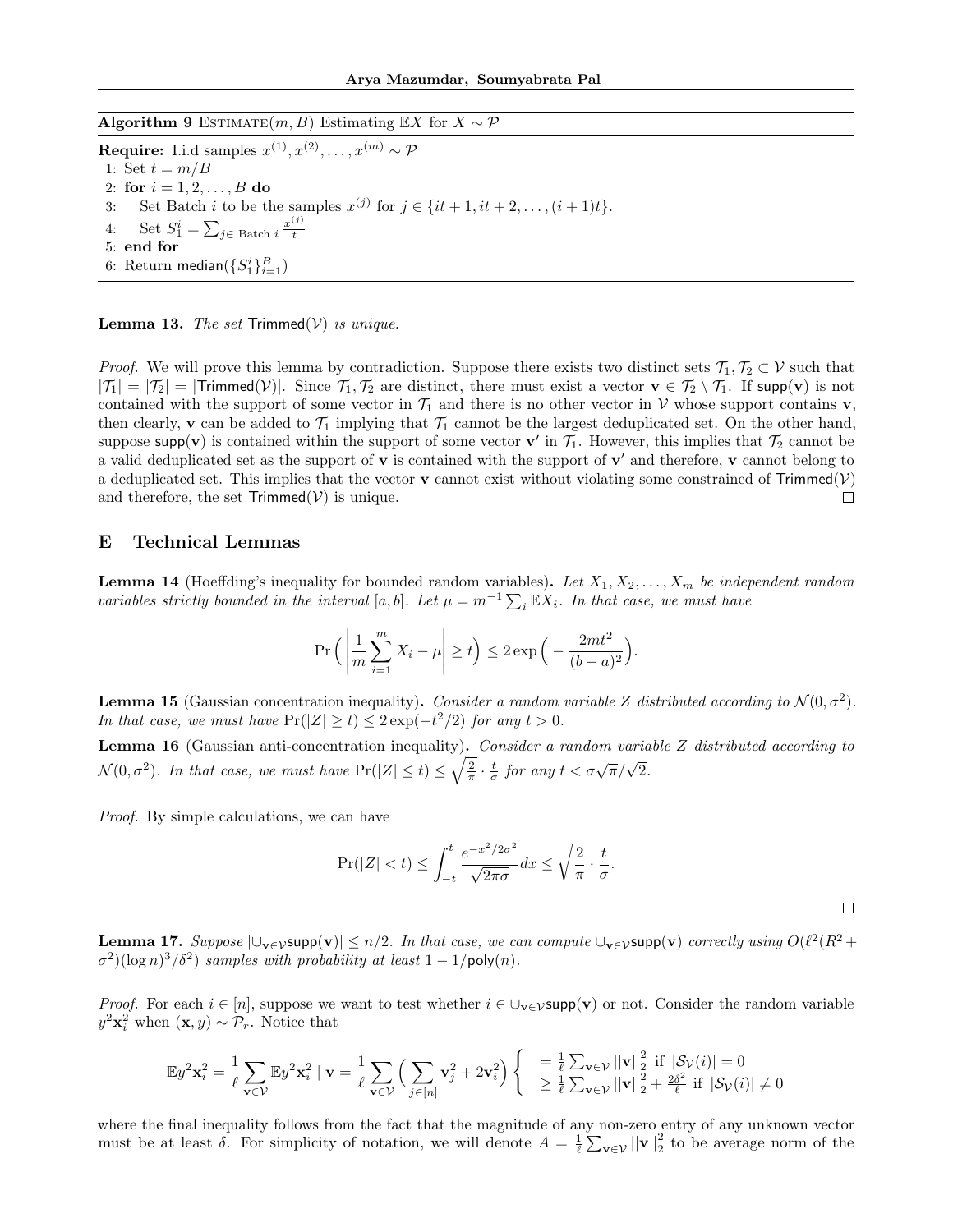unknown vectors. We will estimate  $\mathbb{E}y^2 \mathbf{x}_i^2$  by computing the following sample average

$$
\frac{\ell}{m} \cdot \sum_{j=1}^m \left( y^{(j)} \mathbf{x}_i^{(j)} \right)^2.
$$

From the definition of  $\mathcal{P}_r$ , we must have  $y \sim \mathcal{N}(0, \zeta^2 + \sigma^2), |\zeta| \leq R$  since  $\mathbf{v} \in \{0, 1\}^n, ||\mathbf{v}||_2 \leq R$  for all  $\mathbf{v} \in \mathcal{V}$ . By using Gaussian concentration inequalities, we must have  $Pr(|y| > t) \leq exp(-t^2/2(R^2 + \sigma^2))$ . Therefore, with by using Gaussian concentration mequanties, we must have  $Pr(|y| > t) \leq exp(-t^2/(k^2 + \sigma^2))$ . Therefore, with probability  $1 - n^{-10}$ ,  $|x_i|$  is bounded from above by  $20 \log n$ . a Subsequently, we use Hoeffding's inequality to say that

$$
\Pr\Big(\left|\frac{\ell}{m}\cdot\sum_{j=1}^m\left(y^{(j)}\mathbf{x}_i^{(j)}\right)^2-\mathbb{E}y^2\mathbf{x}_i^2\right|\geq\frac{\delta^22}{2\ell}\Big)\leq \exp\Big(-\Omega\Big(\frac{m\delta^2}{\ell^2(R^2+\sigma^2)(\log n)^2}\Big)\Big).
$$

Hence, with  $m = O(\ell^2 (R^2 + \sigma^2)(\log n)^3 / \delta^2)$  samples, we can estimate if  $\left| \bigcap_{i \in \mathcal{C}} S_{\mathcal{V}}(i) \right| > 0$  or not correctly with probability at least  $1 - 1/\text{poly}(n)$ . We can take a union bound over all the *n* indices to es within an additive error of  $\delta^2/2\ell$  for all  $i \in [n]$ . We will cluster all the indices such that a pair of distinct indices  $u, v \in [n]$  are in the same group if

$$
\left|\frac{\ell}{m} \cdot \sum_{j=1}^m \left( y^{(j)} \mathbf{x}_u^{(j)} \right)^2 - \frac{\ell}{m} \cdot \sum_{j=1}^m \left( y^{(j)} \mathbf{x}_v^{(j)} \right)^2 \right| \le \frac{\delta^2}{\ell}.
$$

Clearly, any two indices  $u, v \in [n]$  that satisfy  $|\mathcal{S}_{\mathcal{V}}(u)| = |\mathcal{S}_{\mathcal{V}}(v)| = 0$  must belong to the same cluster. Since the size of the union of the support is at most  $n/2$ , the largest cluster must correspond to the indices where the entry is zero in all the unknown vectors. Subsequently, all those indices that do not belong to the largest cluster (after the clustering step) must belong to  $\cap_{\mathbf{v}\in\mathcal{V}}\text{supp}(\mathbf{v})$ . Furthermore, no index  $i \in [n]$  such that  $|\mathcal{S}_{\mathcal{V}}(i)| \neq 0$  can belong to the largest cluster. This complete the proof of the lemma.  $\Box$ 

Finally, we will also use the following well-known lemma stating that we can compute estimates of the expectation of any one-dimensional random variable with only a few samples similar to sub-gaussian random variables.

<span id="page-29-0"></span>**Lemma 18.** For a random variable  $x \sim \mathcal{P}$ , there exists an algorithm (see Algorithm [9](#page-28-2) in Appendix [D\)](#page-24-0) that can compute an estimate u of  $\mathbb{E}x$  such that  $|u - \mathbb{E}x| \leq \epsilon$  with  $O(\log \gamma^{-1} \mathbb{E}x^2/\epsilon^2)$  with probability at least  $1 - \gamma$ .

*Proof of Lemma [18.](#page-29-0)* Suppose we obtain m independent samples  $x^{(1)}, x^{(2)}, \ldots, x^{(m)} \sim \mathcal{P}$ . We use the median of means trick to compute u, an estimate of Ex. We will partition m samples obtained from  $P$  into  $B = \lfloor m/m' \rfloor$ batches each containing m' samples each. In that case let us denote  $S^j$  to be the sample mean of the  $j^{th}$  batch i.e.

$$
S^j = \sum_{s \in \text{Batch } j} \frac{x^{(s)}}{m'}.
$$

We will estimate the true mean  $\mathbb{E}x$  by computing u where  $u \triangleq \text{median}(\{S^j\}_{j=1}^B)$ . For a fixed batch j, we can use Chebychev's inequality to say that

$$
\Pr \Big(\left|S^j - \mathbb{E} x \right| \geq \epsilon \Big) \leq \frac{\mathbb{E} x^2}{t \epsilon^2} \leq \frac{1}{3}
$$

for  $t = O(\mathbb{E}x^2/\epsilon^2)$ . Therefore for each batch j, we define an indicator random variable  $Z_j = 1[S^j - \mathbb{E}x] \geq \epsilon$ and from our previous analysis we know that the probability of  $Z_j$  being 1 is less than 1/3. It is clear that  $\mathbb{E}\sum_{j=1}^B Z_j \leq B/3$  and on the other hand  $|u - \mathbb{E}x| \geq \epsilon$  iff  $\sum_{j=1}^B Z_j \geq B/2$ . Therefore, due to the fact that  $Z_j$ 's are independent, we can use Chernoff bound to conclude the following:

$$
\Pr\left(|u - \mathbb{E}x| \ge \epsilon\right) \le \Pr\left(\left|\sum_{j=1}^B Z_j - \mathbb{E}\sum_{j=1}^B Z_j\right| \ge \frac{\mathbb{E}\sum_{j=1}^B Z_j}{2}\right) \le 2e^{-B/36}.
$$

Hence, for  $B = 36 \log \gamma^{-1}$ , the estimate u is at most  $\epsilon$  away from the true mean  $\mathbb{E}x$  with probability at least  $1 - \gamma$ . Therefore the sufficient sample complexity is  $m = O(\log \gamma^{-1} \mathbb{E}x^2/\epsilon^2)$ .  $\Box$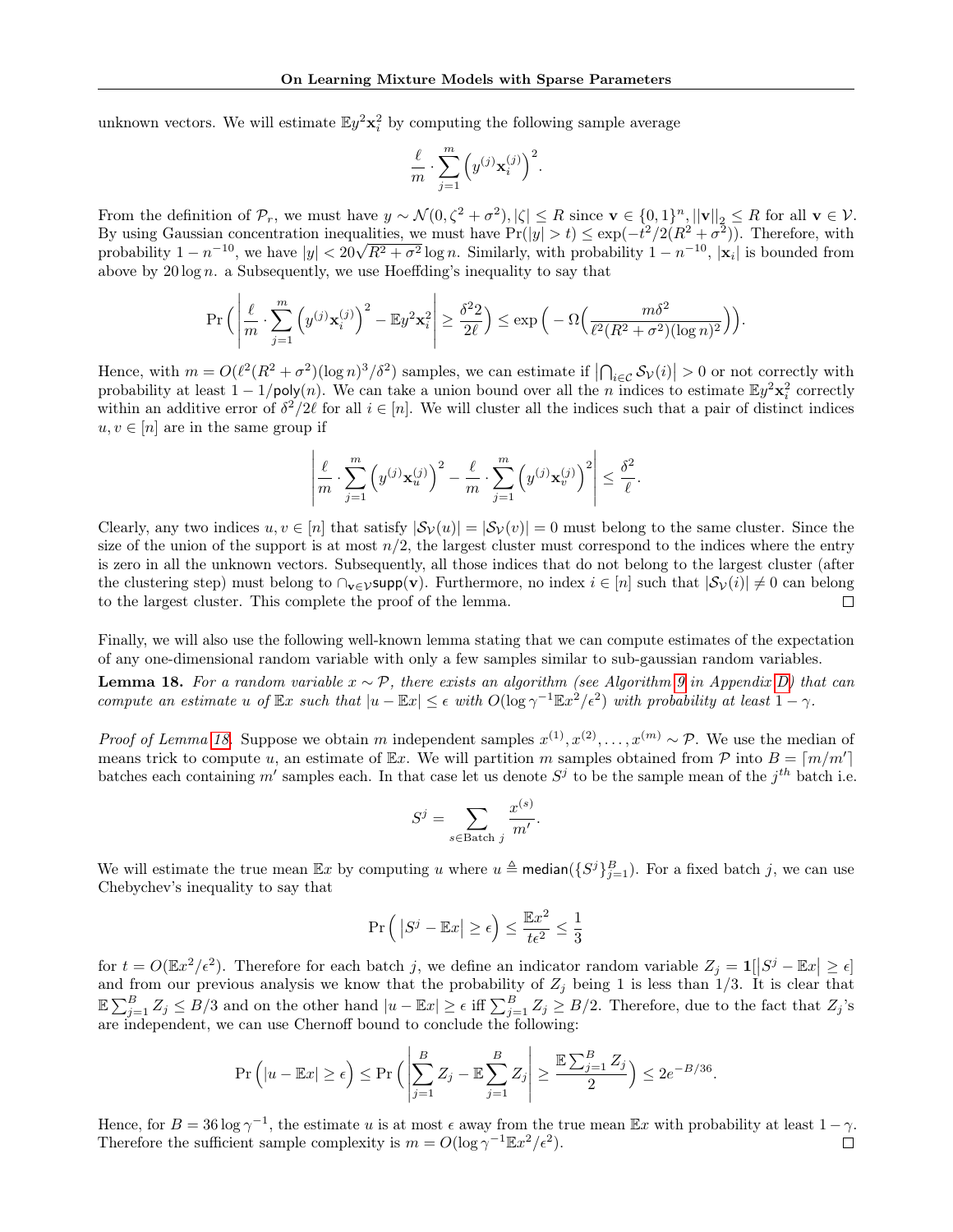#### <span id="page-30-1"></span>Algorithm 10 RECOVER *p*-IDENTIFIABLE SUPPORTS

**Require:**  $|occ(C, a)|$  for every  $C \subset [n]$ ,  $|C| = t$ ,  $t \in \{p, p + 1\}$ , and every  $a \in \{0, 1\}^p \cup \{0, 1\}^{p+1}$ . 1: Set count =  $1, i = 1$ . 2: while count  $\leq \ell$  do 3: if  $|\textsf{occ}(C, a)| = w$ , and  $|\textsf{occ}(C \cup \{j\}, (a, 1))| \in \{0, w\}$  for all  $j \in [n] \setminus C$  then 4: Set  $\textsf{supp}(\mathbf{u}^i)|_C = \mathbf{a}$ 5: For every  $j \in [n] \setminus C$ , set  $\textsf{supp}(\mathbf{u}^i)|_j = b$ , where  $|\textsf{occ}(C \cup \{j\}, (\mathbf{a}, b))| = w$ . 6: Set Multiplicity<sup> $i = w$ .</sup> 7: For all  $\mathbf{t} \in \{0,1\}^p \cup \{0,1\}^{p+1}, S \subseteq [n]$  such that  $|S| \in \{p, p+1\}$ , update  $|\mathsf{occ}(S, \mathbf{t})| \leftarrow |\mathsf{occ}(S, \mathbf{t})| - |\mathsf{occ}(C, \mathbf{a})| \times \mathbf{1}[\mathsf{supp}(\mathbf{u}^i)|_S = \mathbf{t}]$ 8: count = count + w. 9:  $i = i + 1$ . 10: end if 11: end while 12: Return Multiplicity<sup>j</sup> copies of supp $(\mathbf{u}^j)$  for all  $j < i$ .

# <span id="page-30-0"></span>F Proof of Lemma [1](#page-3-1) (Theorem 1 in [\[Gandikota et al., 2021\]](#page-9-17))

We will start with a few additional notations and definitions:

For a set of unknown vectors  $\mathcal{V} \equiv \{v^1, v^2, \ldots, v^{\ell}\},\$ let  $\mathbf{A} \in \{0,1\}^{n \times \ell}$  denote the support matrix corresponding to V where each column vector  $\mathbf{A}_i \in \{0,1\}^n$  represents the support of the  $i^{\text{th}}$  unknown vector  $\mathbf{v}^i$ .

**Definition 5** (p-identifiable). The i<sup>th</sup> column  $A_i$  of a binary matrix  $A \in \{0,1\}^{n \times \ell}$  with all distinct columns is called p-identifiable if there exists a set  $S \subset [n]$  of at most p-indices and a binary string  $\mathbf{a} \in \{0,1\}^p$  such that  $|\mathbf{A}_i|_S = a$ , and  $|\mathbf{A}_j|_S \neq a$  for all  $j \neq i$ .

A binary matrix  $A \in \{0,1\}^{n \times \ell}$  with all distinct columns is called p-identifiable if there exists a permutation  $\sigma : [\ell] \to [\ell]$  such that for all  $i \in [\ell]$ , the sub-matrix  $A^i$  formed by deleting the columns indexed by the set  $\{\sigma(1), \sigma(2), \ldots, \sigma(i-1)\}\$  has at least one p-identifiable column.

Let V be set of  $\ell$  unknown vectors in  $\mathbb{R}^n$ , and  $\mathbf{A} \in \{0,1\}^{n \times \ell}$  be its support matrix. Let **B** be the matrix obtained by deleting duplicate columns of **A**. The set V is called p-identifiable if **B** is p-identifiable.

**Theorem** (Theorem 2 in [\[Gandikota et al., 2021\]](#page-9-17)). Any  $n \times \ell$ , (with  $n > \ell$ ) binary matrix with all distinct columns is p-identifiable for some  $p < log \ell$ .

*Proof.* Suppose A is the said matrix. Since all the columns of A are distinct, there must exist an index  $i \in [n]$ which is not the same for all columns in **A**. We must have  $|occ((i), a)| \leq \ell/2$  for some  $a \in \{0, 1\}$ . Subsequently, we consider the columns of **A** indexed by the set  $occ((i), a)$  and can repeat the same step. Evidently, there must exist an index  $j \in [n]$  such that  $|\text{occ}((i), \mathbf{a})| \leq \ell/4$  for some  $\mathbf{a} \in \{0, 1\}^2$ . Clearly, we can repeat this step at most  $\log \ell$  times to find  $C \subset [n]$  and  $\mathbf{a} \in \{0,1\}^{\leq \log \ell}$  such that  $|\text{occ}(C, \mathbf{a})| = 1$  and therefore the column in  $\text{occ}(C, \mathbf{a})$  is p-identifiable. We denote the index of this column as  $\sigma(1)$  and form the sub-matrix  $\mathbf{A}^1$  by deleting the column. Again,  $\mathbf{A}^1$  has  $\ell-1$  distinct columns and by repeating similar steps,  $\mathbf{A}^1$  has a column that is log( $\ell-1$ ) identifiable. More generally,  $A^i$  formed by deleting the columns indexed in the set  $\{\sigma(1), \sigma(2), \ldots, \sigma(i-1)\}\)$ , has a column that is  $\log(\ell - i)$  identifiable with the index (in **A**) of the column having the unique sub-string (in  $\mathbf{A}^i$ ) denoted by  $\sigma(i)$ . Thus the lemma is proved.  $\Box$ 

Next, we present an algorithm (see Algorithm [10\)](#page-30-1) for support recovery of all the  $\ell$  unknown vectors  $\mathcal{V} \equiv \{\boldsymbol{v}^1,\ldots,\boldsymbol{v}^\ell\}$ when  $\mathcal V$  is p-identifiable. In particular, we show that if  $\mathcal V$  is p-identifiable, then computing  $|occ(C, a)|$  for every subset of p and  $p + 1$  indices is sufficient to recover the supports.

The proof follows from the observation that for any subset of p indices  $C \subset [n]$ , index  $j \in [n] \setminus C$  and  $\mathbf{a} \in \{0,1\}^p$ ,  $|\text{occ}(C, \mathbf{a})| = |\text{occ}(C \cup \{i\}, (\mathbf{a}, 1))| + |\text{occ}(C \cup \{i\}, (\mathbf{a}, 0))|$ . Therefore if one of the terms in the RHS is 0 for all  $j \in [n] \setminus C$ , then all the vectors in  $\operatorname{occ}(C, \mathbf{a})$  share the same support.